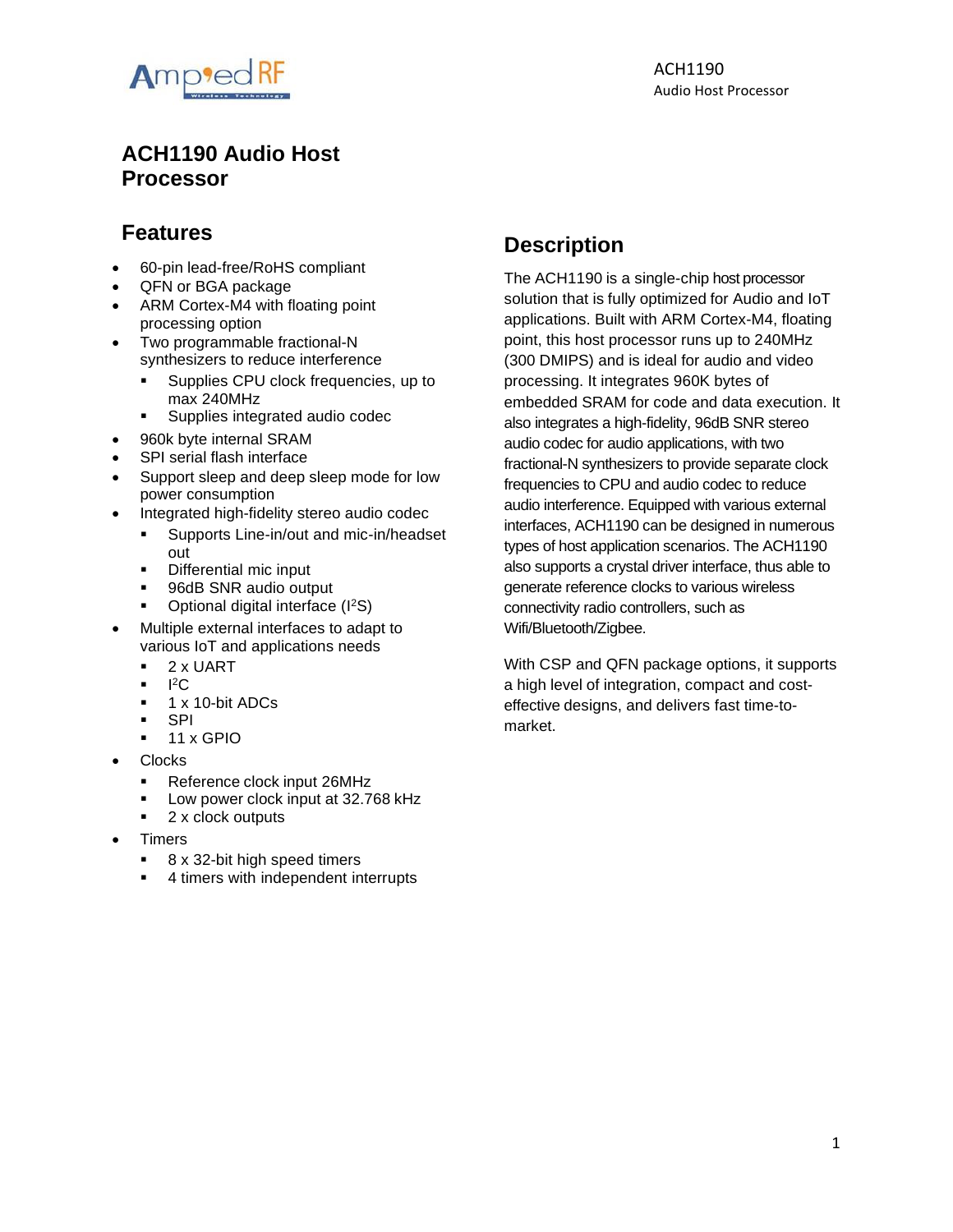

# **Contents**

| 1. |       |  |
|----|-------|--|
| 2. |       |  |
|    | 2.1.  |  |
|    | 2.2.  |  |
|    | 2.3.  |  |
| 3. |       |  |
|    | 3.1.  |  |
| 4. |       |  |
| 5. |       |  |
| 6. |       |  |
| 7. |       |  |
|    | 7.1.  |  |
| 8. |       |  |
|    | 8.1.  |  |
| 9. |       |  |
|    | 9.1.  |  |
|    |       |  |
|    | 10.1. |  |
|    |       |  |
|    | 11.1. |  |
|    | 11.2. |  |
|    |       |  |
|    | 12.1. |  |
|    | 12.2. |  |
|    |       |  |
|    |       |  |
|    |       |  |
|    | 15.1. |  |
|    |       |  |
|    |       |  |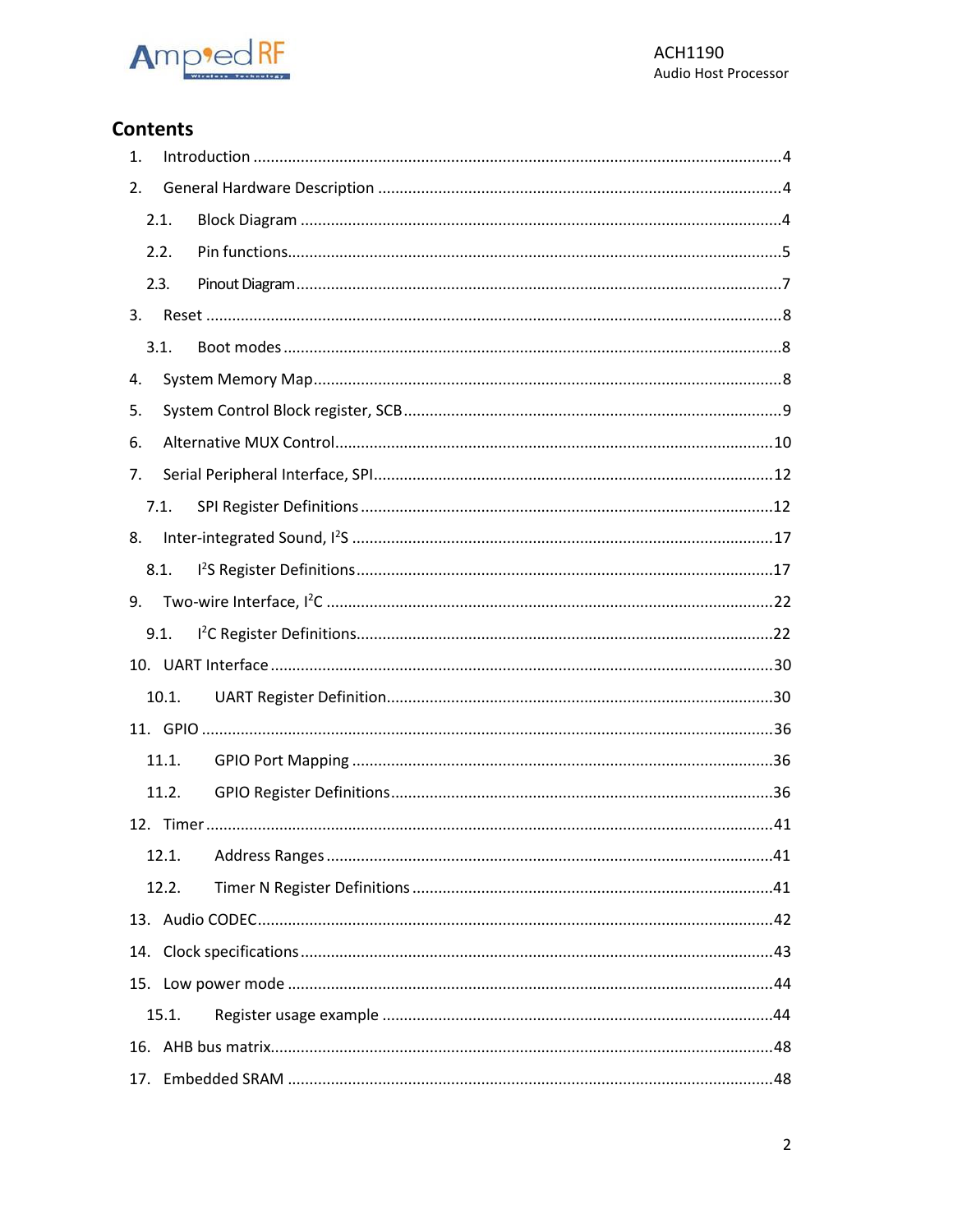#### **Ampted RF**  $\frac{1}{1}$

|       | 18.1. |  |  |  |
|-------|-------|--|--|--|
|       | 18.2. |  |  |  |
|       | 18.3. |  |  |  |
|       | 18.4. |  |  |  |
|       |       |  |  |  |
|       | 19.1. |  |  |  |
|       | 19.2. |  |  |  |
|       | 19.3. |  |  |  |
|       | 19.4. |  |  |  |
|       | 19.5. |  |  |  |
| 19.6. |       |  |  |  |
|       | 19.7. |  |  |  |
| 20.   |       |  |  |  |
|       |       |  |  |  |
|       |       |  |  |  |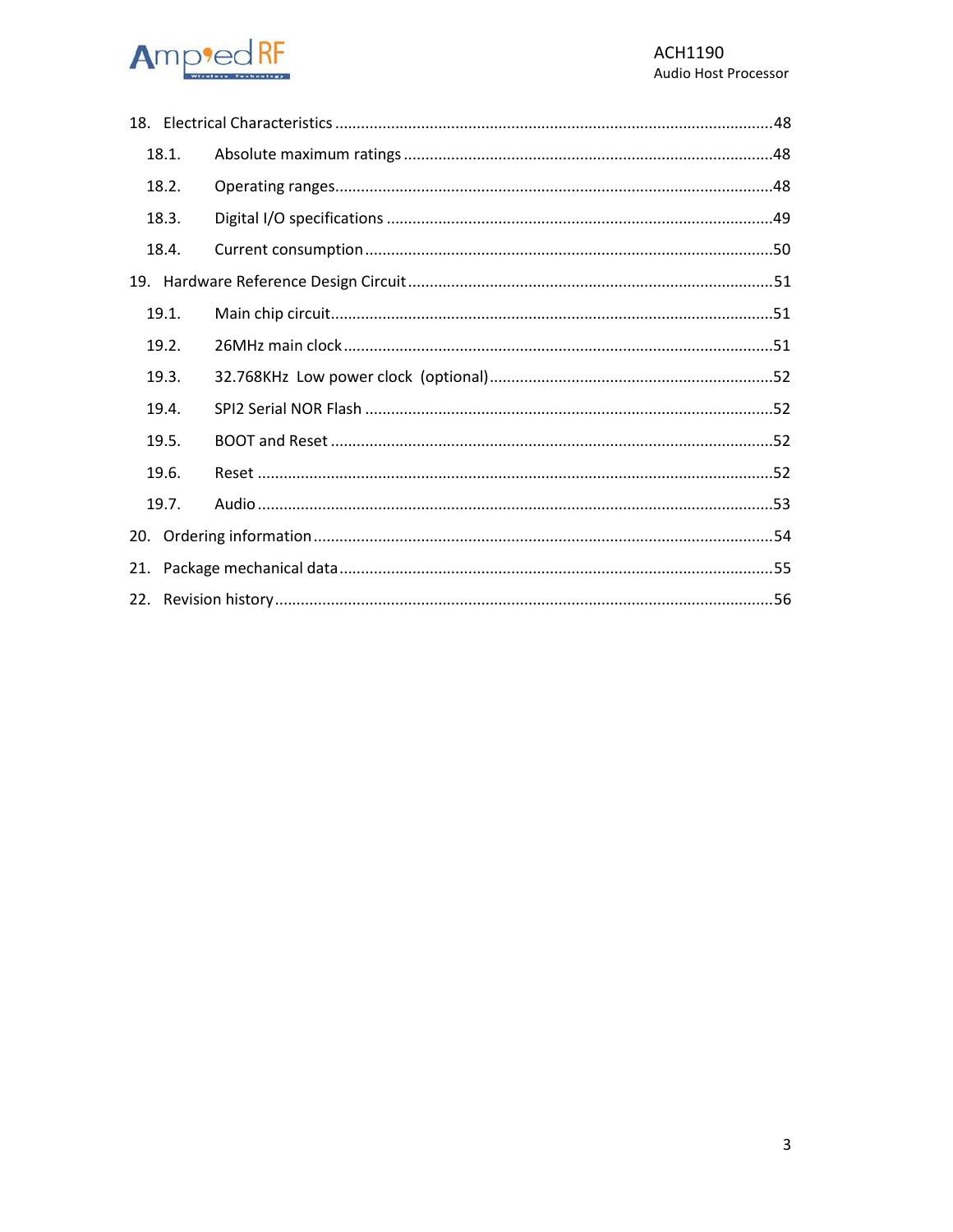

#### <span id="page-3-0"></span>**1. Introduction**

The ACH1190 is a host processor single-chip solution, fully optimized for audio DSP and wireless host embedded applications featuring an ARM Cortex-M4 floating point processor. Integrating a high-fidelity stereo audio codec, it can support differential microphone inputs, headphone output, and Line-in/out. It also includes two fractional-N PLL blocks providing different high accuracy clocks, for the main CPU and audio codec – significantly reducing interference. The main CPU system can run up to 240MHz for intensive audio/video applications, audio DSP processing, and general-purpose application hosting. The ACH1190 also comes with 960K byte internal run-time SRAM. With a variety of external interfaces, UART, SPI, I<sup>2</sup>C, I<sup>2</sup>S, ADCs, and GPIOs, it can be easily support designs for most applications with lower BOM and external component cost.

# <span id="page-3-2"></span><span id="page-3-1"></span>**2. General Hardware Description**

#### **2.1. Block Diagram**

Figure 1. ACH1190 internal block diagram

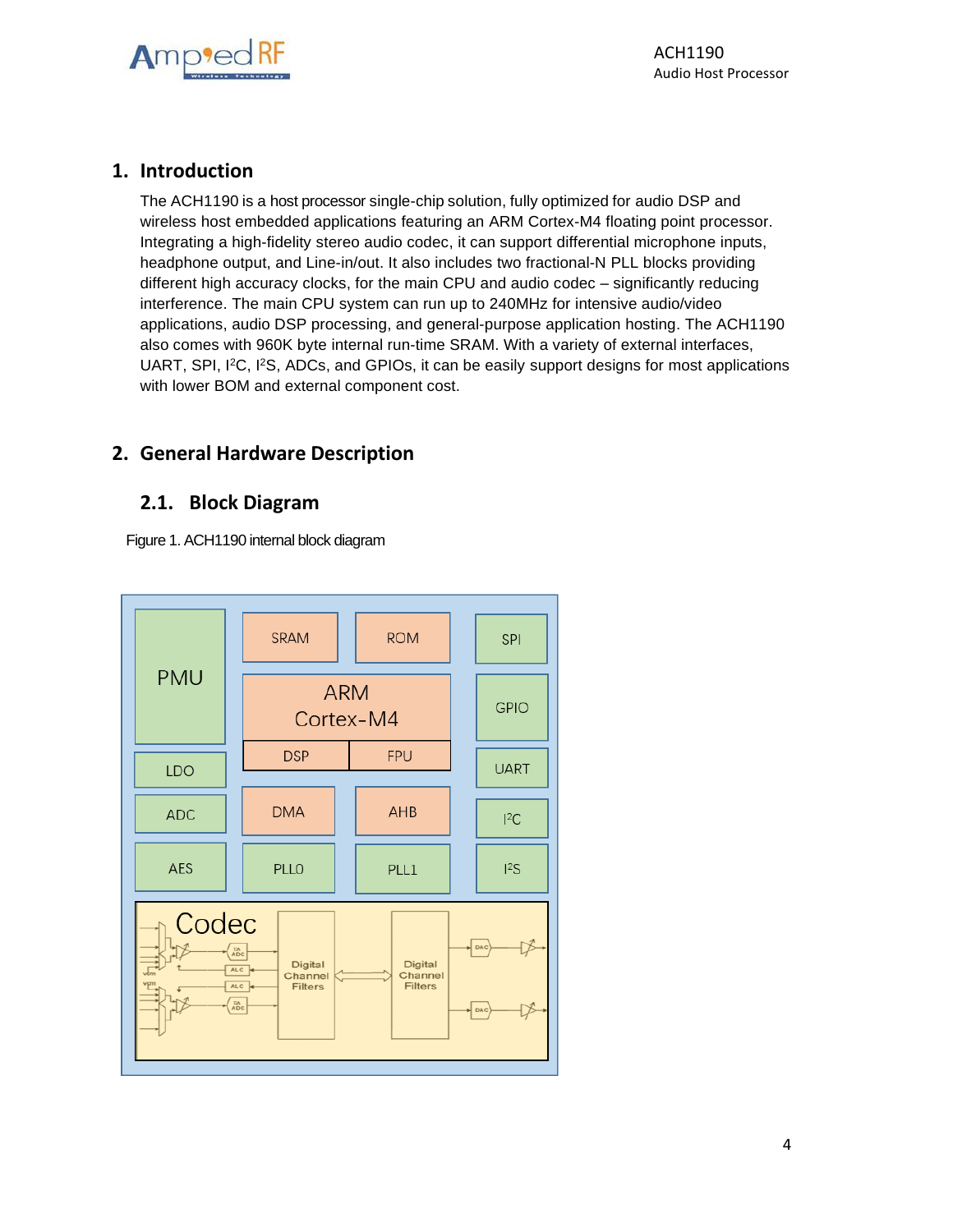

# <span id="page-4-0"></span>**2.2. Pin functions**

| Table 1. ACH1190 functional and supply pin list QFN package |
|-------------------------------------------------------------|
|-------------------------------------------------------------|

| Pad            | Name                  | Alternate usage | Alternate usage | Description                             |
|----------------|-----------------------|-----------------|-----------------|-----------------------------------------|
|                | (Default)             | $ALT_0$         | $ALT_1$         |                                         |
|                | <b>Digital Signal</b> |                 |                 |                                         |
| 6              | SPI0_MOSI             | UART1_CTS       |                 |                                         |
| $\overline{7}$ | SPI0_NSS              | UART1_RTS       |                 | RF Controller Interface                 |
| 8              | SPI0_SCK              | UART1_TX        |                 |                                         |
| 9              | SPI0_MISO             | UART1_RX        | GPIO_8          |                                         |
| 12             | UARTO_TX              |                 |                 |                                         |
| 13             | UART0_RX              |                 |                 | <b>UART0</b>                            |
| 14             | UART0_CTS             |                 |                 |                                         |
| 15             | UARTO_RTS             |                 |                 |                                         |
| 47             | <b>JTDI</b>           | UART2_RX        | GPIO_10         |                                         |
| 48             | <b>JTDO</b>           | UART2_TX        | GPIO_11         | <b>JTAG</b>                             |
| 49             | <b>TRSTn</b>          | UART2_CTS       | GPIO_9          |                                         |
| 56             | GPIO_0                | UART2_RTS       |                 |                                         |
| 57             | GPIO_1                | <b>I2S0_WS</b>  | SPI1_CS         |                                         |
| 58             | GPIO_2                | <b>I2S0_CK</b>  | SPI1_CLK        |                                         |
| 59             | GPIO_3                | <b>I2S0_RX</b>  | SPI1_MISO       | GPIO                                    |
| 60             | GPIO_4                | <b>I2S0_TX</b>  | SPI1_MOSI       |                                         |
| 1              | GPIO_5                |                 |                 |                                         |
| 2              | SPI2 SCK              |                 |                 |                                         |
| 3              | SPI2 SS               |                 |                 | SPI2 Serial NOR Flash                   |
| 4              | SPI2 SDO              |                 |                 |                                         |
| 5              | SPI2 SDI              |                 |                 |                                         |
| 50             | <b>TCK/SWCLK</b>      | GPIO_6          |                 | JTAG or                                 |
| 51             | TMS/SWDIO             | GPIO_7          |                 | User Interface                          |
| 52             | I2C0_SDA              |                 |                 |                                         |
| 53             | I2C0_SCL              |                 |                 | <b>I2C0</b>                             |
|                | <b>Clock Signal</b>   |                 |                 |                                         |
| 24             | OSC32_OUT             |                 |                 | 32kHz crystal input (differential pair) |
| 25             | OSC32_IN              |                 |                 | 32kHz crystal input                     |
| 16             | OSC_OUT               |                 |                 | 26MHz crystal input (differential pair) |
| 17             | OSC_IN                |                 |                 | 26MHz crystal input                     |
| 19             | MCO                   |                 |                 | Main Clock output (26MHz default)       |
| 11             | LPCLK_OUT             |                 |                 | 32kHz buffer clock output (LPO default) |
|                | <b>Audio Signal</b>   |                 |                 |                                         |
| 45             | MICIP_L               |                 |                 |                                         |
| 46             | MICIN_L               |                 |                 | Microphone Input                        |
| 39             | MICIP_R               |                 |                 |                                         |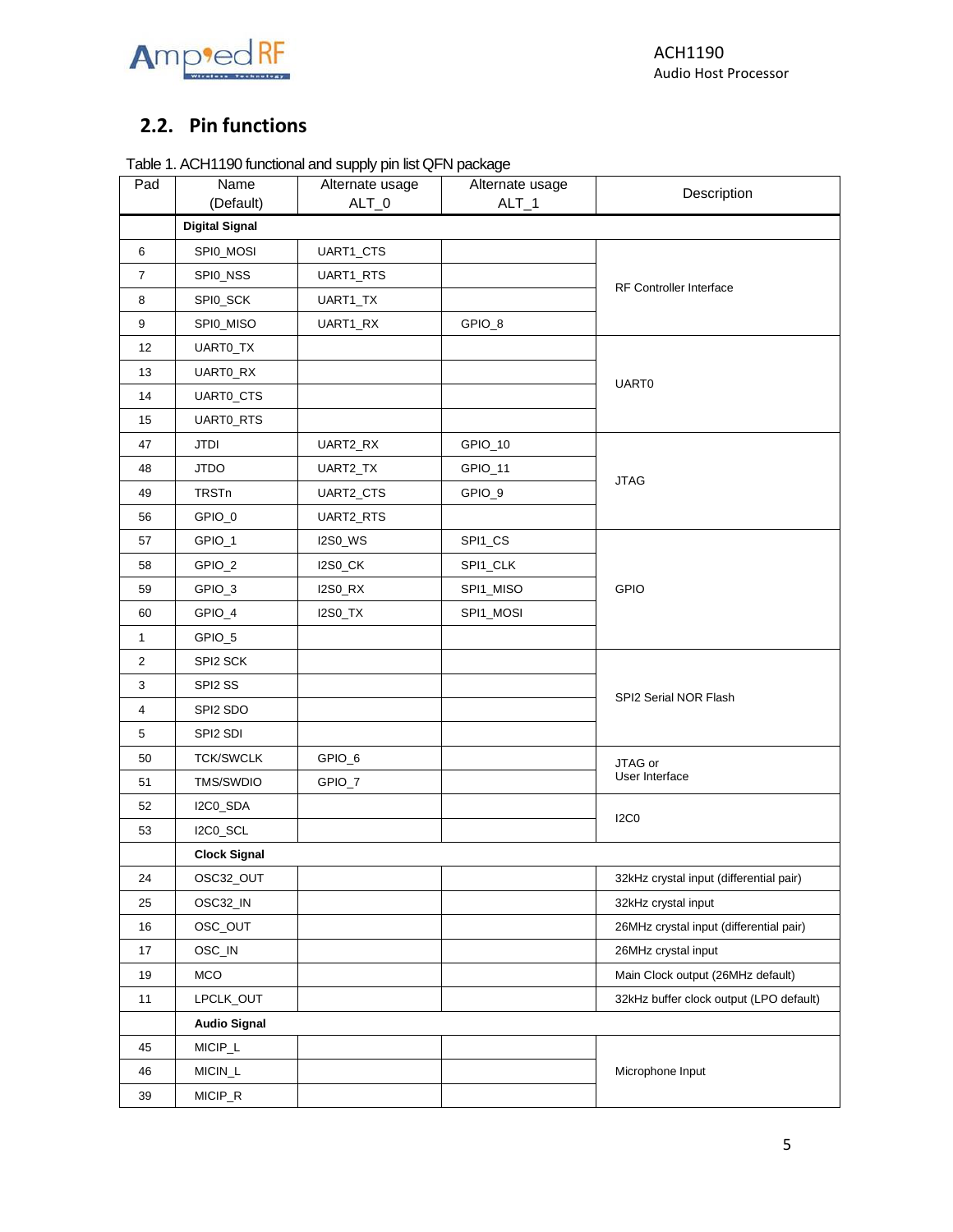

| 40 | MICIN_R                 |  |                                                                                                                                                          |
|----|-------------------------|--|----------------------------------------------------------------------------------------------------------------------------------------------------------|
| 44 | $LINE_L_1P$             |  |                                                                                                                                                          |
| 43 | $LINE_L_1N$             |  | Line-In                                                                                                                                                  |
| 42 | $LINE_R_1N$             |  |                                                                                                                                                          |
| 41 | $LINE_R_1P$             |  |                                                                                                                                                          |
| 31 | <b>RHPOUT</b>           |  |                                                                                                                                                          |
| 33 | <b>LHPOUT</b>           |  | Headset Output (8 ohms)                                                                                                                                  |
|    | <b>Control Signal</b>   |  |                                                                                                                                                          |
| 20 | <b>RESET</b>            |  | Reset (Active Low)                                                                                                                                       |
| 55 | <b>BOOT</b>             |  | Test pin                                                                                                                                                 |
|    | <b>Analog Signal</b>    |  |                                                                                                                                                          |
| 28 | ADC0                    |  | 10-bit ADC                                                                                                                                               |
|    | <b>Reference Signal</b> |  |                                                                                                                                                          |
| 21 | Vcap                    |  |                                                                                                                                                          |
| 29 | Vref_ADC                |  |                                                                                                                                                          |
| 38 | Vref_AD                 |  | Codec Internally generated ADCs<br>reference voltage pin for off-chip<br>decoupling. Connect 1uF tantalum and<br>100nF ceramic capacitors to agndref.    |
| 37 | Vref_DA                 |  | Codec Internally generated DACs<br>reference voltage pin for off-chip<br>decoupling. Connect 1uF tantalum<br>and 100nF ceramic capacitors to<br>agndref. |
| 36 | Codec_VCM               |  | Codec Internally generated common-<br>mode voltage pin for off-chip<br>decoupling. Connect 10uF tantalum<br>and 100nF ceramic capacitors to<br>agnd.     |
| 35 | <b>MICBIAS</b>          |  | Microphone bias voltage output                                                                                                                           |
|    | <b>Power Supply</b>     |  |                                                                                                                                                          |
| 30 | VDDD_ADC                |  | <b>ADC Analog Supply</b>                                                                                                                                 |
| 27 | VDDA_ADC                |  | <b>ADC Digital Supply</b>                                                                                                                                |
| 32 | <b>AVDDHS</b>           |  | Codec Analog power supply for<br>headset drivers. Connect 10uF<br>tantalum and 100nF ceramic<br>capacitors to AGND.                                      |
| 34 | AVDD                    |  | Codec Analog power supply.<br>Connect 10uF tantalum and 100nF<br>ceramic capacitors to AGND.                                                             |
| 26 | <b>PLLVDD</b>           |  | PLL Analog Supply                                                                                                                                        |
| 23 | <b>VDDLPCLK</b>         |  | PLL IO Supply                                                                                                                                            |
| 22 | VDD33                   |  | Power supply (3.3V)                                                                                                                                      |
| 10 | <b>VDDIO</b>            |  |                                                                                                                                                          |
| 18 | <b>VDDIO</b>            |  | Digital IO Supply                                                                                                                                        |
| 54 | <b>VDDIO</b>            |  |                                                                                                                                                          |
|    | PAD                     |  | <b>GND</b>                                                                                                                                               |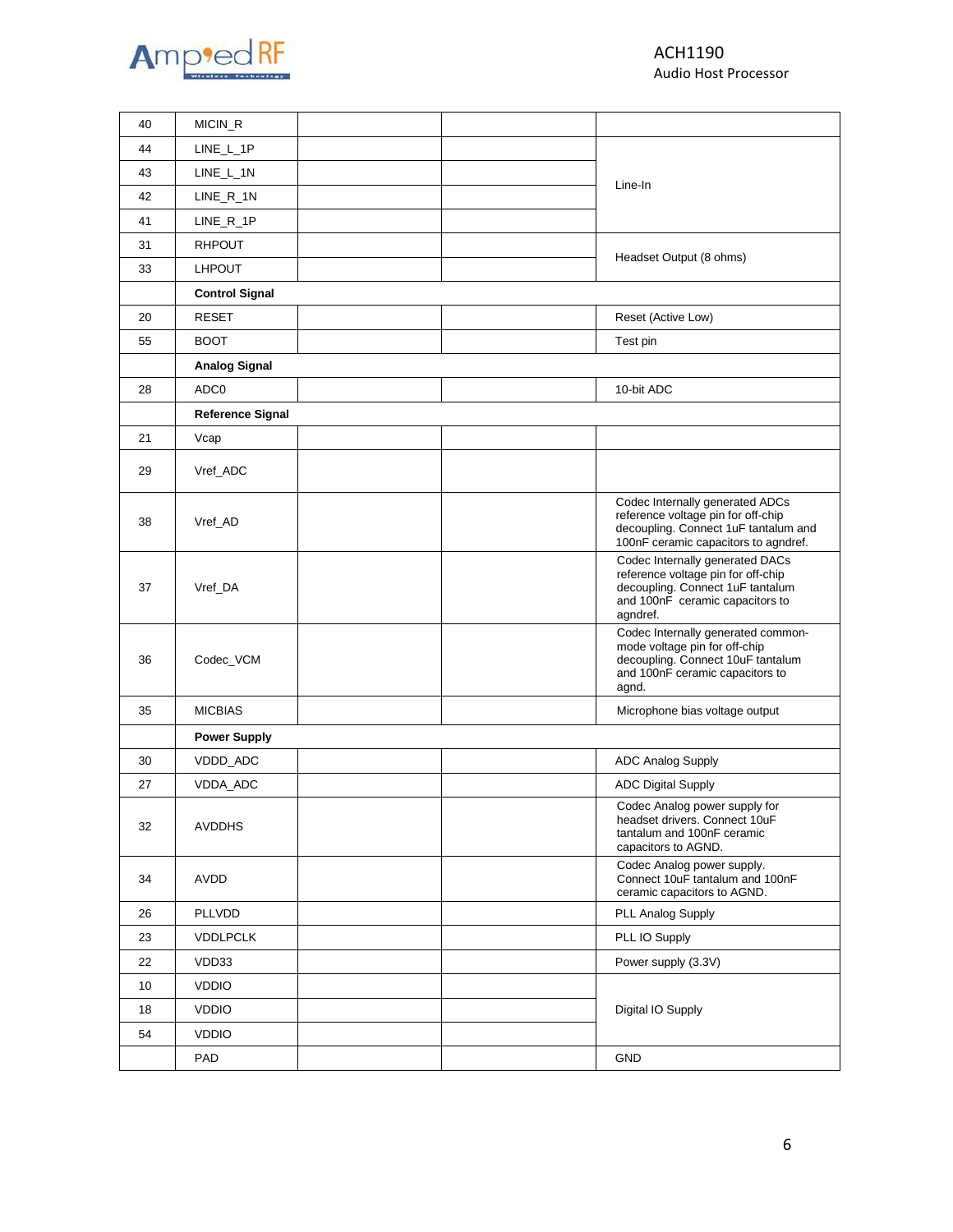

# <span id="page-6-0"></span>**2.3. Pinout Diagram**

Figure 2. ACH1190 QFN60 pinout

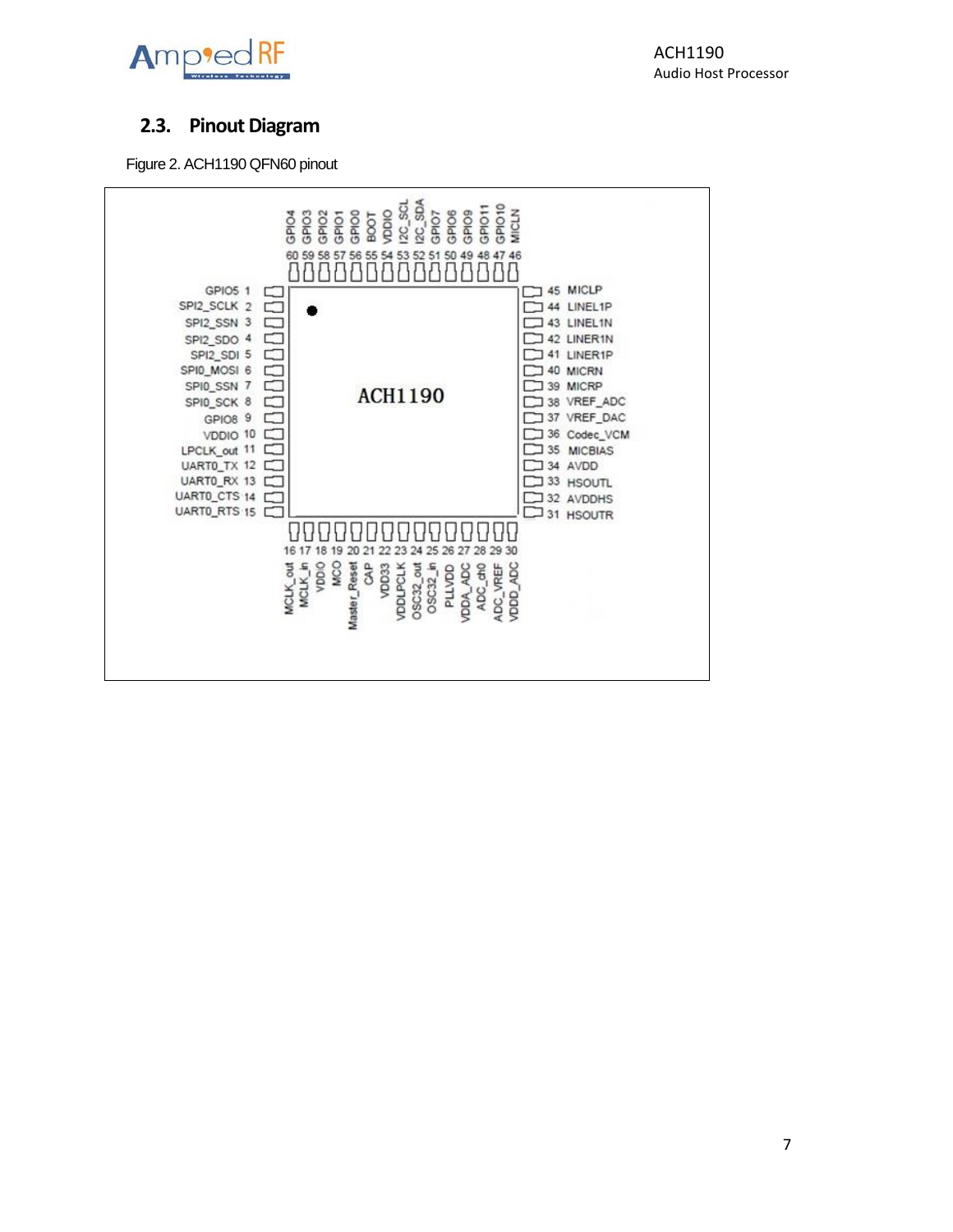

#### <span id="page-7-1"></span><span id="page-7-0"></span>**3. Reset**

#### **3.1. Boot modes**

An embedded BOOT ROM will run at startup.

When the BOOT PIN is low (0), the SPI 2 is used to load an 8K byte section of an external Flash memory into the internal RAM: loads 8K bytes from location 0x00000000 external Flash to location 0x20000000 internal RAM.

When the BOOT PIN is high (1), the UART 0 boot mode interface will become active. This interface allows data to be loaded from UART 0 into RAM using a set of boot commands. Note that these boot commands are generally used for testing and are not included in this document.

#### <span id="page-7-2"></span>**4. System Memory Map**

| <b>Address</b>             | Feature           |
|----------------------------|-------------------|
| 0x0000_0000 to 0x000F_FFFF | <b>BOOT ROM</b>   |
| 0x2000_0000 to 0x200F_EFFF | <b>SRAM</b>       |
| 0x4002 1800 - 0x4002 1FFF  | SPI <sub>0</sub>  |
| 0x4002 2000 - 0x4002 27FF  | SPI <sub>1</sub>  |
| 0x4002 2800 - 0x4002 2FFF  | <b>I2S0</b>       |
| 0x4002 3000 - 0x4002 37FF  | UART <sub>0</sub> |
| 0x4002 3800 - 0x4002 3FFF  | UART1             |
| 0x4002 4000 - 0x4002 47FF  | I2S1 CODEC        |
| 0x4002 4800 - 0x4002 4FFF  | <b>SPI2 FLASH</b> |
| 0x4002 5000 - 0x4002 57FF  | 12C <sub>0</sub>  |
| 0x4002 5800 - 0x4002 5FFF  | <b>CODEC</b>      |
| 0x4002 6000 - 0x4002 67FF  | UART <sub>2</sub> |
| 0x4003 1800 - 0x4003 1FFF  | <b>GPIO</b>       |
| 0x4003 3000 - 0x4003 37FF  | <b>WDT</b>        |
| 0x4003 3800 - 0x4003 3FFF  | ADC <sub>0</sub>  |
| 0x4003 4000 - 0x4003 47FF  | ADC <sub>1</sub>  |
| 0x4003 4800 - 0x4003 4FFF  | AES               |
| 0x4003 5800 - 0x4003 5FFF  | <b>SYSCFG</b>     |
| 0x4003 6000 - 0x4003 67FF  | <b>TIMER</b>      |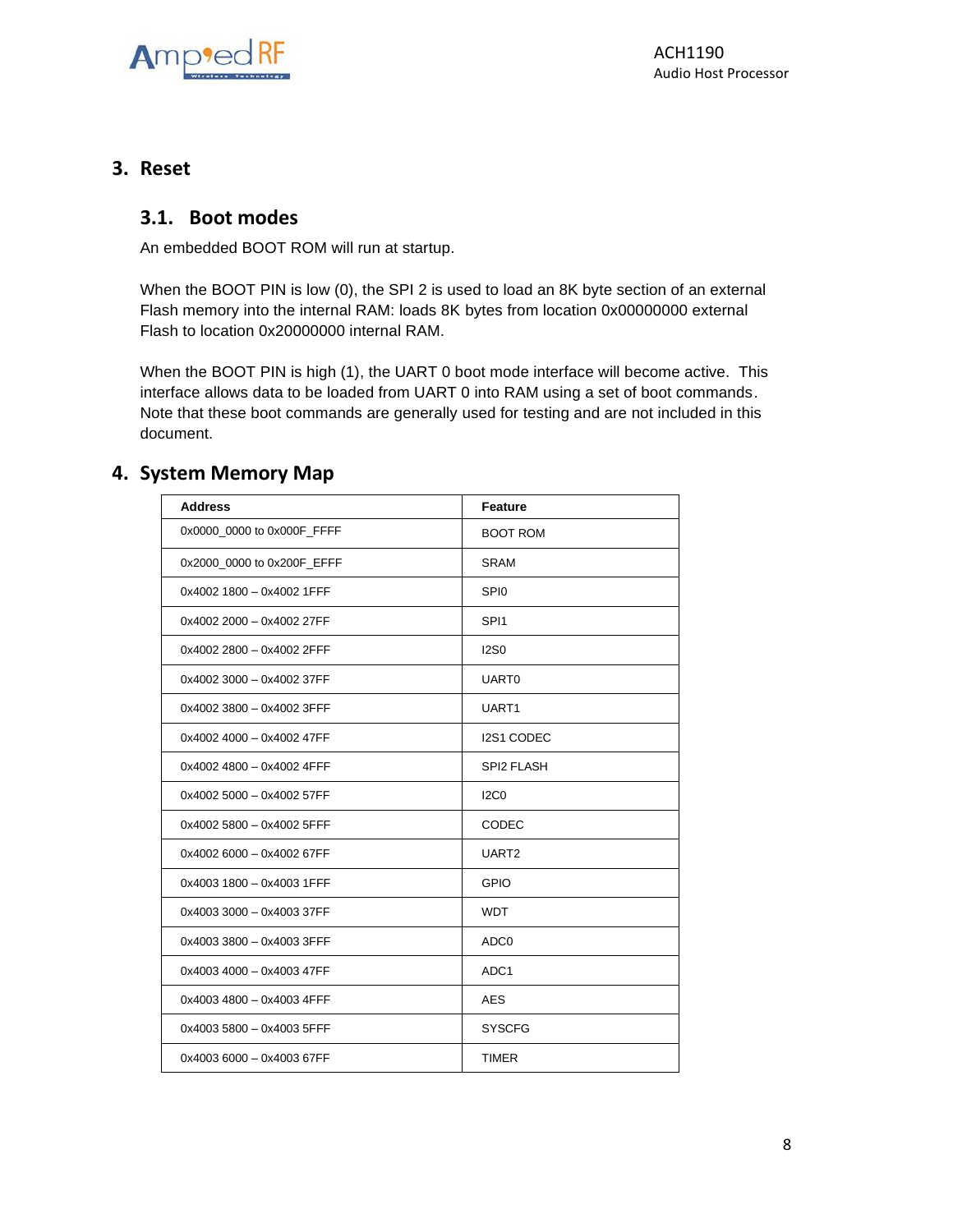



# <span id="page-8-0"></span>**5. System Control Block register, SCB**

The ARM Cortex M4 system control block register map is presented below. For further details on this register and other ARM core items, see the ARM help center at: <http://infocenter.arm.com/help/topic/com.arm.doc.dui0553b/DUI0553.pdf>

| <b>Address</b> | Name              | <b>Type</b> | <b>Reset value</b> | <b>Description</b>                                         |
|----------------|-------------------|-------------|--------------------|------------------------------------------------------------|
| 0xE000E008     | <b>ACTLR</b>      | <b>RW</b>   | 0x00000000         | <b>Auxiliary Control Register</b>                          |
| 0xE000ED00     | CPUID             | RO.         | 0x410FC240         | <b>CPUID Base Register</b>                                 |
| 0xE000ED04     | <b>ICSR</b>       | <b>RW</b>   | 0x00000000         | Interrupt Control and State Register                       |
| 0xE000ED08     | <b>VTOR</b>       | <b>RW</b>   | 0x00000000         | Vector Table Offset Register                               |
| 0xE000ED0C     | <b>AIRCR</b>      | <b>RW</b>   | 0xFA050000         | Application Interrupt and Reset<br><b>Control Register</b> |
| 0xE000ED10     | <b>SCR</b>        | <b>RW</b>   | 0x00000000         | <b>System Control Register</b>                             |
| 0xE000ED14     | <b>CCR</b>        | <b>RW</b>   | 0x00000020         | Configuration and Control Register                         |
| 0xE000ED18     | SHPR1             | <b>RW</b>   | 0x00000000         | System Handler Priority Register 1                         |
| 0xE000ED1C     | SHPR <sub>2</sub> | <b>RW</b>   | 0x00000000         | System Handler Priority Register 2                         |
| 0xE000ED20     | SHPR3             | <b>RW</b>   | 0x00000000         | System Handler Priority Register 3                         |
| 0xE000ED24     | <b>SHCRS</b>      | <b>RW</b>   | 0x00000000         | System Handler Control and State<br>Register               |
| 0xE000ED28     | <b>CFSR</b>       | <b>RW</b>   | 0x00000000         | Configurable Fault Status Register                         |
| 0xE000ED28     | MMSR <sup>1</sup> | <b>RW</b>   | 0x00               | MemManage Fault Status Register                            |
| 0xE000ED29     | BFSR <sup>1</sup> | <b>RW</b>   | 0x00               | <b>BusFault Status Register</b>                            |
| 0xE000ED2A     | UFSR <sup>1</sup> | <b>RW</b>   | 0x0000             | UsageFault Status Register                                 |
| 0xE000ED2C     | <b>HFSR</b>       | <b>RW</b>   | 0x00000000         | HardFault Status Register                                  |
| 0xE000ED34     | <b>MMAR</b>       | <b>RW</b>   | <b>NA</b>          | MemManage Fault Address Register                           |
| 0xE000ED38     | <b>BFAR</b>       | <b>RW</b>   | <b>NA</b>          | <b>BusFault Address Register</b>                           |
| 0xE000ED3C     | <b>AFSR</b>       | <b>RW</b>   | 0x00000000         | <b>Auxiliary Fault Status Register</b>                     |

1. A subregister of the CFSR.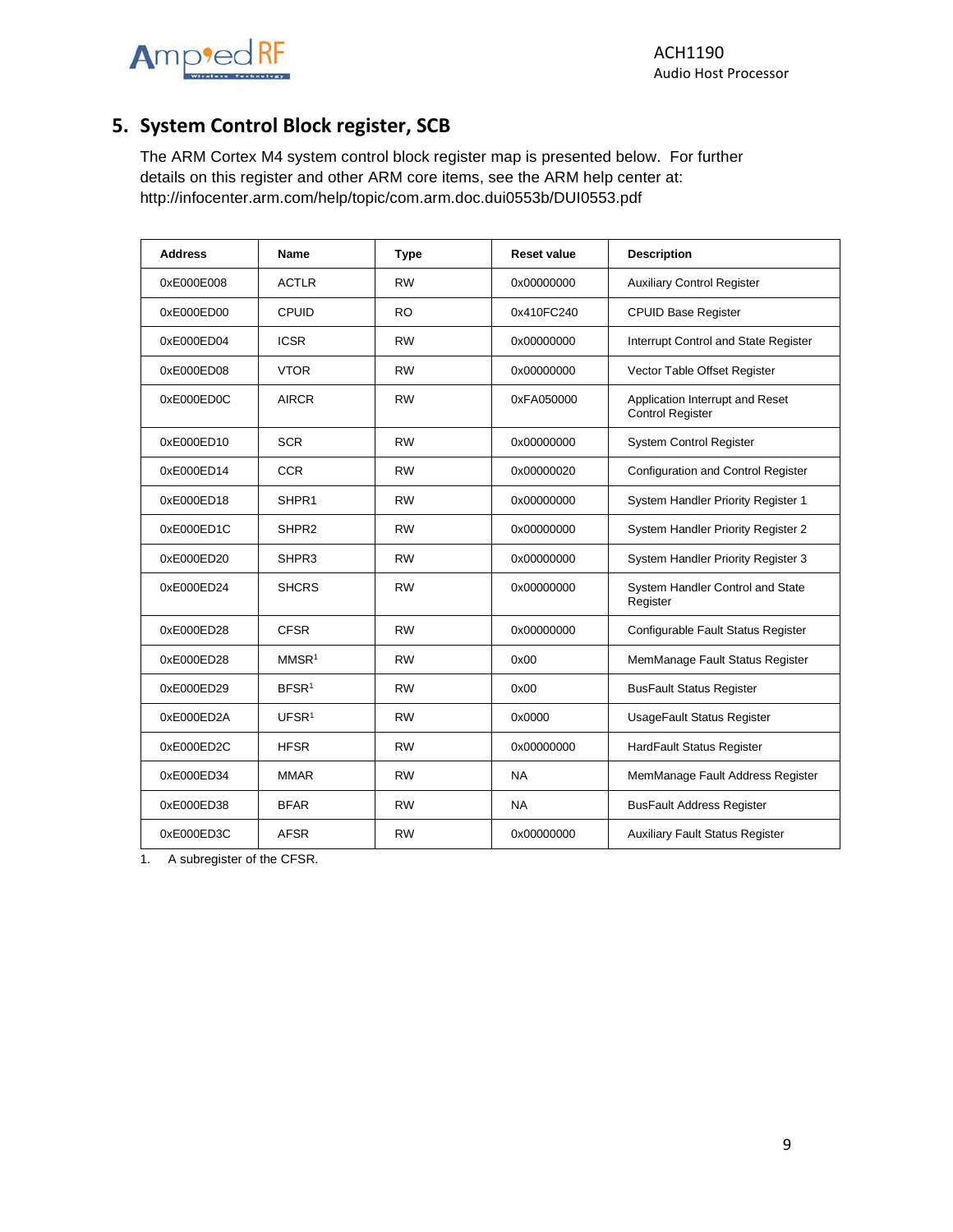

# <span id="page-9-0"></span>**6. Alternative MUX Control**

Many of the I/O lines have alternative functions. Use the output enable reg0 and reg1 to control these settings.

SYSCFG register CFG26, offset 0x6C

CFG27, offset 0x70

| 0x6C  | sys_cfg_reg26, output_enable_reg0                                                                             | Default value |
|-------|---------------------------------------------------------------------------------------------------------------|---------------|
| 1:0   | 00. select SPI0 MOSI as output<br>01,10,11 select UART1 CTS as input                                          | 0             |
| 3:2   | 01 , select UART1 RTS as output<br>00,10,11 select SPI0_NSS as output                                         | $\mathbf 0$   |
| 5:4   | 01, select UART1_TX as output<br>00,10,11 select SPI0_SCK as output                                           | $\mathbf 0$   |
| 7:6   | 10, select GPIO_8<br>00,01,11 select SPI0_SDI and UART1_RX as input                                           | $\mathbf 0$   |
| 15:8  | Reserved                                                                                                      | 0             |
| 17:16 | 10, select GPIO 10<br>00,01,11 select JTDI, UART2_RX                                                          | $\Omega$      |
| 19:18 | 00, select JTDO as output<br>01, select UART2_TX as output<br>10, select GPIO_11                              | $\mathbf 0$   |
| 21:20 | 10, select GPIO 9<br>00,01,11 select TRSTn, UART2_CTS                                                         | $\Omega$      |
| 23:22 | 00, select GPIO 0<br>01, select UART2_RTS as output                                                           | $\mathbf 0$   |
| 25:24 | 00, select GPIO 1<br>01, select I2S0_WS as output<br>10, select SPI1_CS as output<br>11, Reserved             | 0             |
| 27:26 | 00, select GPIO 2<br>01, select I2S0_CK_sel_stage1 as output<br>10, select SPI1_CLK as output<br>11, Reserved | $\Omega$      |
| 29:28 | 00, select GPIO_3<br>01,10 select SPI1 MISO<br>11, I2S0 RX as output                                          | 0             |
| 31:30 | 00, select GPIO 4<br>01, select I2S0_TX as output<br>10, select SPI1_MOSI as output<br>11. Reserved           | $\mathbf 0$   |

| 0x70  | sys_cfg_reg27, output_enable_reg1                                                      | <b>Select</b> |
|-------|----------------------------------------------------------------------------------------|---------------|
| 1:0   | 00, select GPIO 5<br>01,10,11 Reserved                                                 | $\Omega$      |
| 15:14 | 00, select TCK/SWCLK<br>01,10,11 select GPIO 6                                         | $\Omega$      |
| 17:16 | 00, select SWDIO/TMS as output<br>01, select GPIO 7<br>10,11 select SWDIO/TMS as input | 0             |
| 19:18 | 00, select I2C0 SDA<br>01,10,11 Reserved                                               | 0             |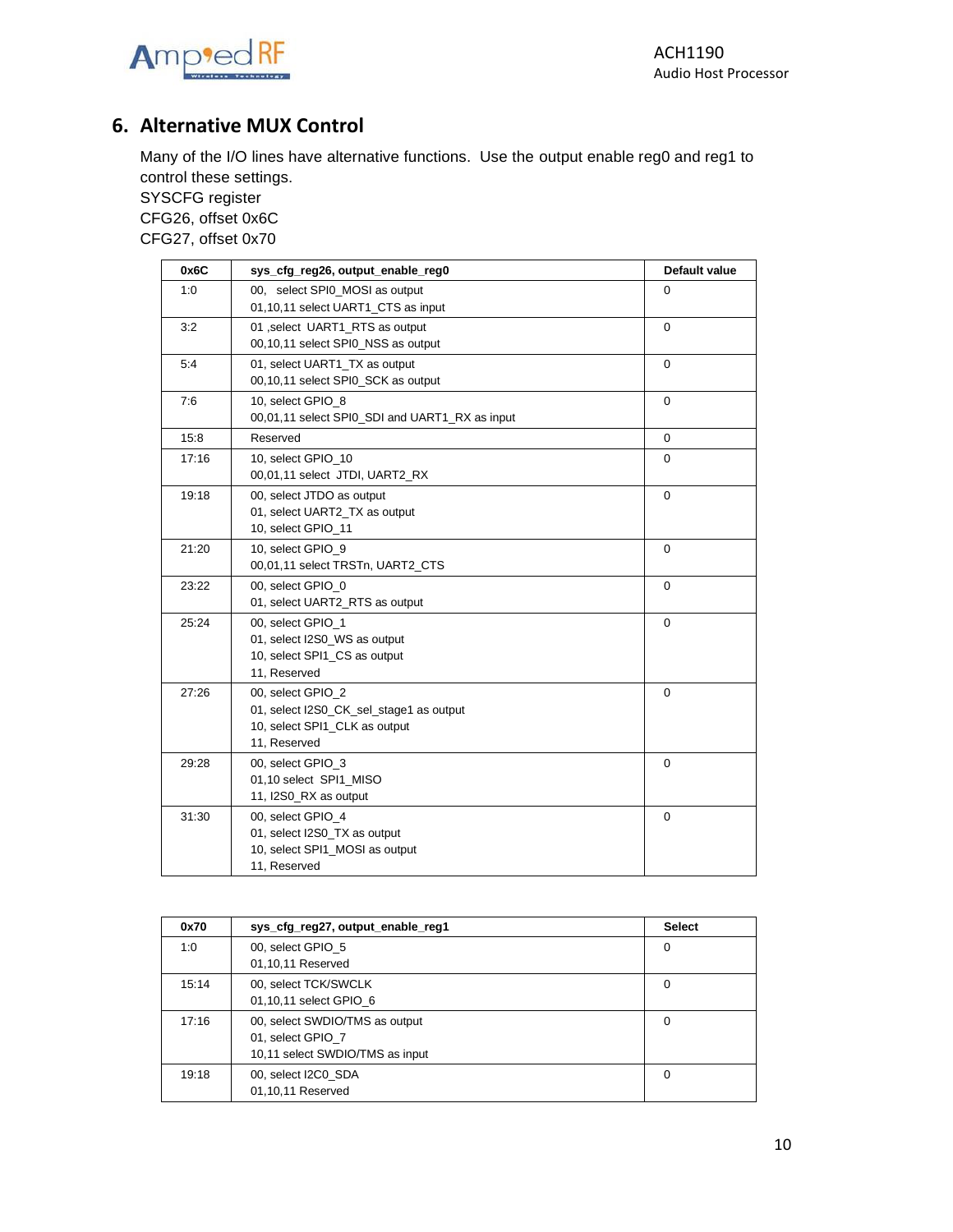

#### ACH1190 Audio Host Processor

| 21:20 | 00, select I2C0 SCL<br>01,10,11 Reserved |  |
|-------|------------------------------------------|--|
| 31:22 | Reserved                                 |  |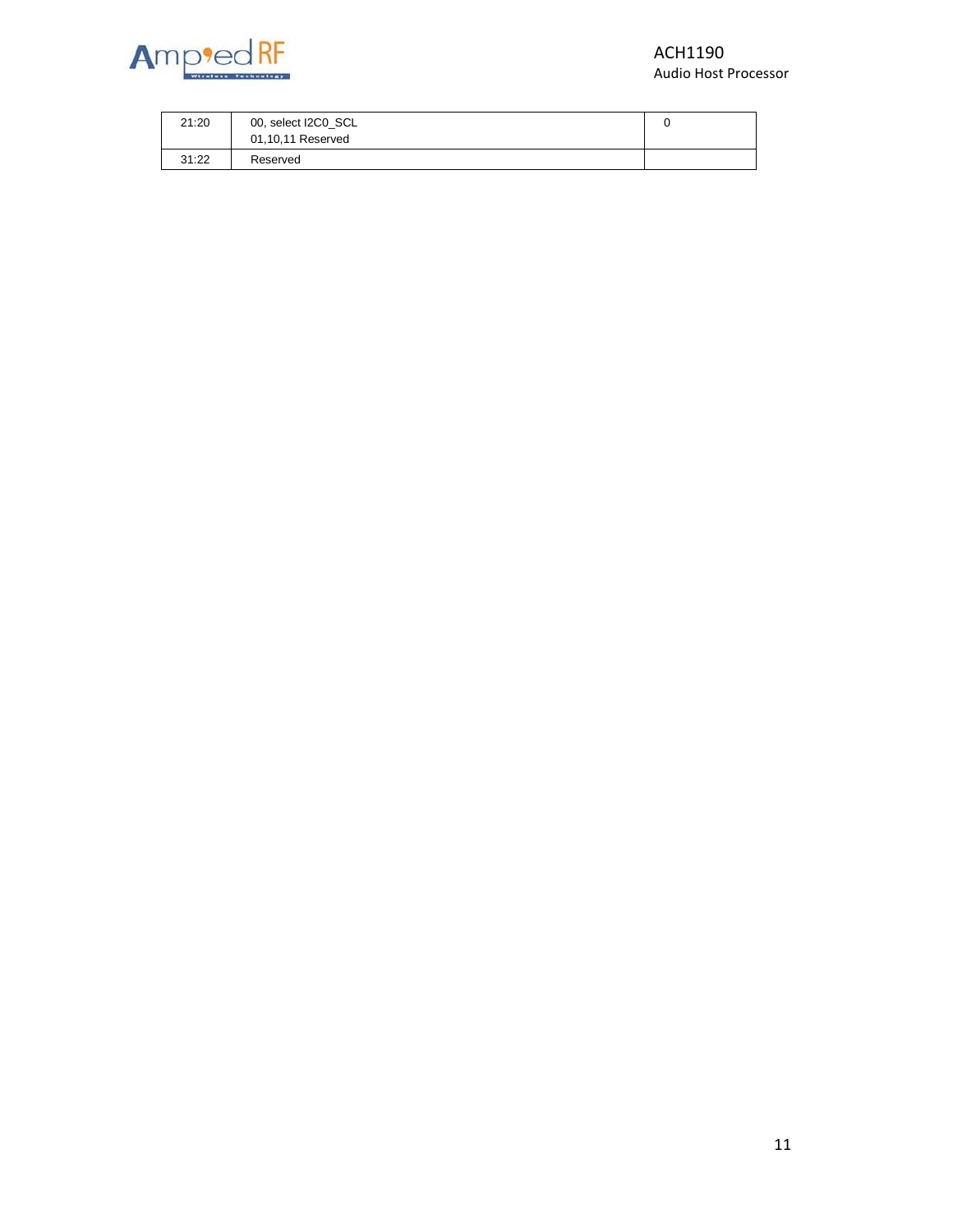

# <span id="page-11-0"></span>**7. Serial Peripheral Interface, SPI**

Three SPI ports are supported, usable in Master mode up to 40Mbps. Below is the feature list for the SPI devices:

- Data bus widths of 8, 16, and 32 bits.
- FIFO depth Configurable depth of the transmit and receive FIFO buffers from 1 to 128 words deep.
- **•** Programmable levels of FIFO interrupt for receive and transmit.
- Independent masking of interrupts Master collision, transmit FIFO overflow, transmit FIFO empty, receive FIFO full, receive FIFO underflow, and receive FIFO overflow interrupts can all be masked independently.
- Multi-master contention detection Informs the processor of multiple serial-master accesses on the serial bus.
- Programmable delay on the sample time of the received serial data bit (rxd), when configured in Master Mode; enables programmable control of routing delays resulting in higher serial data-bit rates.
- **•** Serial interface operation Choice of Motorola SPI, Texas Instruments Synchronous Serial Protocol or National Semiconductor Microwire.
- Clock bit-rate Dynamic control of the serial bit rate of the data transfer.
- **E** Hardware/software slave-select Dedicated hardware slave-select lines can be used or software control can be used to target the serial-slave device.
- **•** Serial clock polarity This configuration option selects the serial-clock polarity of the SPI format directly after reset.
- Serial clock phase This configuration option selects the serial-clock phase of the SPI format directly after reset.

| Offset        | Size            | Description                            |
|---------------|-----------------|----------------------------------------|
| 0x00          | 21 <sub>b</sub> | Control Register 0                     |
| $0\times04$   | 16b             | Control Register 1                     |
| 0x08          | 1 <sub>b</sub>  | SSI Enable                             |
| 0x14          | 16b             | Baud Rate Select                       |
| 0x18          | 6b              | Transmit FIFO Threshold Level          |
| 0x1C          | 6b              | Receive FIFO Threshold Level           |
| 0x20          | 7b              | Transmit FIFO Level                    |
| 0x24          | 7b              | Receive FIFO Level                     |
| 0x28          | 7b              | Status                                 |
| 0x2C          | 6b              | Interrupt Mask                         |
| 0x30          | 6b              | Interrupt Status                       |
| 0x34          | 6b              | Raw Interrupt Status                   |
| 0x38          | 1b              | Transmit FIFO Overflow Interrupt Clear |
| 0x3C          | 1b              | Receive FIFO Overflow Interrupt Clear  |
| 0x40          | 1b              | Receive FIFO Underflow Interrupt Clear |
| $0 \times 44$ | 1b              | Multi-Master Interrupt Clear           |
| 0x48          | 1b              | Interrupt Clear                        |
| 0x60          | 32 <sub>b</sub> | Data                                   |
|               |                 |                                        |

#### <span id="page-11-1"></span>**7.1. SPI Register Definitions**

#### **7.1.1 CTRLR0**

| Setting | Position | Description                                         |
|---------|----------|-----------------------------------------------------|
| DFS.    | $0 - 3$  | Selects frame size in 16bit xfer mode. Data must be |
|         |          | Right justified. Use: binary value +1. For example  |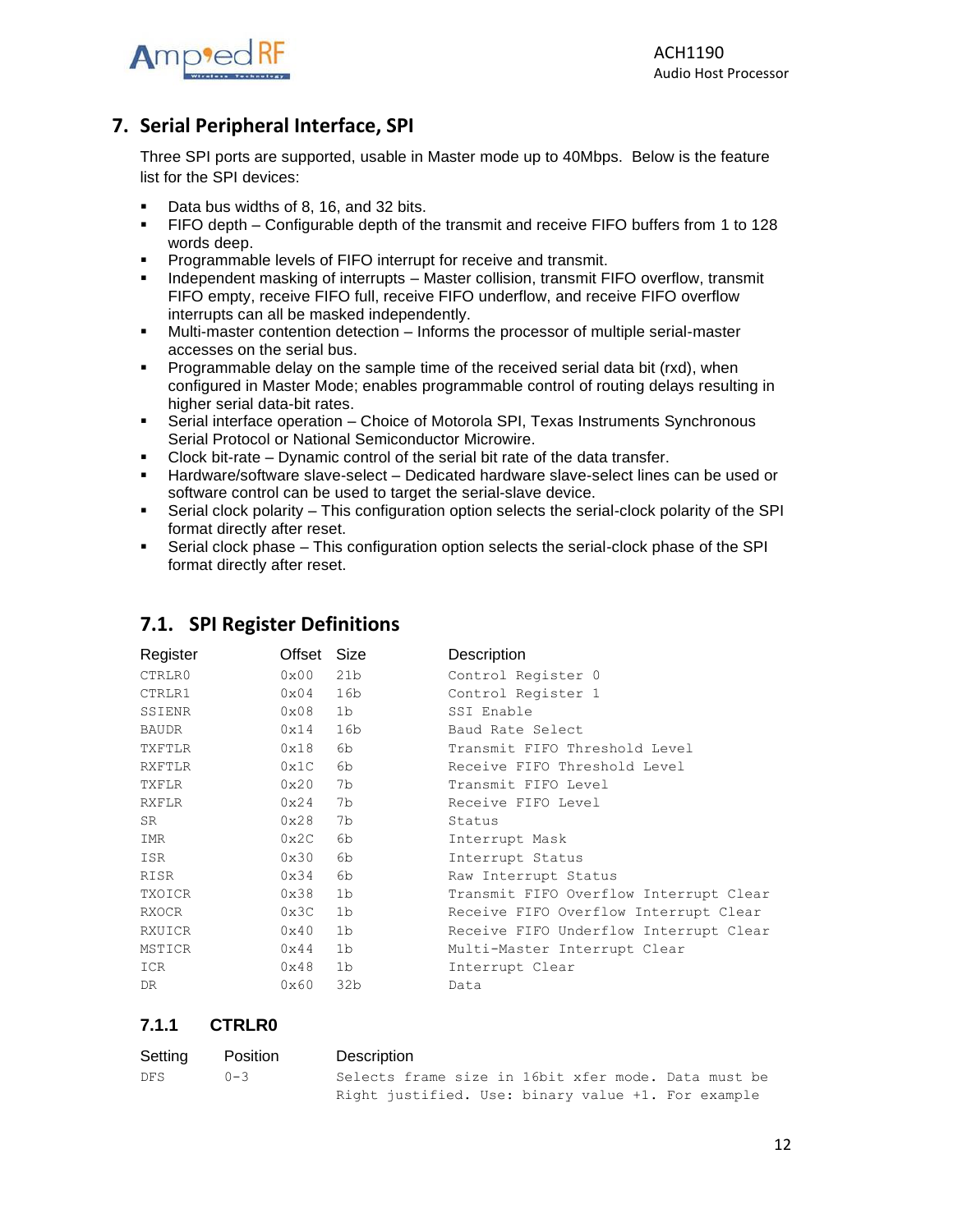

|                |         | $0x4 = 5$ -bit size, $0xF = 16$ -bit size.          |
|----------------|---------|-----------------------------------------------------|
| FRF            | $4 - 5$ | Frame format. 00: Motorola SPI, 01: Texas           |
|                |         | Instruments SSP, 10 and 11: reserved.               |
| SCPH           | 6       | Clock phase, valid in Motorola SPI mode.            |
|                |         | 0: middle of first bit, 1: start of first bit.      |
| SCPOL          | 7       | Clock polarity, valid in Motorola SPI mode.         |
|                |         | 0: inactive low, 1: inactive high                   |
| Reserved 8-15  |         |                                                     |
| DFS 32 16-20   |         | Selects frame size in 32bit xfer mode. Data must be |
|                |         | right justified. Use binary value +1. For example   |
|                |         | $0x1F = 32$ -bit size.                              |
| Reserved 21-31 |         |                                                     |

#### **7.1.2 CTRLR1**

| Setting | Position | Description                                          |
|---------|----------|------------------------------------------------------|
| NDF     | $0 - 15$ | Number of data frames. Receive data until the number |
|         |          | of frames equals value +1. Maximum of 64KB data.     |

#### **7.1.3 SSIENR**

| Setting | Position | Description                                          |
|---------|----------|------------------------------------------------------|
| SSI EN  |          | When disable, all transfers are halted, transmit and |
|         |          | receive FIFO buffers are cleared. Maybe be disabled  |
|         |          | for low power mode. 1: enable, 0: disable.           |

#### **7.1.4 BAUDR**

| Setting Position |          | Description                                             |
|------------------|----------|---------------------------------------------------------|
| SCKDV            | $0 - 15$ | The frequency of the sclk is $Fsclk = Fssi \, ck/SCKDV$ |

#### **7.1.5 TXFTLR**

| Setting | Position | Description                                        |
|---------|----------|----------------------------------------------------|
| ጥFጥ     | $0 - 6$  | Transmit FIFO Threshold. Level of entries, TFT     |
|         |          | value, (or below) at which the transmit FIFO       |
|         |          | controller triggers the tx empty interrupt: 0-127. |
|         |          | For example: 0x0F will assert TXE when 15 or       |
|         |          | fewer data entries are present.                    |

#### **7.1.6 RXFTLR**

| Setting | Position | Description                                                                                                               |
|---------|----------|---------------------------------------------------------------------------------------------------------------------------|
| RFT     | 0-6      | Receive FIFO Threshold. Level of entries, RFT value<br>+1, (or above) at which the receive FIFO controller                |
|         |          | triggers the RX full interrupt: 1-128. For example:<br>0x7F will assert RXF when 256 or more data<br>entries are present. |

#### **7.1.7 TXFLR**

| Setting Position |         | Description                                        |  |  |  |  |
|------------------|---------|----------------------------------------------------|--|--|--|--|
| TXTFL            | $0 - 7$ | Transmit FIFO Level. Number of data entries in the |  |  |  |  |
|                  |         | transmit FIFO, 0-128.                              |  |  |  |  |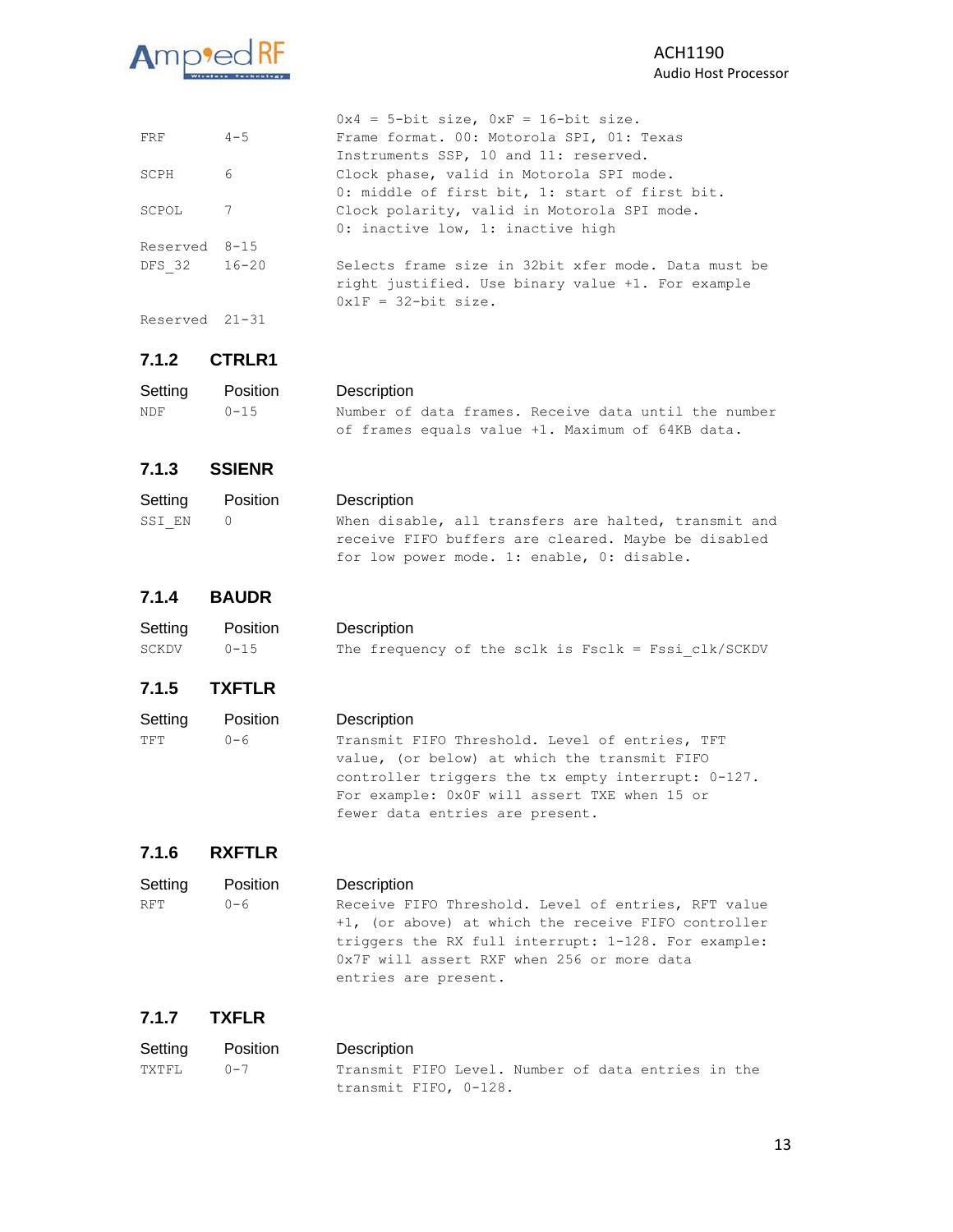

#### **7.1.8 RXFLR**

| Setting | Position | Description                                       |
|---------|----------|---------------------------------------------------|
| RFTFL   | $0 - 7$  | Receive FIFO Level. Number of data entries in the |
|         |          | transmit FIFO, 0-128.                             |

**7.1.9 SR**

| Setting<br>Busy | <b>Position</b><br>$\Omega$ | Description<br>SSI Busy Flaq. When set, indicates that a transfer<br>is in progress. When clear, indicates that the SPI                                                                    |
|-----------------|-----------------------------|--------------------------------------------------------------------------------------------------------------------------------------------------------------------------------------------|
| TFNF            | $\mathbf{1}$                | is idle or disabled.<br>Transmit FIFO Not Full. Set when the transmit FIFO                                                                                                                 |
|                 |                             | contains one or more empty location, and is clear<br>when the $FIFO$ is $full$ .                                                                                                           |
| TFE             | 2                           | Transmit FIFO Empty. When the transmit FIFO is<br>completely empty, this bit is set. Otherwise, is<br>clear. This bit does not request an interrupt.                                       |
| <b>RFNE</b>     | 3                           | Receive FIFO Not Empty. Set when the receive FIFO<br>contains one or more entries, and is clear when the<br>receive FIFO is empty. This bit can be polled to<br>completely empty the FIFO. |
| <b>RFF</b>      | $\overline{4}$              | Receive FIFO Full, When the receive FIFO is<br>completely full, this bit is set. Otherwise, it is<br>clear.                                                                                |
| <b>TXE</b>      | 5                           | Transmission Error. Set if the transmit FIFO is<br>empty when a transfer is started.                                                                                                       |
| <b>DCOL</b>     | 6                           | Data Collision Error. This bit is set if the ss in n<br>input is asserted by another master, while in the<br>middle of a transfer. The data would be halted<br>before completion.          |

**7.1.10 IMR**

| Setting | Position       | Description                                      |
|---------|----------------|--------------------------------------------------|
| TXEIM   | $\overline{0}$ | Receive FIFO Empty Interrupt Mask. 0: TXE INTR   |
|         |                | interrupt is masked, 1: interrupt is not masked. |
| TXOIM   | $\mathbf{1}$   | Transmit FIFO Overflow Interrupt Mask. 0:        |
|         |                | TXO INTR interrupt is masked, 1: interrupt is    |
|         |                | not masked.                                      |
| RXUIM   | $\mathcal{L}$  | Receive FIFO Underflow Interrupt Mask. 0:        |
|         |                | RXU INTR interrupt is masked, 1: interrupt is    |
|         |                | not masked.                                      |
| RXIOM   | 3              | Receive FIFO Overflow Interrupt Mask. 0:         |
|         |                | RXO INTR interrupt is masked, 1: interrupt is    |
|         |                | not masked.                                      |
| RXFIM   | $\overline{4}$ | Receive FIFO Full Interrupt Mask. 0: RXF INTR    |
|         |                | interrupt is masked, 1: interrupt is not masked. |
| MSTIM   | 5              | Multi-Master Contention Interrupt Mask. 0:       |
|         |                | MST INTR interrupt masked, 1: interrupt is not   |
|         |                | masked.                                          |

**7.1.11 ISR**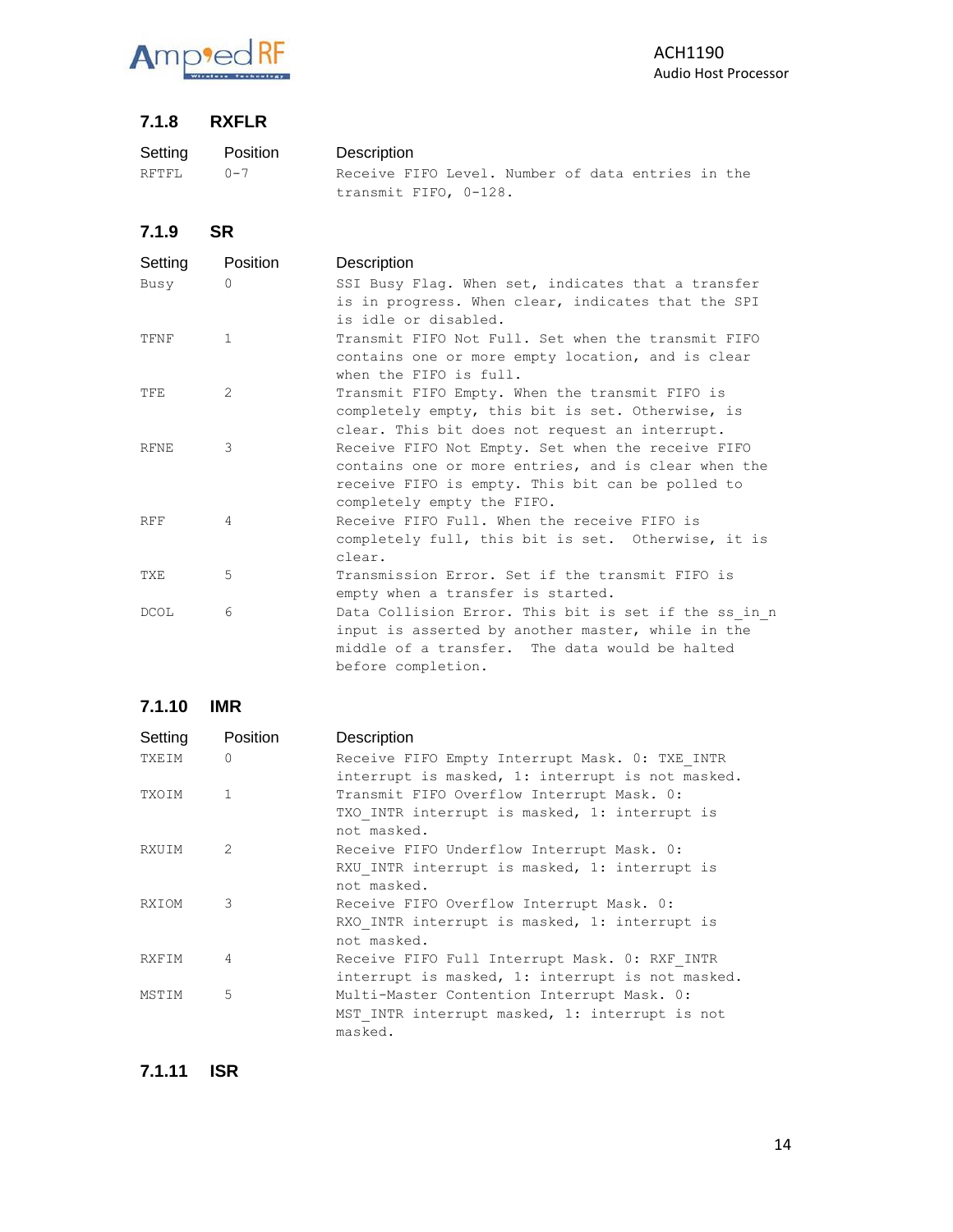#### Amp<sup>9</sup>ed RF  $\frac{1}{1}$

#### ACH1190 Audio Host Processor

| Setting      | Position       | Description                                         |
|--------------|----------------|-----------------------------------------------------|
| TXEIS        | $\bigcap$      | Receive FIFO Empty Interrupt Status. 0: TXE INTR    |
|              |                | interrupt is not active after masking, 1: interrupt |
|              |                | is active after masking.                            |
| <b>TXOTS</b> | $\overline{1}$ | Transmit FIFO Overflow Interrupt Status. 0:         |
|              |                | TXO INTR interrupt is not active after masking,     |
|              |                | 1: interrupt is active after masking.               |
| RXUIS        | 2              | Receive FIFO Underflow Interrupt Status. 0:         |
|              |                | RXU INTR interrupt is not active after masking,     |
|              |                | 1: interrupt is active after masking.               |
| <b>RXTOS</b> | 3              | Receive FIFO Overflow Interrupt Status. 0:          |
|              |                | RXO INTR interrupt is not active after masking,     |
|              |                | 1: interrupt is active after masking.               |
| <b>RXFTS</b> | 4              | Receive FIFO Full Interrupt Status. 0: RXF INTR     |
|              |                | interrupt is not active after masking, 1: interrupt |
|              |                | is active after masking.                            |
| MSTIS        | 5              | Multi-Master Contention Interrupt Status. 0:        |
|              |                | MST INTR interrupt not active after masking, 1:     |
|              |                | interrupt is active after masking.                  |

**7.1.12 RISR**

| Setting       | Position     | Description                                           |
|---------------|--------------|-------------------------------------------------------|
| TXEIR         | $\cap$       | Receive FIFO Empty Raw Interrupt Status. 0:           |
|               |              | TXE INTR interrupt is not active prior to masking, 1: |
|               |              | interrupt is active prior to masking.                 |
| TXOIR         | $\mathbf{1}$ | Transmit FIFO Overflow Raw Interrupt Status. 0:       |
|               |              | TXO INTR interrupt is not prior to after              |
|               |              | masking, 1: interrupt is active prior to masking.     |
| <b>RXIITR</b> | 2            | Receive FIFO Underflow Raw Interrupt Status. 0:       |
|               |              | RXU INTR interrupt is not active prior to             |
|               |              | masking, 1: interrupt is active prior to masking.     |
| <b>RXIOR</b>  | 3            | Receive FIFO Overflow Raw Interrupt Status. 0:        |
|               |              | RXO INTR interrupt is not active prior to             |
|               |              | asking, 1: interrupt is active prior to masking.      |
| <b>RXFTR</b>  | 4            | Receive FIFO Full Raw Interrupt Status. 0:            |
|               |              | RXF INTR interrupt is not prior to after              |
|               |              | asking, 1: interrupt is active prior to masking.      |
| MSTTR         | 5            | Multi-Master Contention Raw Interrupt Status. 0:      |
|               |              | MST INTR interrupt not active prior to masking,       |
|               |              | 1: interrupt is active prior to masking.              |

#### **7.1.13 TXOICR**

| Setting | Position | Description                                                                                                    |
|---------|----------|----------------------------------------------------------------------------------------------------------------|
| TXOICR  |          | Clear Transmit FIFO Overflow Interrupt. Reflects the                                                           |
|         |          | status of the interrupt. A read from this register<br>clears the TXO INTR interrupt. Writing has no<br>effect. |

# **7.1.14 RXOICR**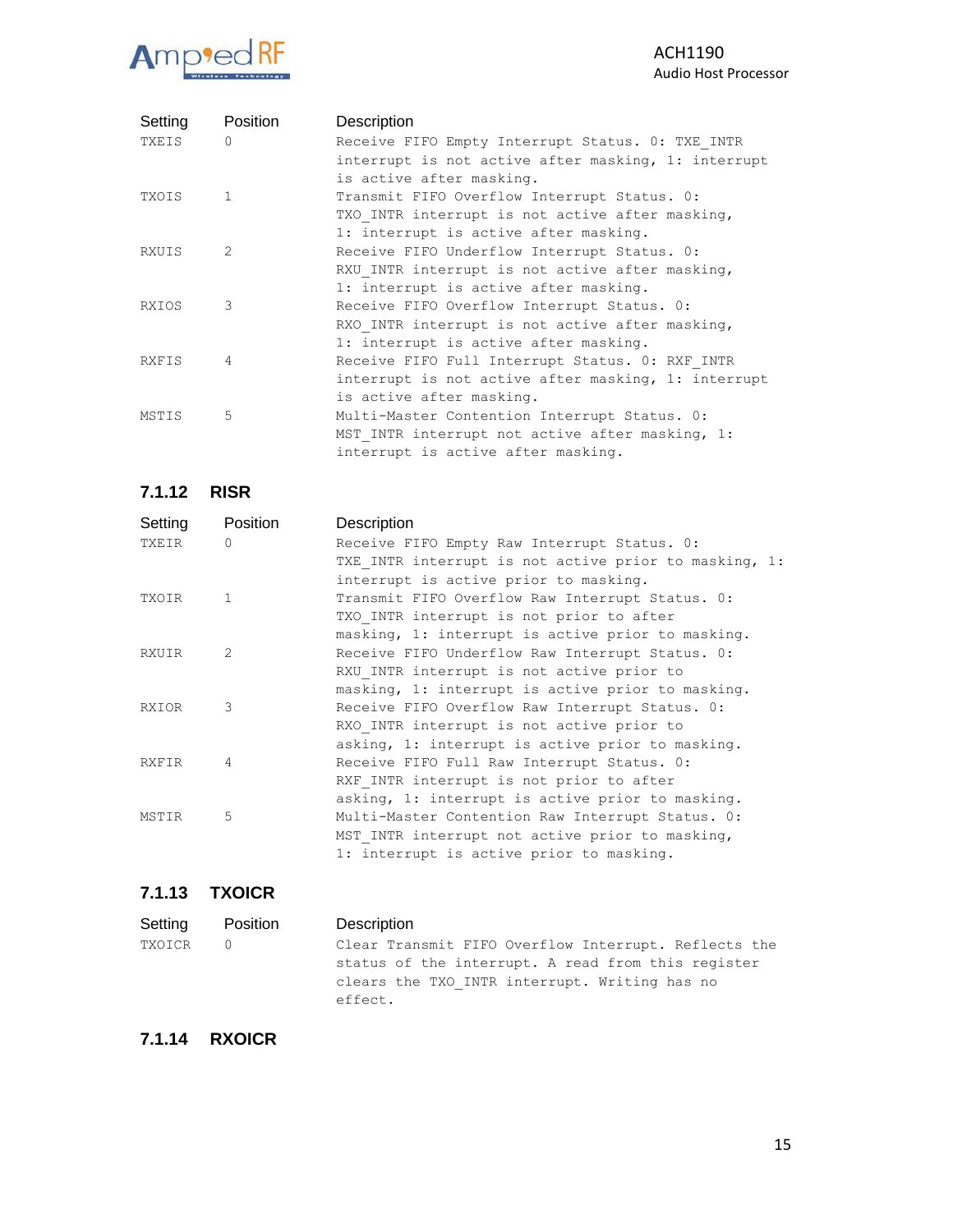

| Setting | Position | Description |
|---------|----------|-------------|
|         |          |             |

RXOICR 0 Clear Receive FIFO Overflow Interrupt. Reflects the status of the interrupt. A read from this register clears the RXO\_INTR interrupt. Writing has no

effect.

#### **7.1.15 RXUICR**

| Setting | Position | Description                                          |
|---------|----------|------------------------------------------------------|
| RXUICR  |          | Clear Receive FIFO Underflow Interrupt. Reflects the |
|         |          | status of the interrupt. A read from this register   |
|         |          | clears the RXU INTR interrupt. Writing has no        |
|         |          | effect.                                              |

#### **7.1.16 MSTICR**

| Setting | Position | Description                                       |
|---------|----------|---------------------------------------------------|
| MSTICR  |          | Clear Multi-Master Contention Interrupt. Reflects |
|         |          | The status of the interrupt. A read from this     |
|         |          | Register clears the MST INTR interrupt. Writing   |
|         |          | has no effect.                                    |

#### **7.1.17 ICR**

| Setting | Position | Description                                        |
|---------|----------|----------------------------------------------------|
| ICR     |          | Clear Interrupts. This register is set if any of   |
|         |          | these interrupts are active: TXO INTR,             |
|         |          | RXU INTR, RXO INTR, or MST INTR.                   |
|         |          | A read from this register clears these interrupts. |
|         |          | Writing has no effect.                             |

#### **7.1.18 DR**

| Setting | Position | Description                                                                                                                                                         |
|---------|----------|---------------------------------------------------------------------------------------------------------------------------------------------------------------------|
| DR      | $0 - 31$ | Data Read/Write. Size is 16 or 32 bits depending<br>transfer size. The corresponding read or write FIFO<br>is accessed when this register is read or written<br>to. |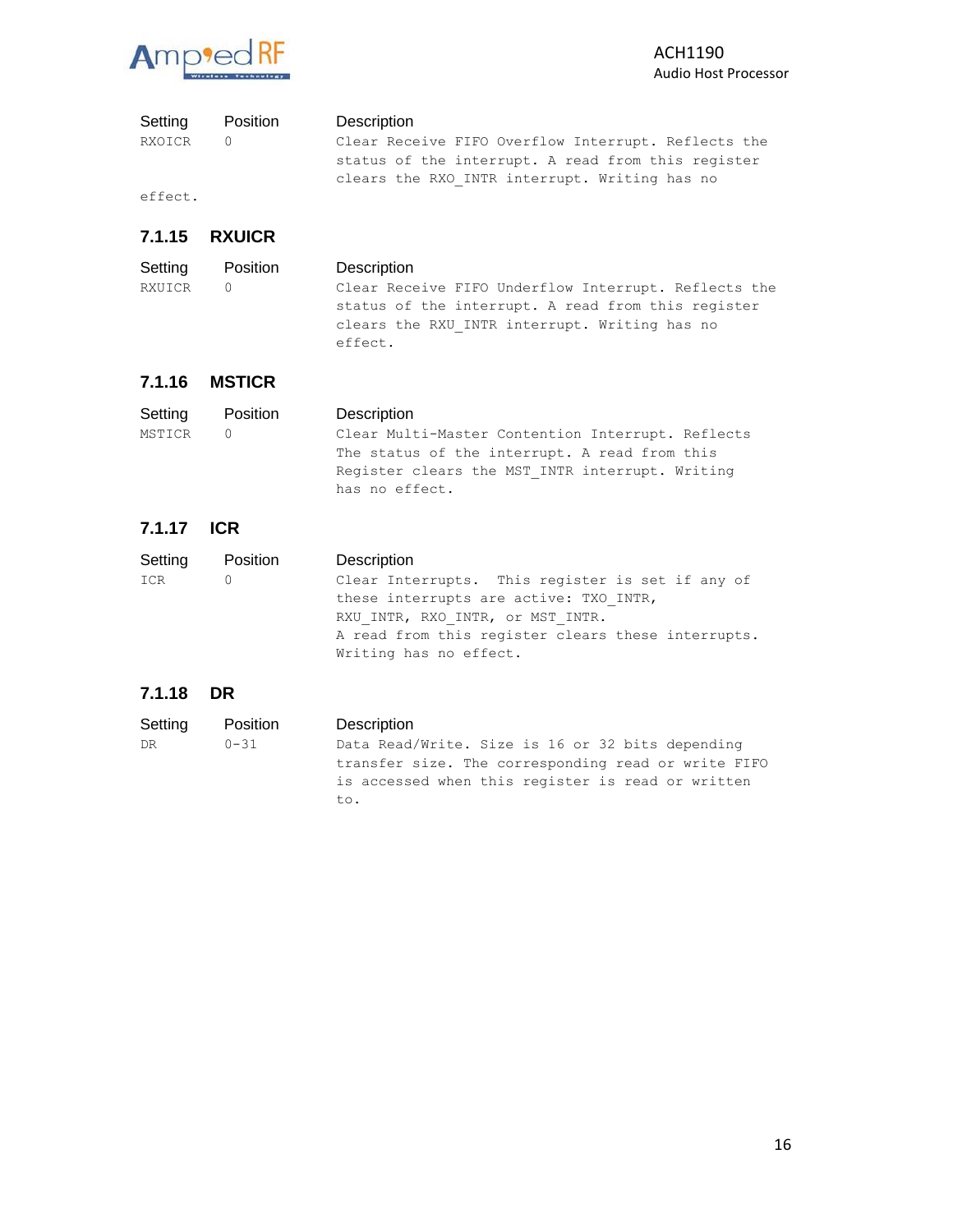

# <span id="page-16-0"></span>**8. Inter-integrated Sound, I 2 S**

Two I2S ports supporting Master mode are available. One of these ports is routed to the internal integrated CODEC, and is not connectable to external pins. The other I2S port is for external peripheral access. Below are the features:

- **■** I2S transmitter and/or receiver based on the Philips I<sup>2</sup>S serial protocol.
- **•** Configurable number of stereo channels (up to 4) for both transmitter and receiver.
- **EXECT FULL duplex communication due to the independence of transmitter and receiver.**
- Asynchronous clocking of APB bus and I2S sclk.
- Master mode of operation.
- Audio data resolutions of 12, 16, 20, 24, and 32 bits per sample.
- **•** FIFO depth of 16 samples.
- **•** Programmable FIFO thresholds.

# <span id="page-16-1"></span>**8.1. I 2 S Register Definitions**

| Register          | Offset Size   |                | Description                    |
|-------------------|---------------|----------------|--------------------------------|
| IER               | 0x00          | 1 <sub>b</sub> | I2S Enable                     |
| IRER              | 0x04          | 1b             | Receiver Block Enable          |
| ITER              | 0x08          | 1b             | Receiver Block Enable          |
| CER               | 0x0C          | 1 <sub>b</sub> | Clock Enable                   |
| CCR.              | 0x10          | 5b             | Clock Configuration            |
| <b>RXFFR</b>      | 0x14          | 1 <sub>b</sub> | Receive FIFO Reset             |
| TXFFR             | 0x18          | 1 <sub>b</sub> | Transmit FIFO Reset            |
| CHANNEL 0         | 0x20          |                | Channel 0                      |
| CHANNEL 1         | 0x60          |                | Channel 1                      |
| CHANNEL 2         | 0XA0          |                | Channel 2                      |
| CHANNEL 3         | $0 \times E0$ |                | Channel 3                      |
| COMP <sub>2</sub> | 0x1F0         | 32b            | Component Parameter 2 Register |
| COMP 1            | 0x1F4         | 32b            | Component Parameter 1 Register |

#### **8.1.1 IER**

| Setting | <b>Position</b> | Description                                   |
|---------|-----------------|-----------------------------------------------|
| IEN     |                 | A disable on this bit will override any other |
|         |                 | block or channel enables and will flush the   |
|         |                 | FIFOs.                                        |
|         |                 | 1: enable, 0: disable.                        |

#### **8.1.2 IRER**

| Setting | <b>Position</b> | Description                                   |
|---------|-----------------|-----------------------------------------------|
| RXEN    |                 | Receiver block enable. 1: enable, 0: disable. |

**8.1.3 ITER**

| Setting | <b>Position</b> | Description               |
|---------|-----------------|---------------------------|
| TXEN    |                 | Transmitter block enable. |
|         |                 | 1: enable, 0: disable.    |

#### **8.1.4 CER**

| Setting |  |
|---------|--|
|         |  |

Position Description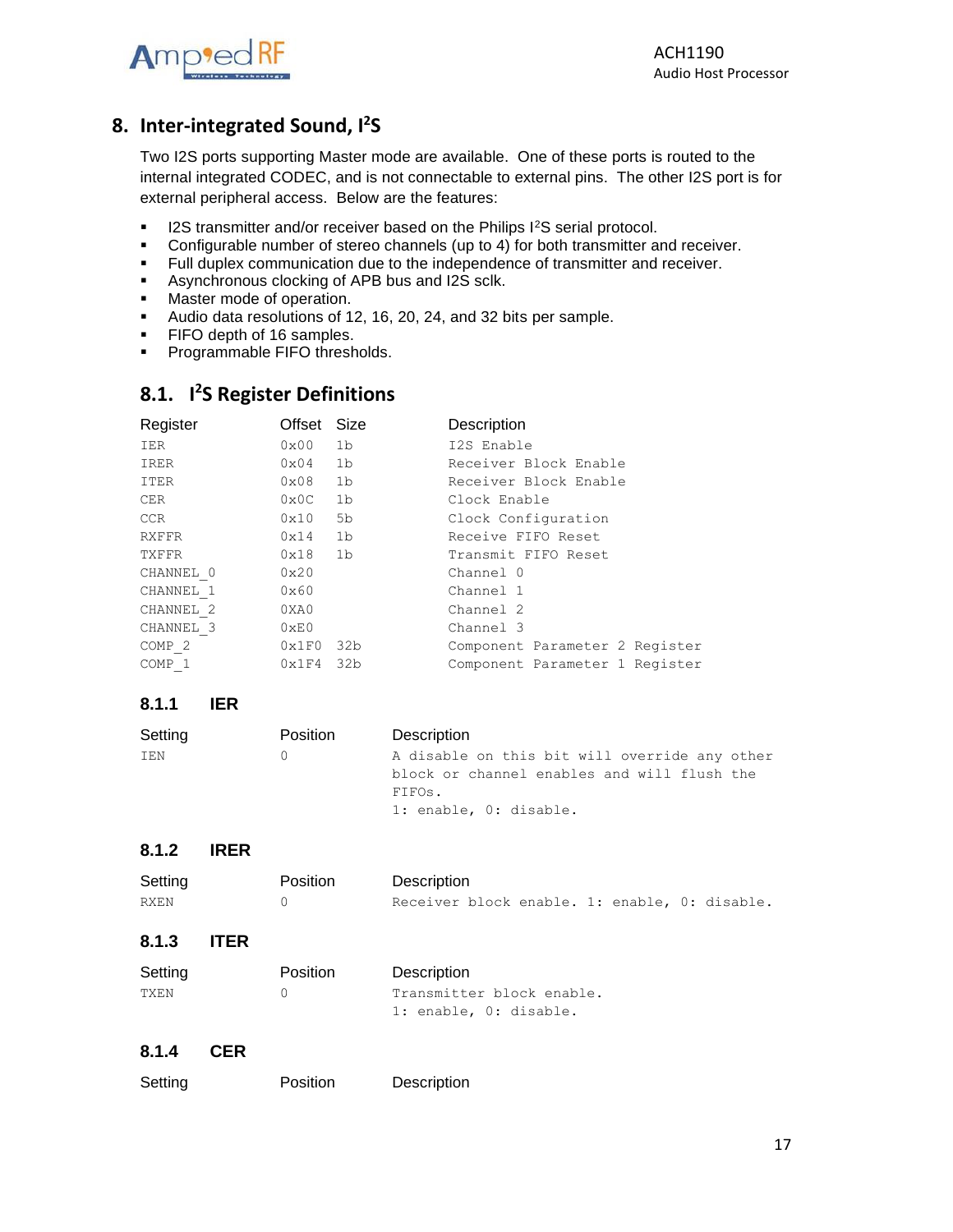

#### ACH1190 Audio Host Processor

CLKEN 0 Clock generation enable/disable. 1: clock generation enable, 0: clock generation disable

| 8.1.5        | <b>CCR</b> |          |                                               |
|--------------|------------|----------|-----------------------------------------------|
| Setting      |            | Position | Description                                   |
| <b>SCLKG</b> |            | $0 - 2$  | Clock gating setting:                         |
|              |            |          | 0: No clock gating                            |
|              |            |          | 1: Gate after 12 clock cycles                 |
|              |            |          | 2: Gate after 16 clock cycles                 |
|              |            |          | 3: Gate after 20 clock cycles                 |
|              |            |          | 4: Gate after 24 clock cycles                 |
|              |            |          | This value should be greater than or equal to |
|              |            |          | the largest configured audio resolution to    |
|              |            |          | prevent truncating RX/TX audio data.          |
| WSS          |            | $3 - 4$  | Cycles for which word select line, ws out,    |
| stays        |            |          |                                               |
|              |            |          | In the left or right sample mode:             |
|              |            |          | 0: 16 clock cycles                            |
|              |            |          | 1: 24 clock cycles                            |
|              |            |          | 2: 32 clock cycles                            |
|              |            |          | The clock generation block must be disabled   |
|              |            |          | prior to any changes in this value.           |

#### **8.1.6 RXFFR**

| Setting | <b>Position</b> | Description                                 |
|---------|-----------------|---------------------------------------------|
| RXFFR   | (1)             | Receive FIFO Reset. Writing a 1 to this     |
|         |                 | register flushes all the RX FIFOs. This bit |
|         |                 | will self-clear.                            |

#### **8.1.7 TXFFR**

| Setting | <b>Position</b> | Description                                 |
|---------|-----------------|---------------------------------------------|
| TXFFR   | (1)             | Transmitter FIFO Reset. Writing a 1 to this |
|         |                 | register flushes all the TX FIFOs. This bit |
|         |                 | will self-clear.                            |

#### **8.1.8 COMP\_2**

| Setting    | Position  | Description          |
|------------|-----------|----------------------|
| RX WSIZE 0 | $0 - 2$   | 0: 12 bit resolution |
| RX WSIZE 1 | $3 - 5$   | 1: 16 bit resolution |
| Reserved   | 6         | 2: 20 bit resolution |
| RX WSIZE 2 | $7 - 9$   | 3: 24 bit resolution |
| RX WSIZE 3 | $10 - 12$ | 4: 32 bit resolution |
|            |           | 5-7: reserved        |

#### **8.1.9 COMP\_1**

| Setting       | Position | Description                                     |
|---------------|----------|-------------------------------------------------|
| APB WIDTH 0-1 |          | 0: 8 bits, 1: 16 bits, 2: 32 bits               |
| FIFO DEPTH    | $2 - 3$  | 0: 2 words, 1: 4 words, 2: 8 words, 3: 16 words |
| MODE EN       | 4        | 0: disable, 1: enable                           |
| TX BLOCK      | $5 -$    | 0: disable, 1: enable                           |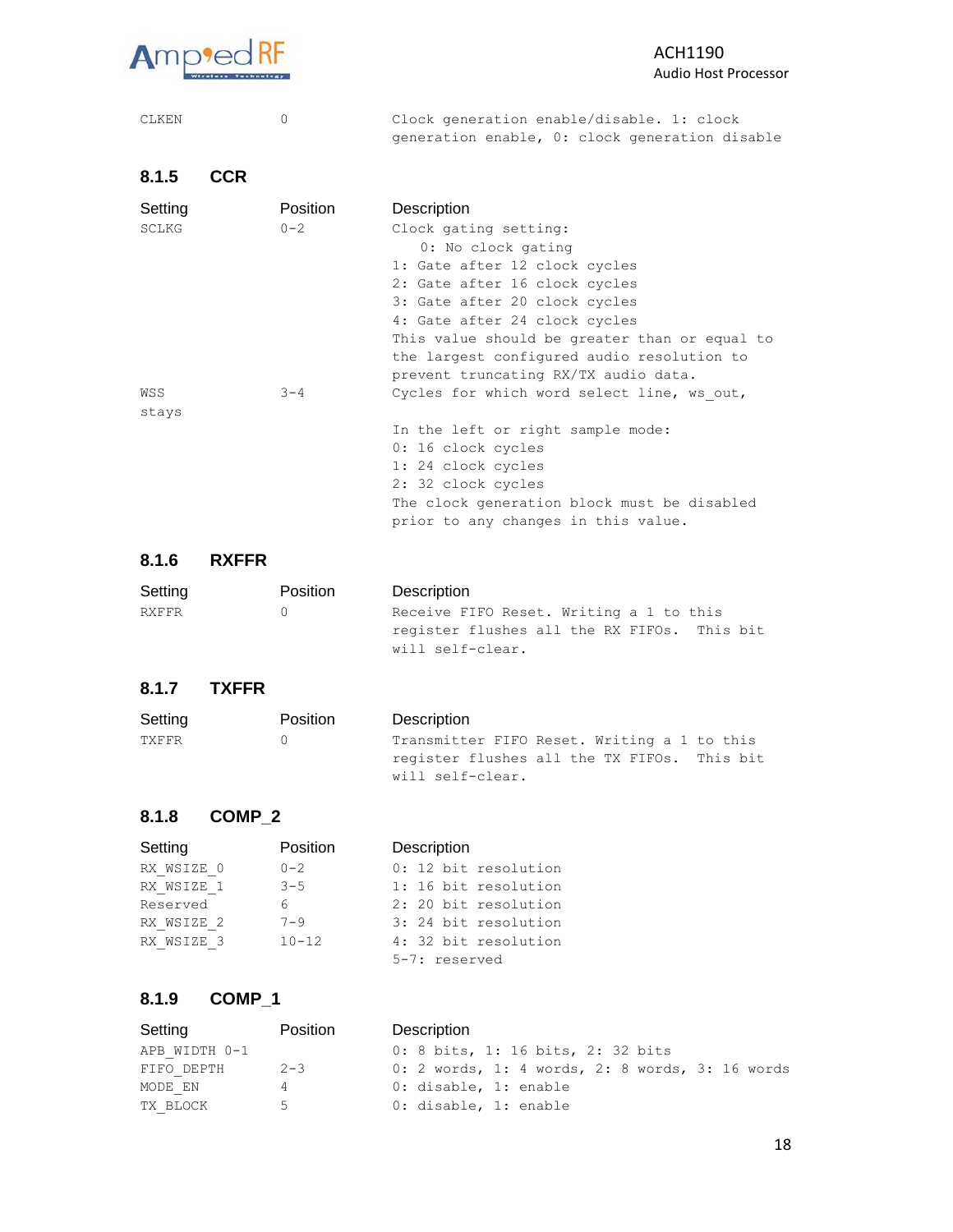

| RX BLOCK    | 6         | 0: disable, 1: enable |
|-------------|-----------|-----------------------|
| RX CHANNELS | $7 - 8$   | $0-3: 1-4$ channels   |
| TX CHANNELS | $9 - 10$  | $0-3: 1-4$ channels   |
| Reserved    | $11 - 15$ |                       |
| TX WSIZE 0  | $16 - 18$ | 0: 12 bit resolution  |
| TX WSIZE 1  | $19 - 21$ | 1: 16 bit resolution  |
| TX WSIZE 2  | $22 - 24$ | 2: 20 bit resolution  |
| TX WSIZE 3  | $25 - 27$ | 3: 24 bit resolution  |
|             |           | 4: 32 bit resolution  |

# **8.1.10 CHANNEL\_X**

| 8.1.10.1.                | LRBRx                       | offset 0x00                                                                                                                                                              | size 32b                         | Left Receive Buffer                                                    |
|--------------------------|-----------------------------|--------------------------------------------------------------------------------------------------------------------------------------------------------------------------|----------------------------------|------------------------------------------------------------------------|
| Setting<br>RX WORD       | Position<br>$0 - 31$        | Description                                                                                                                                                              |                                  | Right justified RX data for left channel                               |
| 8.1.10.2.                | <b>LTHR<sub>x</sub></b>     | offset 0x00                                                                                                                                                              | size 32b                         | Left Transmit Holding                                                  |
| Setting<br>TX_WORD       | Position<br>$0 - 31$        | Description                                                                                                                                                              |                                  | Right justified TX data for left channel                               |
| 8.1.10.3.                | RRBRx                       | offset 0x04                                                                                                                                                              | size 32b                         | Left Receive Buffer                                                    |
| Setting<br>RX WORD       | Position<br>$0 - 31$        | Description                                                                                                                                                              |                                  | Right justified RX data for right channel                              |
| 8.1.10.4.                | <b>RTHRx</b>                | offset 0x04                                                                                                                                                              | size 32b                         | Left Transmit Holding                                                  |
| Setting<br>TX WORD       | Position<br>$0 - 31$        | Description                                                                                                                                                              |                                  | Right justified TX data for right channel                              |
| 8.1.10.5.                | <b>RERx</b>                 | offset 0x08                                                                                                                                                              | size 1b                          | Receive Enable                                                         |
| Setting<br><b>RXCHEN</b> | <b>Position</b><br>$\Omega$ | Description<br>Receive channel enable.                                                                                                                                   |                                  | Begins receiving on the<br>next stereo cycle. 0: disable, 1: enable    |
| 8.1.10.6.                | <b>TERx</b>                 | offset 0x0C                                                                                                                                                              | size 1b                          | Transmit Enable                                                        |
| Setting<br>TXCHEN        | Position<br>$\Omega$        | Description<br>Transmit channel enable.                                                                                                                                  |                                  | Begins transmitting on the<br>next stereo cycle. 0: disable, 1: enable |
| 8.1.10.7                 | <b>RCR<sub>x</sub></b>      | offset 0x10                                                                                                                                                              | size 3b                          | Receive Configuration                                                  |
| Setting<br>WLEN          | Position<br>$0 - 2$         | Description<br>0x0: ignore word length<br>0x1: 12 bit resolution<br>0x2: 16 bit resolution<br>0x3: 20 bit resolution<br>0x4: 24 bit resolution<br>0x5: 32 bit resolution | disabled to change this setting. | Resolution of the receiver. Channel must be                            |
| 8.1.10.8.                | <b>TCRx</b>                 | offset 0x14                                                                                                                                                              | size 3b                          | <b>Transmit Configuration</b>                                          |
| Setting<br>WLEN          | Position<br>$0 - 2$         | Description                                                                                                                                                              |                                  | Resolution of the transmitter. Channel must be                         |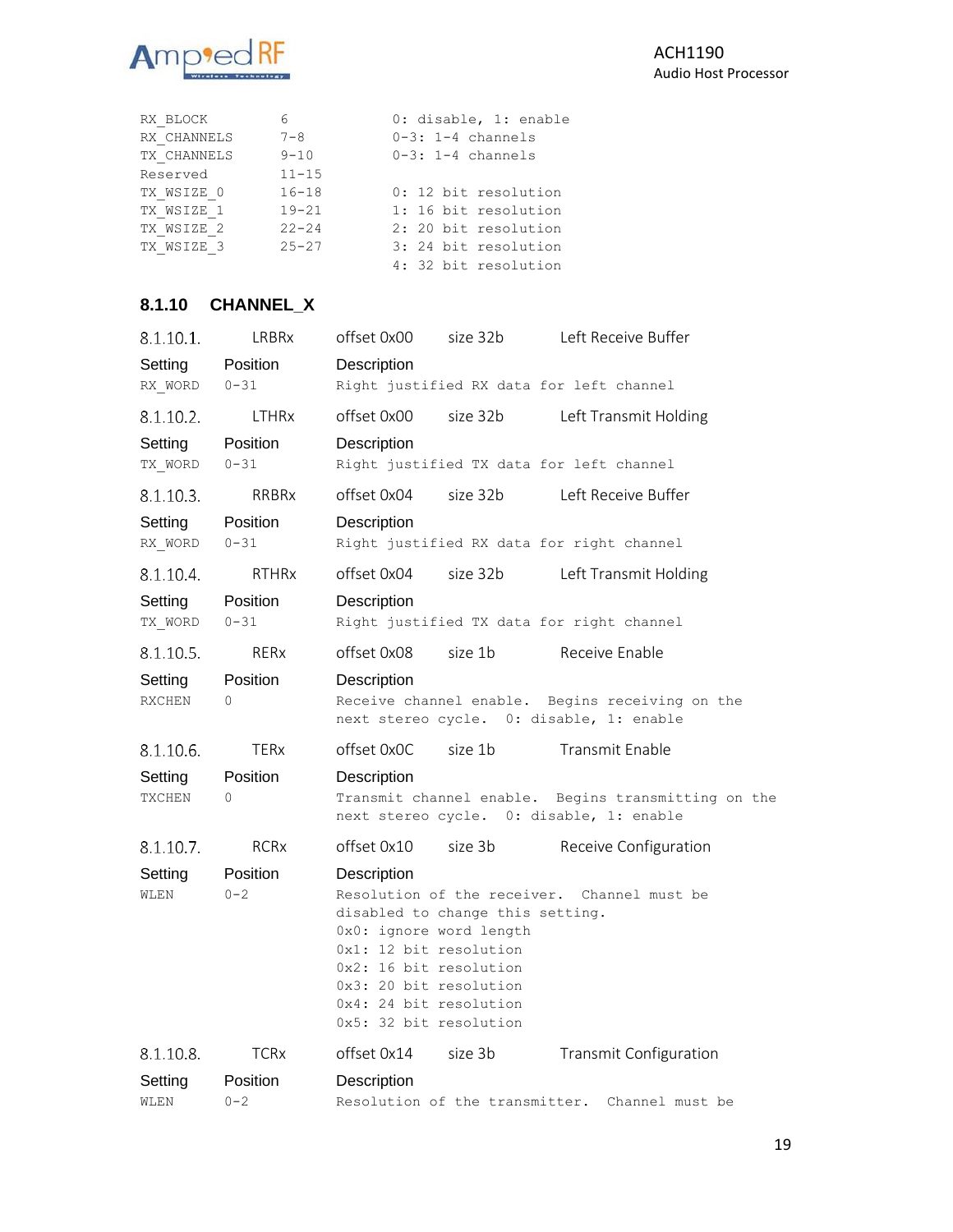

|                           |                    | disabled to change this setting.<br>0x0: ignore word length<br>0x1: 12 bit resolution<br>0x2: 16 bit resolution<br>0x3: 20 bit resolution<br>0x4: 24 bit resolution<br>0x5: 32 bit resolution |
|---------------------------|--------------------|-----------------------------------------------------------------------------------------------------------------------------------------------------------------------------------------------|
| 8.1.10.9.                 | <b>ISRx</b>        | offset 0x18 size 6b<br>Interrupt Status                                                                                                                                                       |
| Setting<br><b>RXDA</b>    | Position<br>0      | Description<br>Status or Receive Data Available Interrupt. RX FIFO<br>data available. 0: trigger level not reached,<br>1: trigger level reached.                                              |
| RXFO                      | $\mathbf 1$        | Status or RX channel Data Overrun. Incoming data<br>lost due to full FIFO. 0: RX FIFO valid, 1: RX FIFO<br>overrun.                                                                           |
| Reserved 2-3              |                    |                                                                                                                                                                                               |
| TXFE                      | 4                  | Status of Transmit Empty Trigger Interrupt.<br>TX.<br>FIFO is empty. 0: trigger level not reached, 1:<br>Trigger level reached.                                                               |
| TXFO                      | 5                  | Status of TX channel Data Overrun. Attempt to write<br>To full TX FIFO. 0: TX FIFO write valid, 1: TX FIFO<br>write overrun.                                                                  |
| 8.1.10.10.                | <b>IMRx</b>        | offset 0x1C size 6b<br>Interrupt Mask                                                                                                                                                         |
| Setting<br>RXDAM<br>RXFOM | Position<br>0<br>1 | Description<br>Mask RX FIFO Data Available Interrupt.<br>0: unmask interrupt<br>1: mask interrupt<br>Mask RX FIFO Overrun Interrupt.                                                          |
|                           |                    | 0: unmask interrupt<br>1: mask interrupt                                                                                                                                                      |
| Reserved 2-3<br>TXFEM     | 4                  | Mask TX FIFO Data Empty Interrupt.<br>0: unmask interrupt<br>1: mask interrupt                                                                                                                |
| TXFOM                     | 5                  | Mask TX FIFO Overrun Interrupt.<br>0: unmask interrupt<br>1: mask interrupt                                                                                                                   |
| 8.1.10.11.                | RORx               | offset 0x20<br>size 1b<br>Receive Overrun                                                                                                                                                     |
| Setting<br>RXCHO          | Position<br>0      | Description<br>Read this bit to clear RX FIFO Data Overrun.<br>0: RX FIFO valid<br>1: RX FIFO overrun                                                                                         |
| 8.1.10.12.                | <b>TORx</b>        | offset 0x24<br>size 1b<br>Transmit Overrun                                                                                                                                                    |
| Setting<br>TXCHO          | Position<br>0      | Description<br>Read this bit to clear TX FIFO Data Overrun.<br>0: TX FIFO valid<br>1: TX FIFO overrun                                                                                         |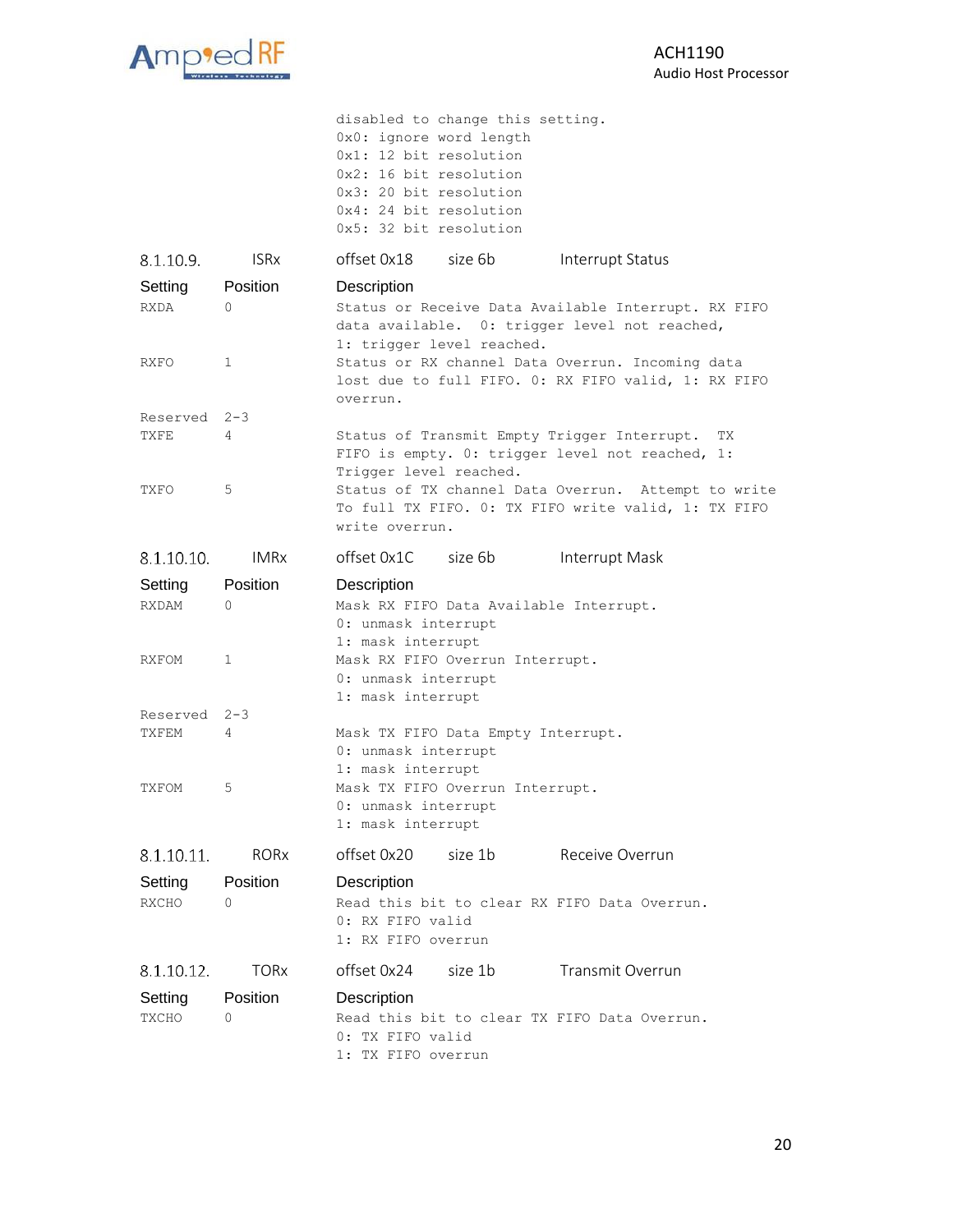

| 8.1.10.13.        | <b>RFCR<sub>x</sub></b>  | offset 0x28             | size 4b | Receive FIFO Configure                                                                                                                                  |
|-------------------|--------------------------|-------------------------|---------|---------------------------------------------------------------------------------------------------------------------------------------------------------|
| Setting<br>RXCHDT | Position<br>$0 - 3$      | Description             |         | Set the trigger level of the RX FIFO at which the<br>Received Data Available interrupt is triggered.<br>Trigger Level = RXCHDT value + 1, from $1-16$ . |
| 8.1.10.14.        | <b>TFCRx</b>             | offset 0x2C size 4b     |         | Transmit FIFO Configure                                                                                                                                 |
| Setting<br>TXCHET | Position<br>$0 - 3$      | Description             |         | Set the trigger level of the TX FIFO at which the<br>Empty Threshold Reached interrupt is triggered.<br>Trigger Level = TXCHDT value, from $0-15$ .     |
| 8.1.10.15.        | <b>RFFx</b>              | offset 0x30 size 1b     |         | Receive FIFO Flush                                                                                                                                      |
| Setting<br>RXCHFR | Position<br>$\Omega$     | Description             |         | RX channel FIFO reset. Write a 1 to this bit to<br>flush the RX FIFO. This will self-clear. RX<br>channel must be disabled prior to writing.            |
| 8.1.10.16.        | <b>TFFx</b>              |                         |         | offset 0x34 size 1b TransmiT FIFO Flush                                                                                                                 |
| Setting<br>RXCHFR | Position<br>$\mathbf{0}$ | Description<br>writing. |         | TX channel FIFO reset. Write a 1 to this bit to<br>flush the TX FIFO. This will self-clear. TX<br>channel must be disabled or blocked prior to          |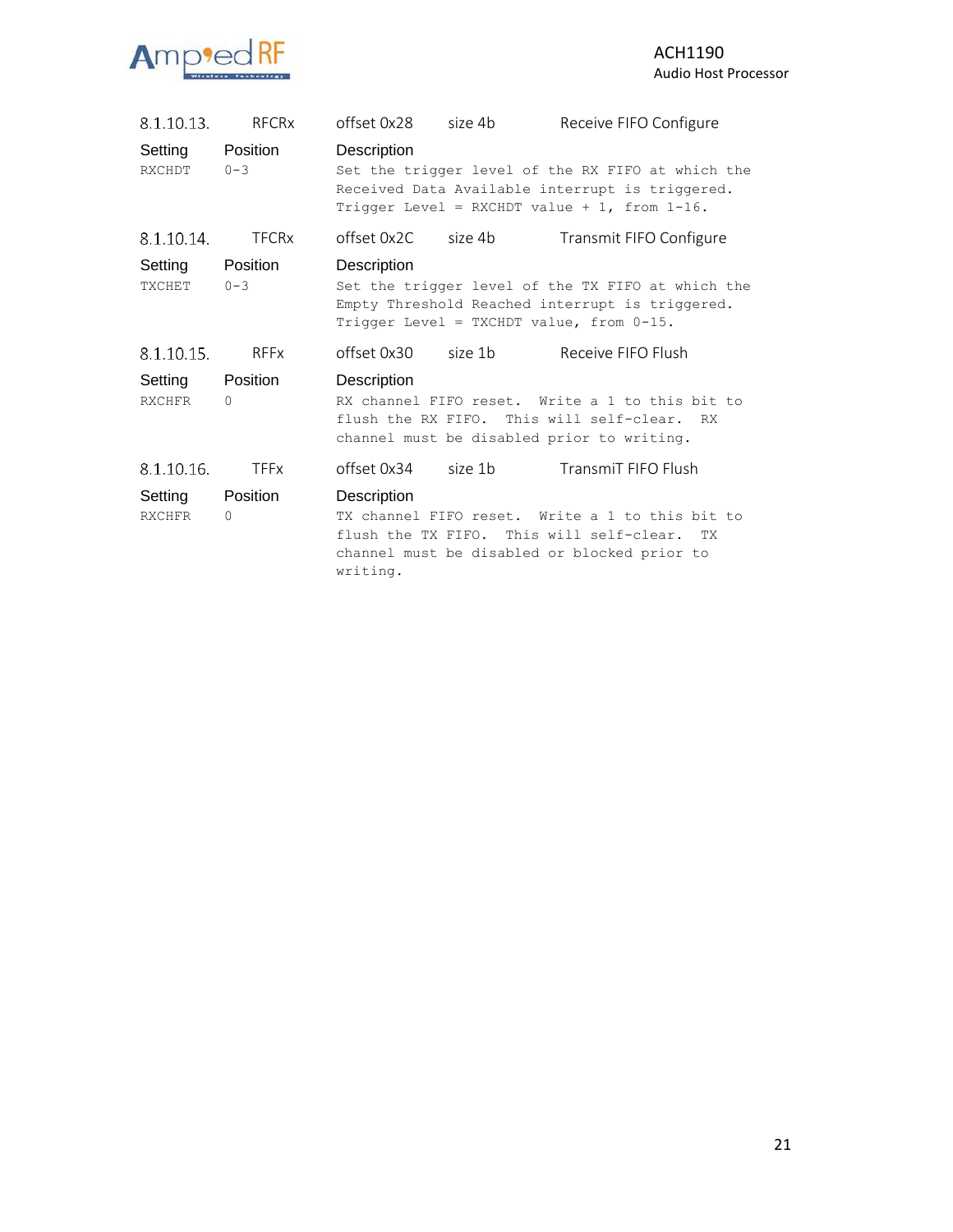

ACH1190 Audio Host Processor

# <span id="page-21-0"></span>**9. Two-wire Interface, I<sup>2</sup>C**

One I2C port is available, supporting two-wire interface. Below are the features:

- **EXECTE:** Serial data line, SDA, and serial clock, CLK.
- Two speeds:
	- o Standard <100 Kb/s
	- o Fast 400 Kb/s
- Clock synchronization
- Master or slave I<sup>2</sup>C operation
- 7 or 10 bit addressing
- 7 or 10 bit combined format transfers
- Bulk transmit mode
- TX and RX buffers
- **·** Interrupt or polled operation
- <span id="page-21-1"></span>■ Handles bit and byte waiting

# **9.1. I <sup>2</sup>C Register Definitions**

|              |                 | Description                     |
|--------------|-----------------|---------------------------------|
| $0\times00$  | 10 <sub>b</sub> | I <sup>2</sup> C Control        |
| $0\times04$  | 13b             | I <sup>2</sup> C Target Address |
| $0\times08$  | 10 <sub>b</sub> | I <sup>2</sup> C Slave Address  |
| 0x10         | 12b             | RX/TX Buffer and Command        |
| 0x14         | 16b             | Standard Speed Clock High Count |
| 0x18         | 16b             | Standard Speed Clock Low Count  |
| 0x1C         | 16b             | Fast Mode Clock High Count      |
| 0x20         | 16b             | Fast Mode Clock Low Count       |
| 0x2C         | 14b             | Interrupt Status                |
| 0x30         | 14b             | Interrupt Mask                  |
| 0x34         | 14b             | Raw Interrupt Status            |
| 0x38         | 3b              | Receive FIFO Threshold          |
| 0x3C         | 3b              | Transmit FIFO Threshold         |
| 0x40         | 1b              | Clear Combined and Individual   |
|              |                 |                                 |
| 0x44         | 1b              | Clear RX UNDER Interrupt        |
| 0x48         | 1b              | Clear RX OVER Interrupt         |
| 0x4C         | 1 <sub>b</sub>  | Clear TX OVER Interrupt         |
| 0x50         | 1 <sub>b</sub>  | Clear RD REQ Interrupt          |
| 0x54         | 1 <sub>b</sub>  | Clear TX ABRT Interrupt         |
| 0x58         | 1 <sub>b</sub>  | Clear RX DONE Interrupt         |
| 0x5C         | 1 <sub>b</sub>  | Clear ACTIVITY Interrupt        |
| $0\times 60$ | 1 <sub>b</sub>  | Clear STOP DET Interrupt        |
| 0x64         | 1b              | Clear START DET Interrupt       |
| 0x68         | 1 <sub>b</sub>  | Clear GEN CALL Interrupt        |
| 0x6C         | 3b              | $I2C$ Enable                    |
| 0x70         | 11b             | Status                          |
| 0x74         | 3b              | Transmit FIFO Level             |
| 0x78         | 3b              | Receive FIFO Level              |
| 0x7C         | 24b             | SDA Hold Time Length            |
| 0x80         | 32 <sub>b</sub> | Transmit Abort Status           |
| $0\times84$  | 1 <sub>b</sub>  | Generate SLV DATA NACK          |
| 0x94         | 8b              | SDA Setup                       |
| 0x98         | 1 <sub>b</sub>  | ACK General Call                |
| 0x9C         | 3b              | Enable Status                   |
|              |                 | Offset Size                     |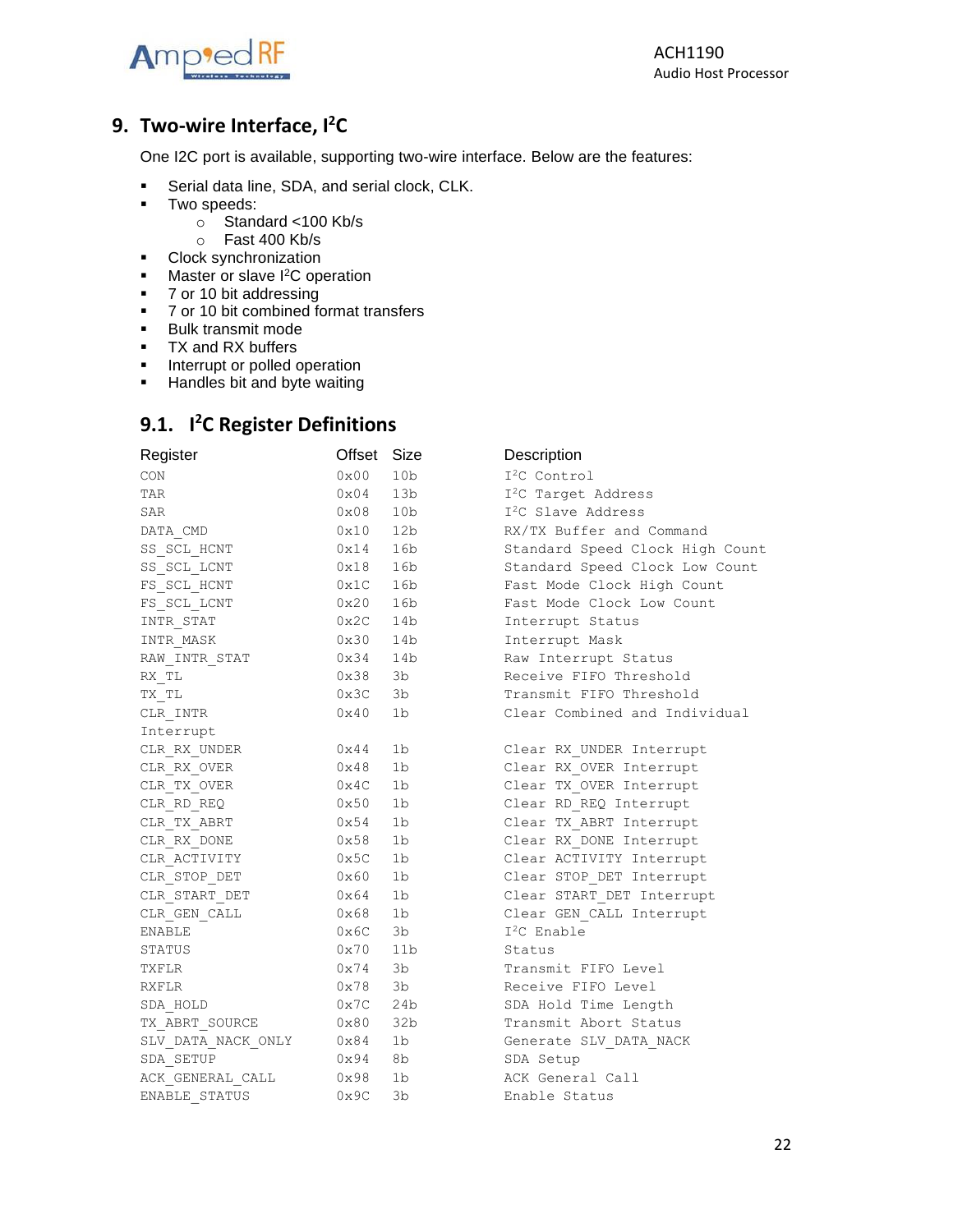

#### ACH1190 Audio Host Processor

# CLR\_RESTART\_DET 0xA8 1b Clear RESTART\_DET Interrupt

# **9.1.1 CON**

| Setting      | Position | Description                                     |
|--------------|----------|-------------------------------------------------|
| MASTER MODE  | $\Omega$ | This bit controls whether the I2C master is     |
|              |          | enabled. 1: enable, 0: disable.                 |
| SPEED        | $1 - 2$  | Speed of I2C operation, when master.            |
|              |          | 1: standard mode, 2: fast mode, 3: reserved     |
| SADDR SIZE   | 3        | As a slave, sets either 7 or 10 bit address     |
|              |          | size.                                           |
|              |          | $0: 7$ bit, 1: 10 bit                           |
| MADDR SIZE   | 4        | As a master, sets either 7 or 10 bit address    |
|              |          | size.                                           |
|              |          | 0: 7 bit, 1: 10 bit                             |
| RESTART EN   | 5        | As a master, determines if RESTART conditions   |
|              |          | are sent: sending a START BYTE, direction       |
|              |          | changes, read operation with 10 bit address.    |
|              |          | 0: disable,                                     |
|              |          | 1: enable                                       |
| SLAVE DIS    | 6        | Disables the slave operation, must be set to 1  |
|              |          | after reset to disable.                         |
|              |          | 0: enable (default) 1: disable                  |
| STP DET ADDR | 7        | In slave mode,                                  |
|              |          | 0: issues STOP DET irrespective of whether it's |
|              |          | addressed or not                                |
|              |          | 1: issues STOP DET interrupt only when it is    |
|              |          | addressed.                                      |
| EMPTY CTRL   | 8        | TX EMPTY interrupt generated when set to 1.     |
| FULL HLD CNT | 9        | Holds the bus when the RX FIFO is full to the   |
|              |          | buffer Depth when set to 1.                     |
| STP DET MAST | 10       | In master mode, 0: issues STOP DET irrespective |
|              |          | of whether the master is active, 1: issues the  |
|              |          | STOP DET interrupt only when the master is      |
|              |          | active.                                         |

#### **9.1.2 TAR**

| Setting     | Position | Description                                     |
|-------------|----------|-------------------------------------------------|
| TAR         | $0 - 9$  | Target address for any master transaction.      |
|             |          | Ignored during a General Call.                  |
| GC OR START | 10       | If bit 11, SPECIAL, is set to 1, then this bit  |
|             |          | indicates whether a General Call or START byte  |
|             |          | is performed. 0: General Call Address - after   |
|             |          | issuing a General Call, only writes may be      |
|             |          | performed. I2C remains in General Call mode     |
|             |          | until SPECIAL bit is cleared, 1: START BYTE.    |
| SPECIAL     | 11       | Performs General Call or START BYTE command.    |
|             |          | 0: ignore bit 10 and use TAR normally, 1:       |
|             |          | perform special I2C command as specified in bit |
|             |          | 10.                                             |
| 10BIT MAST  | 12       | As a master, starts transfers in 7 or 10 bit    |
|             |          | mode,                                           |
|             |          | $0: 7$ bit, 1: 10 bit                           |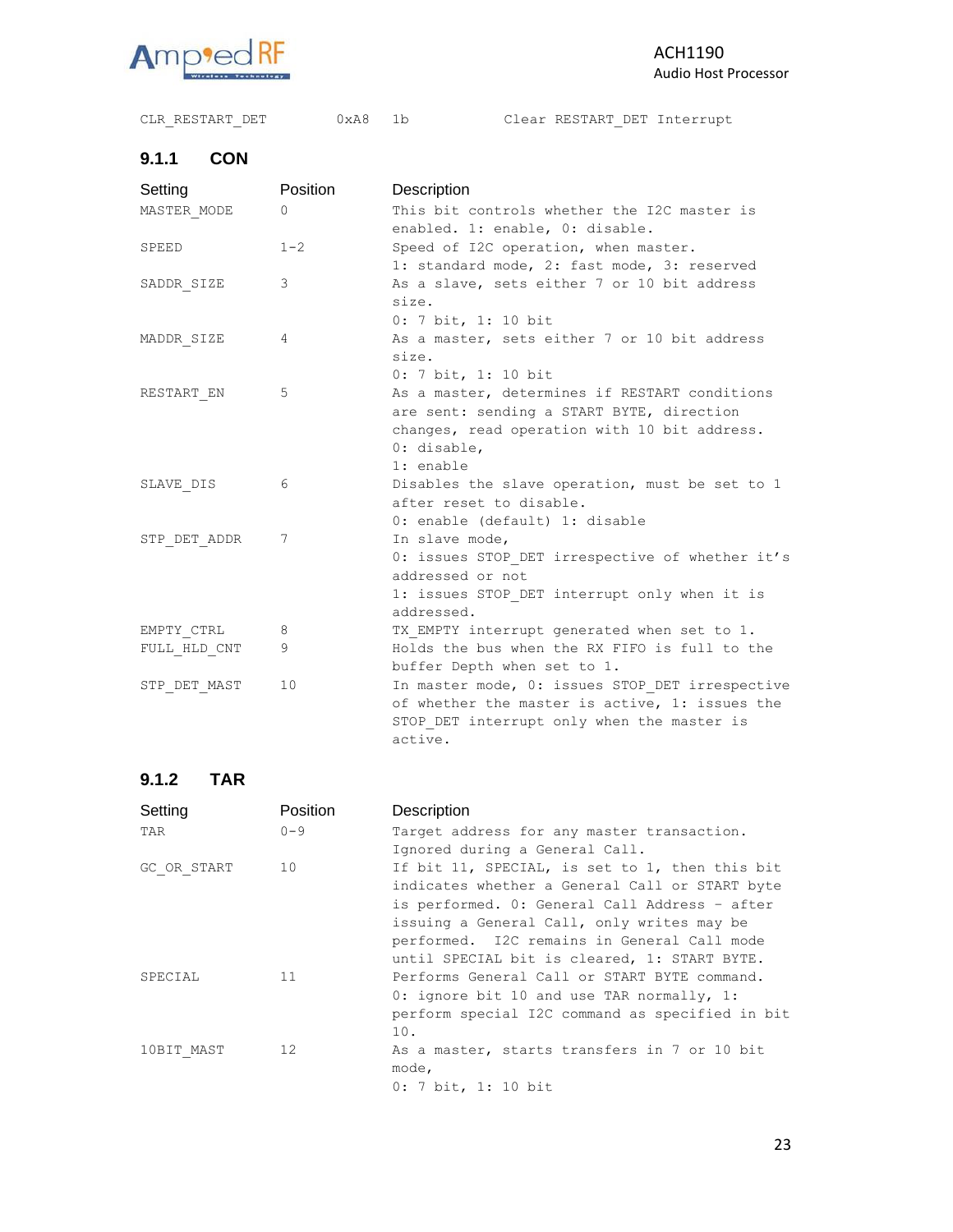

#### **9.1.3 SAR**

| Setting        | Position | Description               |
|----------------|----------|---------------------------|
| SAR            | $0 - 9$  | Target address for slave. |
| 9.1.4          | DATA CMD |                           |
| <b>Setting</b> | Position | Description               |

| ------     |         |                                                 |
|------------|---------|-------------------------------------------------|
| <b>DAT</b> | $0 - 7$ | Contains the data to be transmitted or receive  |
|            |         | on the I2C bus.                                 |
| <b>CMD</b> | 8       | Determines if read or write is performed when   |
|            |         | in master mode. 0: Write, 1: Read.              |
| STOP       | 9       | Controls whether a STOP is issued after the     |
|            |         | byte is sent or received. Only available when   |
|            |         | EMPTYFIFO HLD MAST EN is configured to 1.       |
|            |         | 0: STOP is not issued after this byte,          |
|            |         | regardless of whether or not the TX FIFO is     |
|            |         | empty,                                          |
|            |         | 1: STOP is issued after this byte, regardless   |
|            |         | of whether or not the TX FIFO is empty.         |
| RESTART    | 10      | Controls whether a RESTART is issued before the |
|            |         | byte is sent/received. Only available when      |
|            |         | EMPTYFIFO HLD MAST EN is configured to 1.       |
|            |         | 0: if RESTART EN is a 1, RESTART is issued only |
|            |         | if the transfer direction is changing from the  |
|            |         | previous Command,                               |
|            |         | 1: a RESTART is issued before the data is       |
|            |         | Sent/received regardless of whether or not the  |
|            |         | transfer direction is changing.                 |
| FIRST BYTE | 11      | Indicates the first data byte received after    |
|            |         | the Address phase for receive transfer in       |
|            |         | Master or Slave receiver mode. Available when   |
|            |         | FIRST DATA BYTE STATUS is set to 1.             |

#### **9.1.5 SS\_SCL\_HCNT**

| Setting     | Position  | Description                                     |
|-------------|-----------|-------------------------------------------------|
| SS SCL HCNT | $0 - 1.5$ | Must be set before transactions can take place. |
|             |           | Sets the SCL clock high-period count for        |
|             |           | standard speed. Can be written only when ENABLE |
|             |           | is set to 0. Minimum value is 6.                |

# **9.1.6 SS\_SCL\_LCNT**

| Setting     | Position | Description                                     |
|-------------|----------|-------------------------------------------------|
| SS SCL HCNT | 0-15     | Must be set before transactions can take place. |
|             |          | Sets the SCL clock low-period count for         |
|             |          | standard speed. Can be written only when ENABLE |
|             |          | is set to 0. Minimum value is 8.                |

#### **9.1.7 FS\_SCL\_HCNT**

| Setting | Position | Description |
|---------|----------|-------------|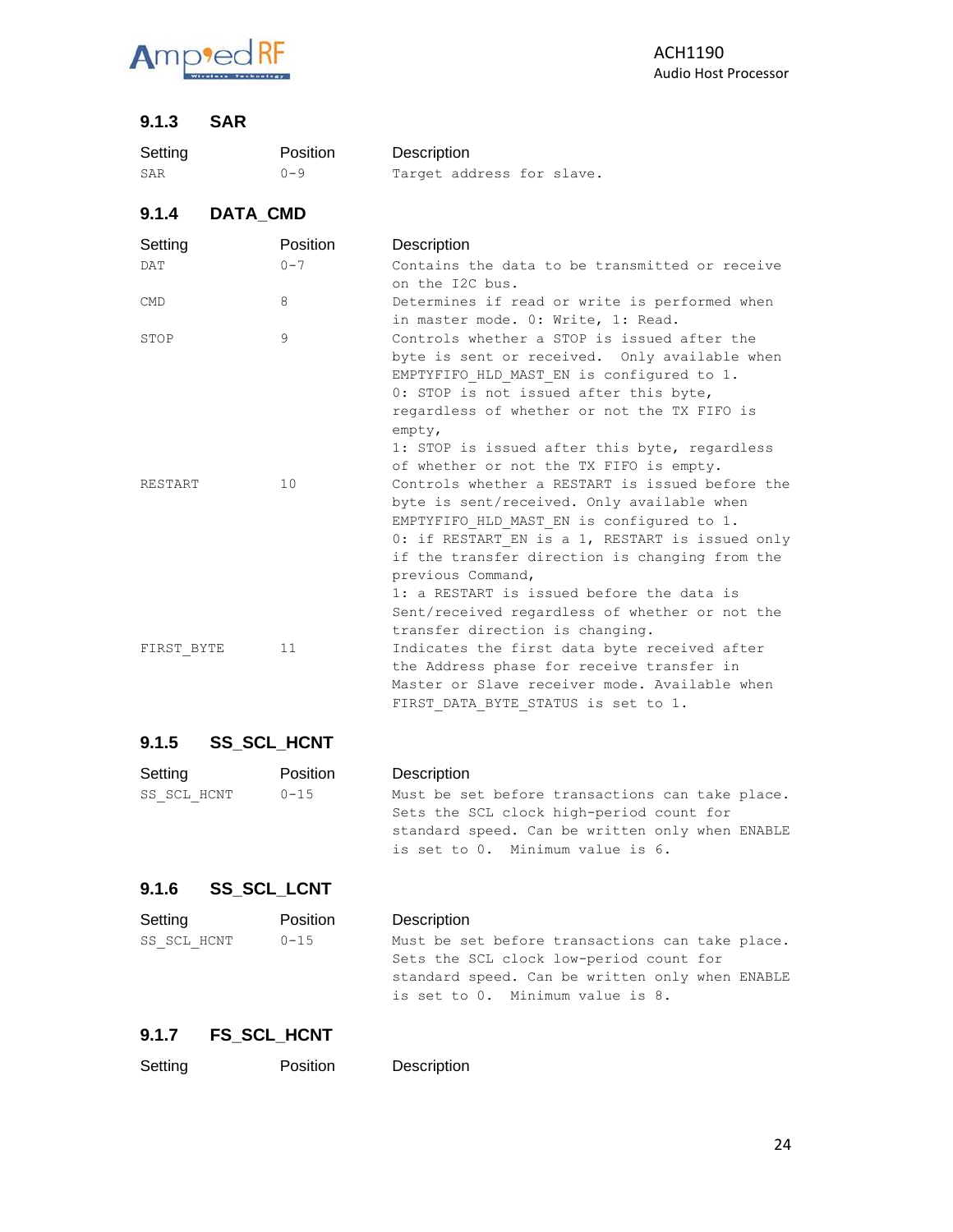

SS\_SCL\_HCNT 0-15 Must be set before transactions can take place. Sets the SCL clock high-period count for fast mode. Can be written only when ENABLE is set to 0. Minimum value is 6.

#### **9.1.8 FS\_SCL\_LCNT**

| Setting     | Position  | Description                                     |
|-------------|-----------|-------------------------------------------------|
| SS SCL HCNT | $0 - 1.5$ | Must be set before transactions can take place. |
|             |           | Sets the SCL clock low-period count for fast    |
|             |           | mode. Can be written only when ENABLE is set to |
|             |           | 0. Minimum value is 8.                          |

Indicates the status of these interrupts.

**Description** 

#### **9.1.9 INTR\_STAT**

| Setting     | Position       |
|-------------|----------------|
| RX UNDER    | Ω              |
| RX OVER     | 1              |
| RX FULL     | $\overline{2}$ |
| TX OVER     | 3              |
| TX EMPTY    | 4              |
| RD REO      | 5              |
| TX ABRT     | 6              |
| RX DONE     | 7              |
| ACTIVITY    | 8              |
| STOP DET    | 9              |
| START DET   | 10             |
| GEN CALL    | 11             |
| RESTART DET | 12             |
| MST ON HOLD | 13             |

#### **9.1.10 INTR\_MASK**

| Setting     | Position     | Description                                 |
|-------------|--------------|---------------------------------------------|
| RX UNDER    | $\mathbf{0}$ | These bits mask the corresponding interrupt |
| status      |              |                                             |
| RX OVER     | 1            | bits in the INTR STAT register.             |
| RX FULL     | 2            |                                             |
| TX OVER     | 3            |                                             |
| TX EMPTY    | 4            |                                             |
| RD REQ      | 5            |                                             |
| TX ABRT     | 6            |                                             |
| RX DONE     | 7            |                                             |
| ACTIVITY    | 8            |                                             |
| STOP DET    | 9            |                                             |
| START DET   | 10           |                                             |
| GEN CALL    | 11           |                                             |
| RESTART DET | 12           |                                             |
| MST ON HOLD | 13           |                                             |

#### **9.1.11 RAW\_INTR\_STAT**

| Setting  | Position | Description |
|----------|----------|-------------|
| RX UNDER |          |             |
| RX OVER  |          |             |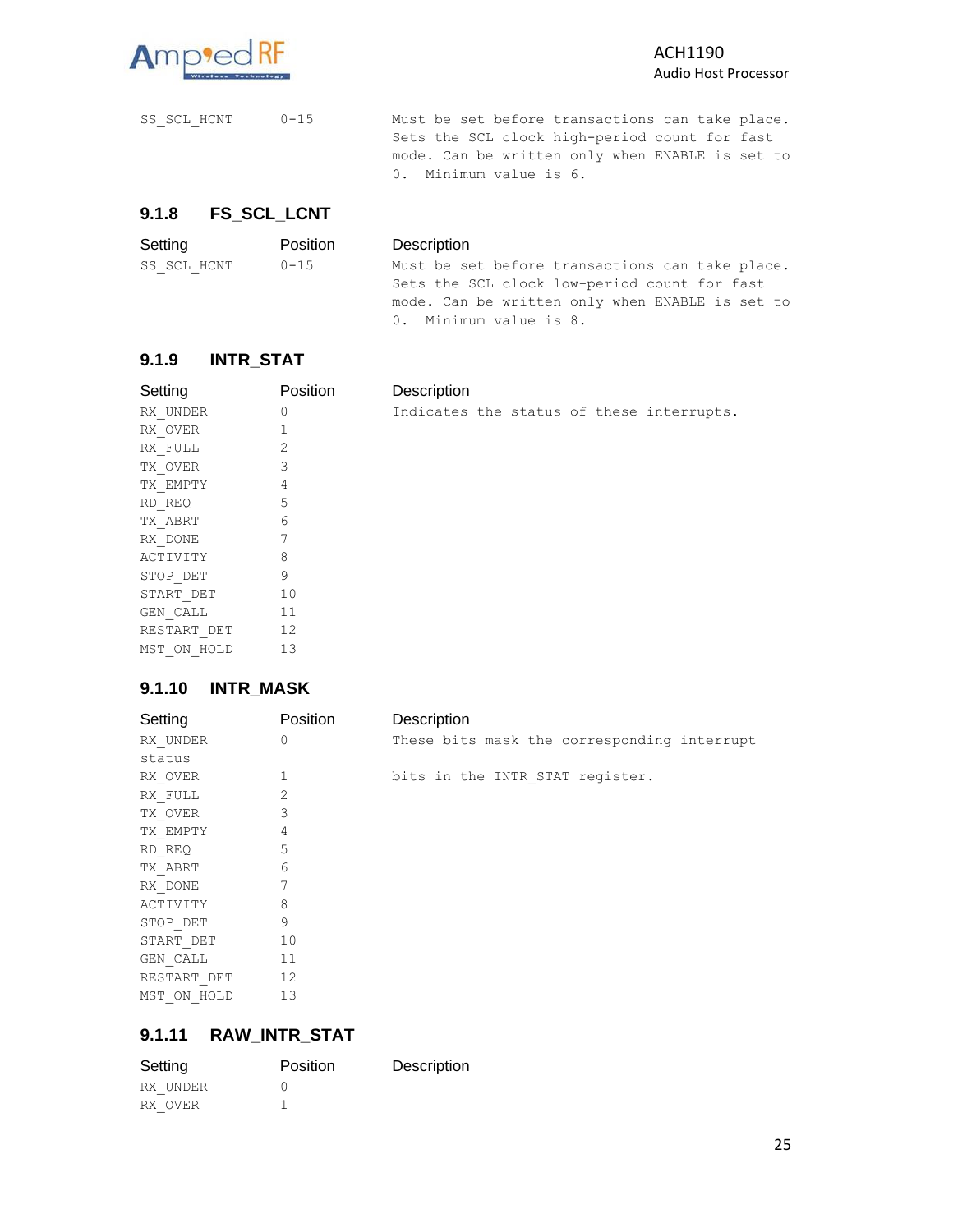

| RX FULL         | 2  |
|-----------------|----|
| TX OVER         | 3  |
| TX EMPTY        | 4  |
| RD REO          | 5  |
| TX ABRT         | 6  |
| RX DONE         | 7  |
| <b>ACTIVITY</b> | 8  |
| STOP DET        | 9  |
| START DET       | 10 |
| GEN CALL        | 11 |
| RESTART DET     | 12 |
| MST ON HOLD     | 13 |
|                 |    |

# **9.1.12 RX\_TL**

| Setting           | <b>Position</b> | Description                                              |
|-------------------|-----------------|----------------------------------------------------------|
| RX TL<br>triggers | $0 - 2$         | Sets the level of entries or above, that                 |
|                   |                 | the RX FULL interrupt. Threshold = entry value<br>$+1$ . |

#### **9.1.13 TX\_TL**

| Setting | Position | Description                                       |
|---------|----------|---------------------------------------------------|
| TX TL   | $0 - 2$  | Sets the level of entries or below, that          |
|         |          | triggers the TX EMPTY interrupt. Range is $0-7$ . |

#### **9.1.14 CLR\_INTR**

| Setting  | Position | Description                                   |
|----------|----------|-----------------------------------------------|
| CLR INTR | $\cap$   | Read this register to clear the combined, all |
|          |          | Individual, and TX ABRT SOURCE interrupts.    |

#### **9.1.15 CLR\_RX\_UNDER**

| Setting      | Position | Description                           |
|--------------|----------|---------------------------------------|
| CLR RX UNDER |          | Read this register to clear RX UNDER. |

# **9.1.16 CLR\_RX\_OVER**

| Setting     | Position |
|-------------|----------|
| CLR RX OVER | $\cap$   |

Description Read this register to clear RX\_OVER.

#### **9.1.17 CLR\_RD\_REQ**

| Setting    | Position | Description                         |
|------------|----------|-------------------------------------|
| CLR RD REO |          | Read this register to clear RD REQ. |

#### **9.1.18 CLR\_TX\_ABRT**

| Setting     | Position | Description                          |
|-------------|----------|--------------------------------------|
| CLR TX ABRT |          | Read this register to clear TX ABRT. |

#### **9.1.19 CLR\_RX\_DONE**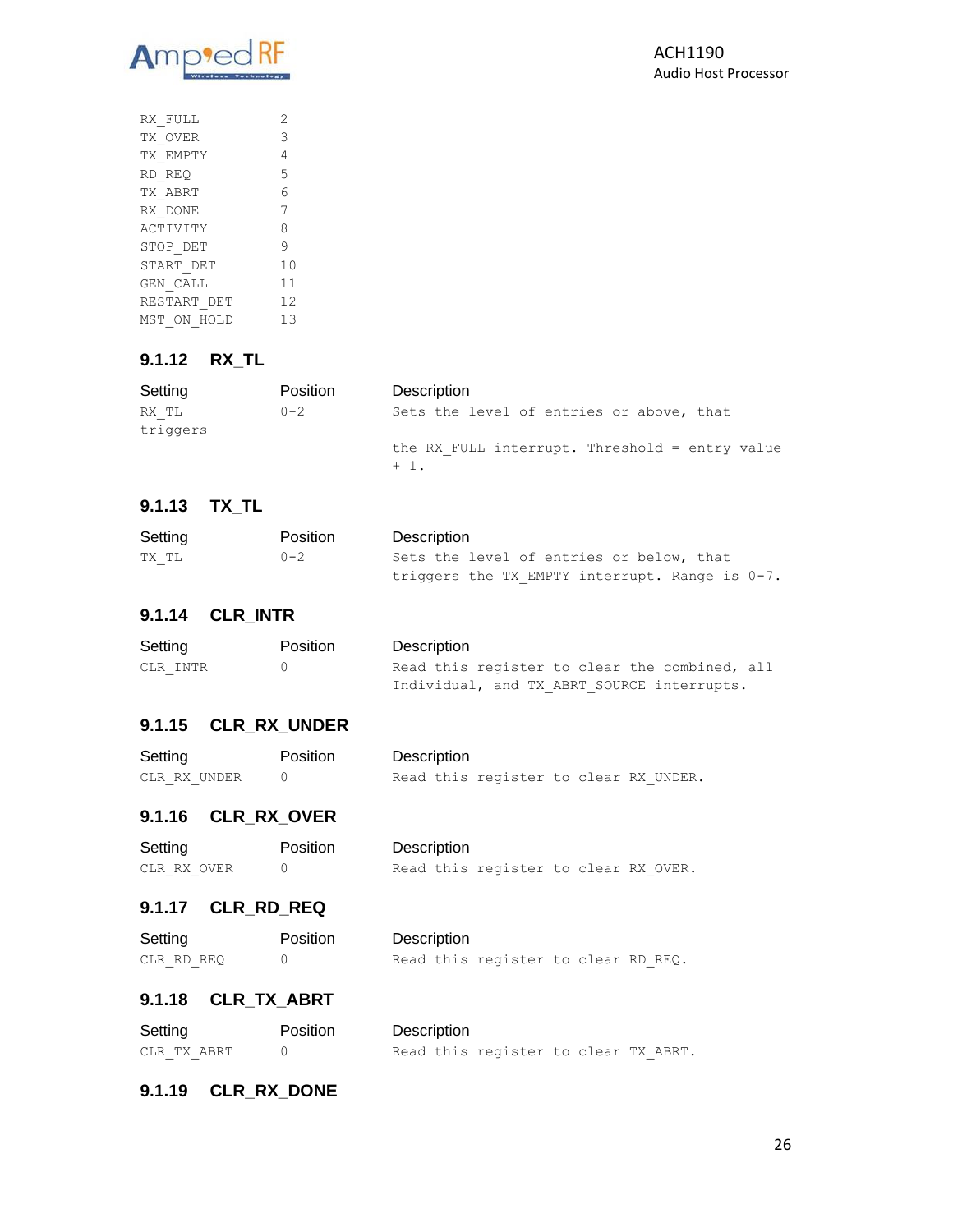

| Setting     | Position | Description                          |
|-------------|----------|--------------------------------------|
| CLR RX DONE |          | Read this register to clear RX DONE. |

#### **9.1.20 CLR\_ACTIVITY**

| Setting      | <b>Position</b> | Description                                     |
|--------------|-----------------|-------------------------------------------------|
| CLR ACTIVITY |                 | Read this register to clear ACTIVITY interrupt. |

# **9.1.21 CLR\_STOP\_DET**

| Setting      | <b>Position</b> | Description                                     |
|--------------|-----------------|-------------------------------------------------|
| CLR ACTIVITY |                 | Read this register to clear STOP DET interrupt. |

#### **9.1.22 CLR\_START\_DET**

| Setting      | Position | Description                           |
|--------------|----------|---------------------------------------|
| CLR ACTIVITY |          | Read this register to clear START DET |
|              |          | interrupt.                            |

#### **9.1.23 CLR\_GEN\_CALL**

| Setting      | <b>Position</b> | Description                                     |
|--------------|-----------------|-------------------------------------------------|
| CLR ACTIVITY |                 | Read this register to clear GEN CALL interrupt. |

#### **9.1.24 IC\_ENABLE**

| Setting       | Position | Description                                     |
|---------------|----------|-------------------------------------------------|
| <b>ENABLE</b> | 0        | Enables the I2C interface when set to 1. Before |
|               |          | disabling, must flush the TX/RX FIFO.           |
| ABORT         |          | When set to 1, aborts the transfer: issues a    |
|               |          | STOP and flushes the TX FIFO after the current  |
|               |          | transfer is complete. This bit is cleared       |
|               |          | automatically.                                  |
| TX CMD BLOCK  | 2        | In Master mode, blocks the transmission of data |
|               |          | when set to 1. When set to 0, starts            |
|               |          | transmission of data when available in the TX   |
|               |          | FIFO.                                           |

#### **9.1.25 IC\_STATUS**

| Setting      | Position | Description                                                    |
|--------------|----------|----------------------------------------------------------------|
| ACTIVITY     | 0        | I <sup>2</sup> C Activity Status                               |
| TFNF         |          | TX FIFO contains one or more empty locations<br>when set to 1. |
| <b>TFE</b>   | 2        | TX FIFO is completely empty when set to 1.                     |
| <b>RFNE</b>  | 3        | RX FIFO contains one or more entries when set<br>to 1.         |
| <b>RFF</b>   | 4        | RX FIFO is completely full when set to 1.                      |
| MST ACTIVITY | 5        | When Master is not in IDLE, this bit is set to<br>1.           |
| SLV ACTIVITY | 6        | When Slave is not in IDLE, this bit is set to                  |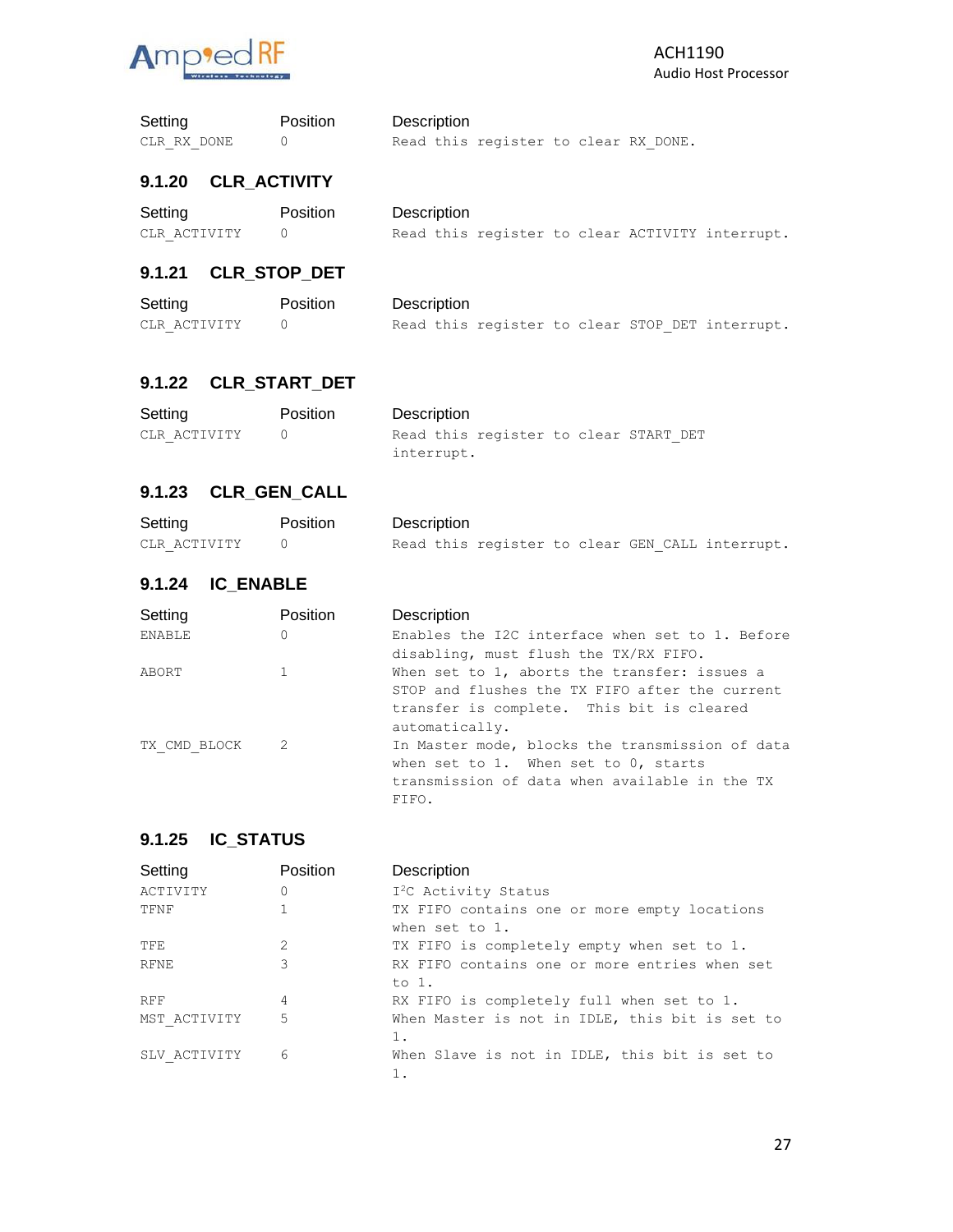

| MST HOLD TXE | $\overline{7}$ | If EMPTY HOLD MASTER EN is set to 1, this will<br>stall The write transfer when TX FIFO is empty,<br>and the last byte does not have the STOP bit<br>set.                     |
|--------------|----------------|-------------------------------------------------------------------------------------------------------------------------------------------------------------------------------|
| MST HOLD RXF | 8              | Indicates the BUS hold in Master mode due to RX<br>FIFO is full and additional data has been<br>received.                                                                     |
| SLV HOLD TXE | 9              | Indicates the BUS hold in Slave mode for the<br>read request when the TX FIFO is empty. The<br>bus is in hold until the TX FIFO has data to<br>transmit for the read request. |
| SLV HOLD RXF | 10             | Indicates the BUS hold in Slave mode due to RX<br>FIFO being full and additional data received.                                                                               |

#### **9.1.26 TXFLR**

| Setting | Position | Description                                    |
|---------|----------|------------------------------------------------|
| TXFLR   | $0 - 2$  | Contains the number of valid entries in the TX |
| FIFO.   |          |                                                |

#### **9.1.27 RXFLR**

| Setting | Position | Description                                    |
|---------|----------|------------------------------------------------|
| RXFLR   | $0 - 2$  | Contains the number of valid entries in the RX |
| FIFO.   |          |                                                |

#### **9.1.28 SDA\_HOLD**

| Setting                   | Position  | Description                              |
|---------------------------|-----------|------------------------------------------|
| SDA TX HOLD<br>periods as | $0 - 15$  | Sets the required SDA hold time in clock |
|                           |           | a transmitter.                           |
| SDA RX HOLD<br>periods as | $15 - 23$ | Sets the required SDA hold time in clock |
|                           |           | a receiver.                              |

#### **9.1.29 ABRT\_SOURCE**

| Setting            | Position | Description                                     |
|--------------------|----------|-------------------------------------------------|
| ABRT7B ADDR NK 0   |          | Master in 7-bit address mode, address was not   |
|                    |          | acked by any slave.                             |
| ABRT10B ADDR1 NK 1 |          | Master in 10-bit address mode, first 10-bit     |
|                    |          | address byte was not acked by any slave.        |
| ABRT10B ADDR2 NK 2 |          | Master in 10-bit address mode, second 10-bit    |
|                    |          | address byte was not acked by any slave.        |
| ABRT TXDATA NK 3   |          | Master transmission did not receive an ack from |
|                    |          | slave.                                          |
| ABRT GCALL NK      | 4        | Master mode sends a General Call and no slave   |
|                    |          | acked.                                          |
| Reserved           | $5 - 6$  |                                                 |
| ABRT START ACK 7   |          | Master sends a START byte and the slave         |
|                    |          | incorrectly acked this byte.                    |
| Reserved           | $8 - 22$ |                                                 |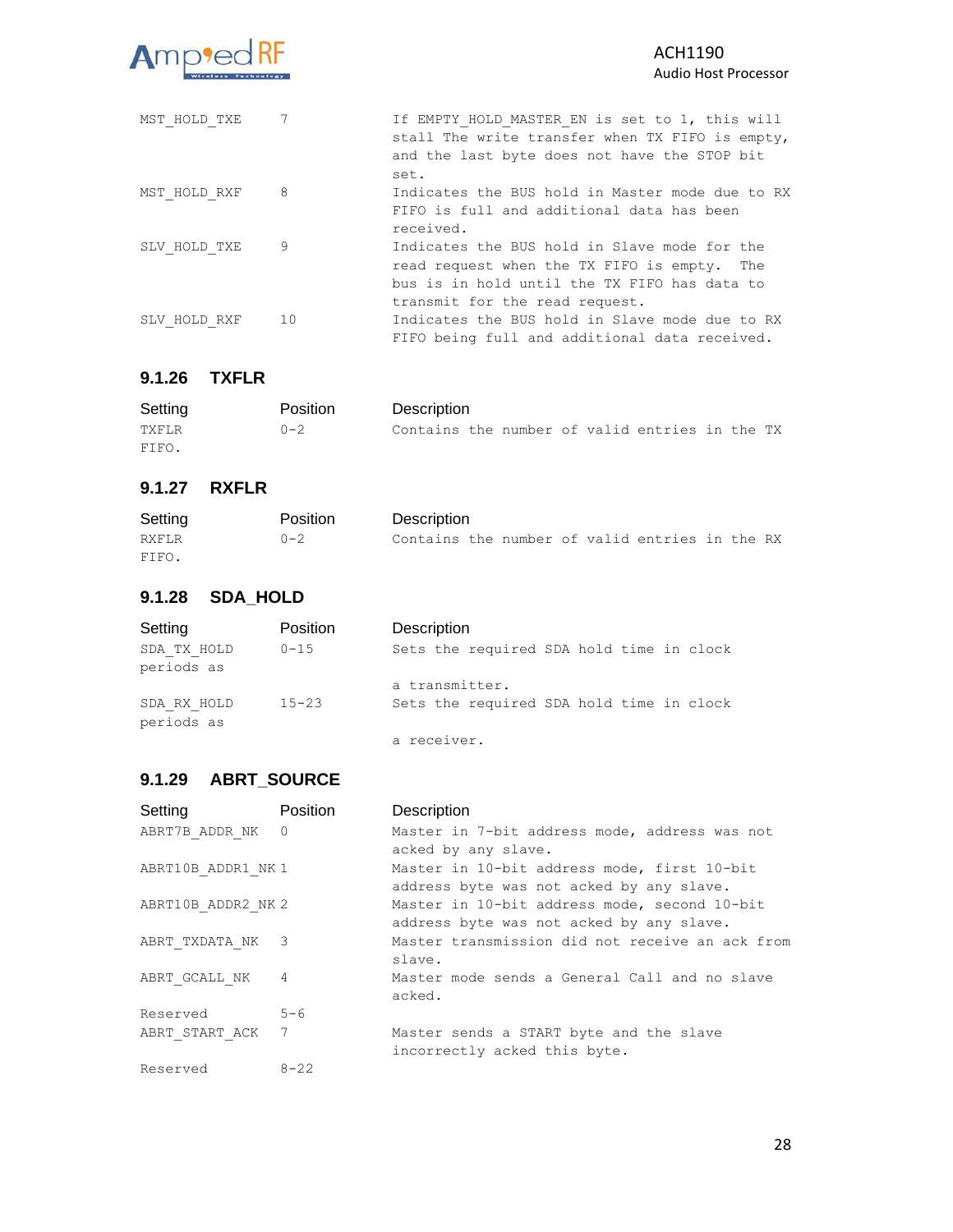

TX\_FLUSH\_CNT 23-21 Number of TX FIFO data commands that are flushed due to TX\_ABRT interrupt. Cleared with I<sup>2</sup>C is disabled.

#### **9.1.30 SLV\_DATA\_NACK\_ONLY**

| Setting | <b>Position</b> | Description                                    |
|---------|-----------------|------------------------------------------------|
| NACK    |                 | Generate NACK as a slave when set to 1. When   |
|         |                 | set to 0, a NACK or ACK is generated normally. |

#### **9.1.31 SDA\_SETUP**

| Setting   | Position                                       | Description                                   |
|-----------|------------------------------------------------|-----------------------------------------------|
| SDA SETUP | $0 - 7$                                        | SDA Setup. Number of clock periods introduced |
|           | in the rising edge of the SCL, relative to SDA |                                               |
|           | changing, by holding SCL low when the $I^2C$   |                                               |
|           | services a read request while a slave-         |                                               |
|           |                                                | transmitter. Minimum is 2; default is 0x64.   |

#### **9.1.32 ACK\_GENERAL\_CALL**

| Setting      | Position | Description                                                                                                                                                                     |
|--------------|----------|---------------------------------------------------------------------------------------------------------------------------------------------------------------------------------|
| ACK GEN CALL |          | Ack General Call. When set to 1, the $I^2C$<br>responds with an ACK when it receives a General<br>Call. When set to 0, the $I^2C$ does not generate<br>General Call interrupts. |
|              |          |                                                                                                                                                                                 |

#### **9.1.33 ENABLE\_STATUS**

| Setting        | Position | Description                                       |
|----------------|----------|---------------------------------------------------|
| ΕN             | 0        | I2C Enable Status. When a 1, $I^2C$ is in enabled |
|                |          | state. When a $0$ , $I^2C$ is inactive.           |
| SLV DIS BUSY 1 |          | Slave Disabled While Busy. This bit indicates     |
|                |          | if a potential or active slave operation has      |
|                |          | been aborted due to setting bit 0 in the ENABLE   |
|                |          | register from 1 to 0.                             |
| SLV RX LOST    | 2        | Slave Received Data Lost. Indicates when a        |
|                |          | slave-receiver operation has been aborted with    |
|                |          | at least one data byte received.                  |

#### **9.1.34 CLR\_RESTART\_DET**

| Setting           | Position | Description                            |  |
|-------------------|----------|----------------------------------------|--|
| CLR RESTART DET 0 |          | Read this bit to clear the RESTART DET |  |
|                   |          | interrupt.                             |  |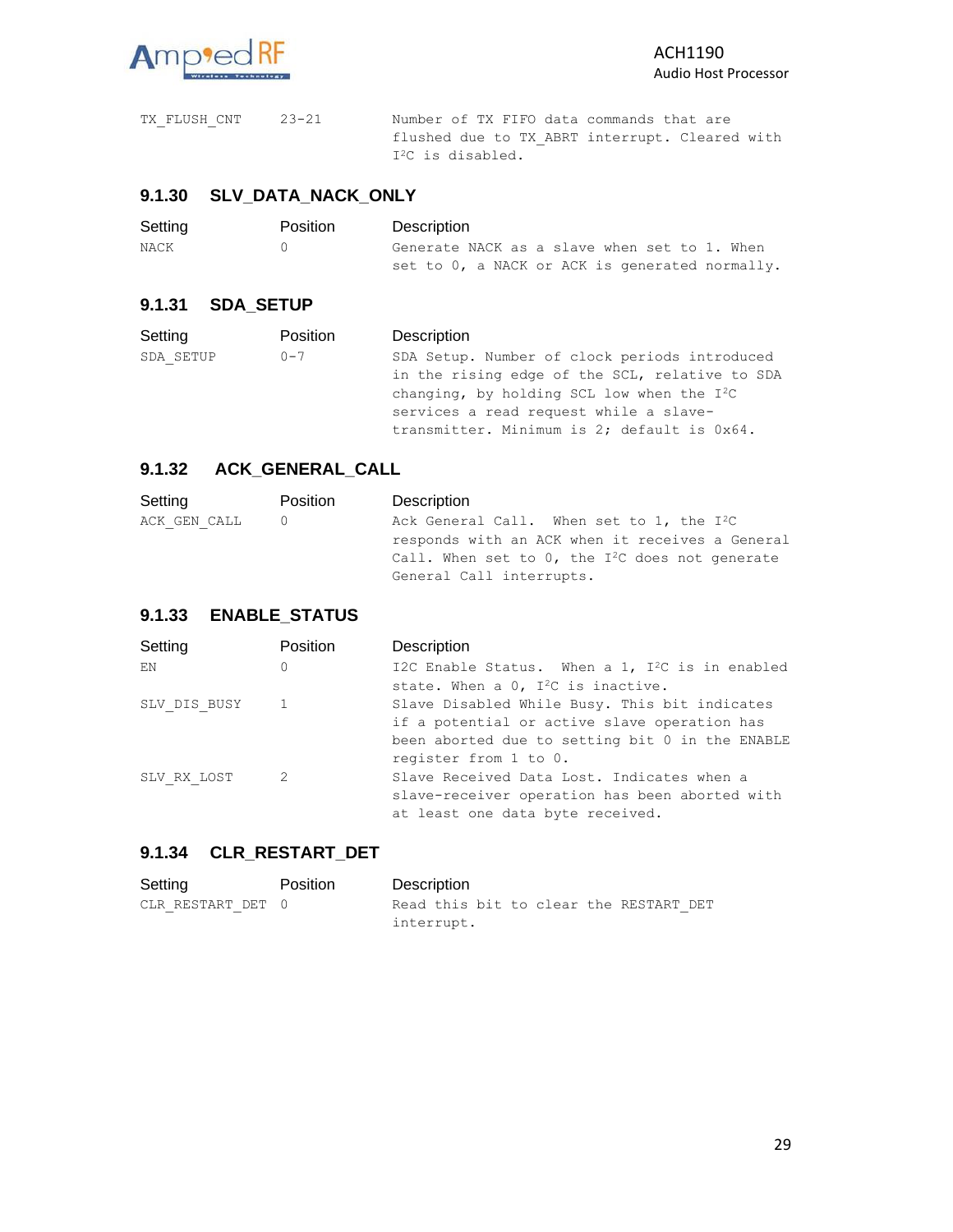

# <span id="page-29-0"></span>**10. UART Interface**

Up to 3 UART ports (UART0, 1 and 2) are available in the ACH. Control registers are mapped to the APB bus. The following features are supported:

- **■** Transmit and Receive FIFO of 256 Bytes
- Support industry-standard 16550
- Auto Flow Control with RTS/CTS hardware pin
- **•** Programmable interrupts for Tx and Rx FIFO
- **•** Programmable fractional baud rate support

# <span id="page-29-1"></span>**10.1. UART Register Definition**

| Register   | Offset        | Size            | Description                       |
|------------|---------------|-----------------|-----------------------------------|
| <b>RBR</b> | 0x00          | 9b              | Receive Buffer Register           |
| THR        | 0x00          | 9b              | Transmit Holding Register         |
| DLL        | 0x00          | 8b              | Divisor Latch (Low)               |
| DLH        | $0\times04$   | 8b              | Divisor Latch (High)              |
| IER        | $0\times04$   | 8b              | Interrupt Enable Register         |
| IIR        | 0x08          | 8b              | Interrupt Identification Register |
| FCR        | 0x08          | 8b              | FIFO Control Register             |
| LCR        | $0\times 0C$  | 8b              | Line Control Register             |
| MCR        | 0x10          | 6b              | Modem Control Register            |
| LSR        | 0x14          | 9b              | Line Status Register              |
| MSR        | 0x18          | 8b              | Modem Status Register             |
| FAR        | 0x70          | 1b              | FIFO Access Register              |
| TFR        | 0x74          | 8b              | Transmit FIFO Read                |
| RFW        | 0x78          | 10 <sub>b</sub> | Receive FIFO Write                |
| USR        | 0x7C          | 5b              | UART Status Register              |
| TFL        | 0x80          | 9b              | Transmit FIFO Level               |
| RFL        | 0x84          | 9b              | Receive FIFO Level                |
| SRR        | 0x88          | 3b              | Software Reset Register           |
| DLF        | $0 \times C0$ | 4b              | Divisor Latch Fractional Value.   |
|            |               |                 |                                   |

#### **10.1.1 RBR**

| Setting | Position | Description |                                       |  |  |
|---------|----------|-------------|---------------------------------------|--|--|
| RX      | $0 - 7$  |             | Receive Buffer Register (LSB 8 bit)   |  |  |
| RX      |          |             | Receive Buffer Register (MSB 9th Bit) |  |  |

#### **10.1.2 THR**

| Setting     | Position | Description                          |
|-------------|----------|--------------------------------------|
| TX Register | $0 - 7$  | Transmit Hold Register (LSB 8 bit)   |
| TX Register |          | Transmit Hold Register (MSB 9th Bit) |

#### **10.1.3 DLL**

| Setting   | <b>Position</b> | Description                                   |
|-----------|-----------------|-----------------------------------------------|
| DIV LATCH | $0 - 7$         | Lower 8 bits of a 16-bit, read/write, Divisor |
|           |                 | Latch register that contains the baud rate    |
|           |                 | divisor for the UART.                         |

#### **10.1.4 DLH**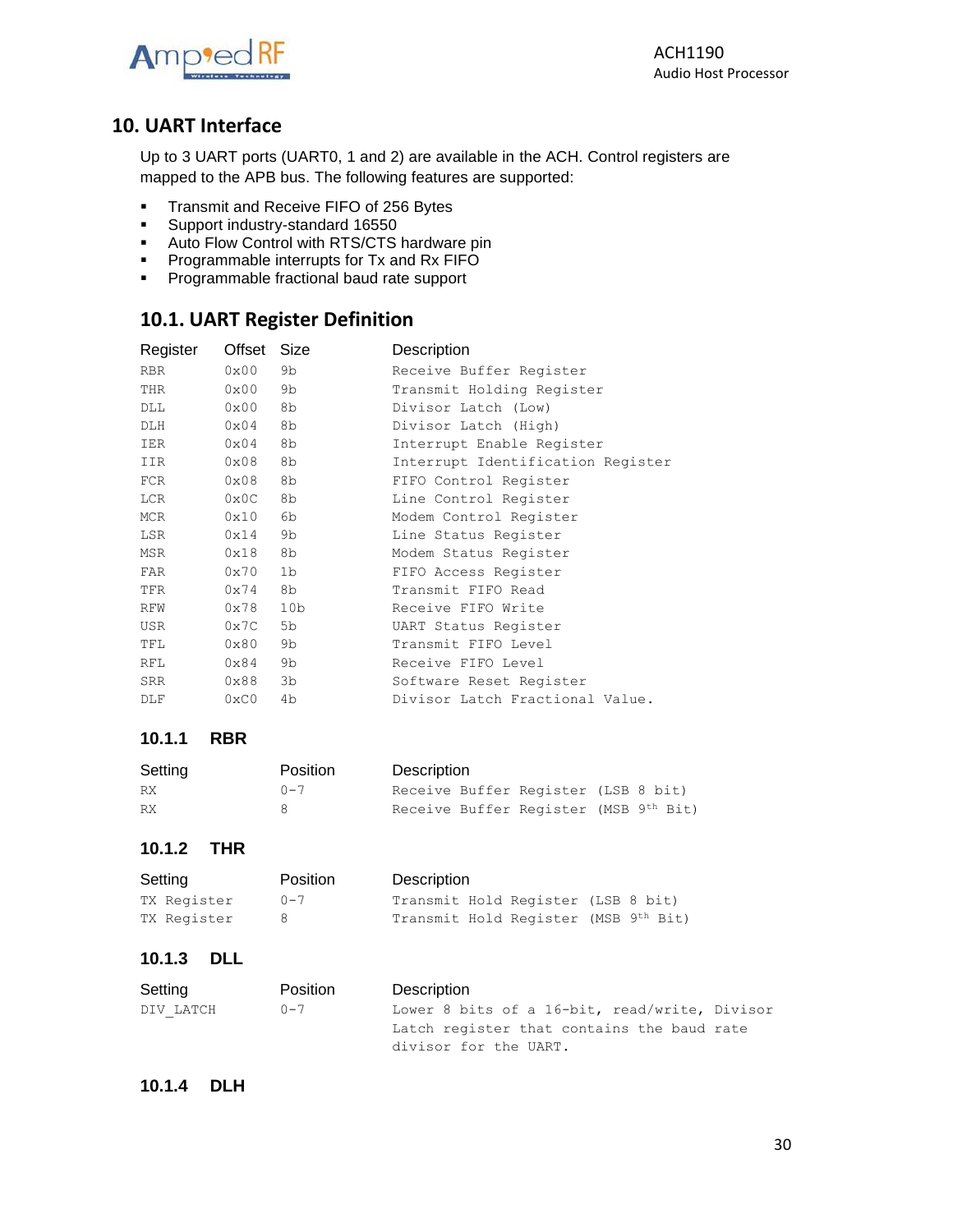

| Setting<br>DIV LATCH | Position<br>$0 - 7$ | Description<br>Upper 8 bits of a 16-bit, read/write, Divisor<br>Latch register that contains the baud rate<br>divisor for the UART. |
|----------------------|---------------------|-------------------------------------------------------------------------------------------------------------------------------------|
| 10.1.5<br><b>IER</b> |                     |                                                                                                                                     |
| Setting              | Position            | Description                                                                                                                         |
| <b>ERBFI</b>         | $\Omega$            | Enable Received Data Available Interrupt.<br>0: disable<br>$1:$ enable                                                              |
| <b>ETBEI</b>         | $\mathbf{1}$        | Enable Transmit Holding Register Empty<br>Interrupt<br>0: disable<br>$1:$ enable                                                    |
| ELSI                 | $\mathfrak{D}$      | Enable Receiver Line Status Interrupt<br>0: disable<br>$1:$ enable                                                                  |
| EDSSI                | 3                   | Enable Modem Status Interrupt<br>0: disable<br>1: enable                                                                            |
| Reserved             | $4 - 6$             |                                                                                                                                     |
| PTIME                | 7                   | Programmable THRE Interrupt Mode Enable<br>0: disable                                                                               |

1: enable

**10.1.6 IIR**

| Setting  | Position | Description                                 |
|----------|----------|---------------------------------------------|
| INTR ID  | $0 - 3$  | Interrupt ID. This indicates the highest    |
|          |          | priority pending interrupt which can be one |
|          |          | of the following types:                     |
|          |          | 0000: modem status                          |
|          |          | 0001: no interrupt pending                  |
|          |          | 0010: THR empty                             |
|          |          | 0100: received data available               |
|          |          | 0110: receiver line status                  |
|          |          | 0111: busy detect                           |
|          |          | 1100: character timeout                     |
| Reserved | $4 - 5$  |                                             |
| FIFOSE   | $6 - 7$  | FIFOs Enabled                               |
|          |          | 0: disable                                  |
|          |          | 1: enable                                   |

#### **10.1.7 FCR**

| Setting       | Position | Description        |
|---------------|----------|--------------------|
| FIFOE         | Ω        | FIFO Enable        |
| <b>RFIFOR</b> | 1        | Receive FIFO Reset |
| XFIFOR        | 2        | XMIT FIFO Reset    |
| Reserved      | 3        |                    |
| TET           | $4 - 5$  | TX Empty Trigger   |
| <b>RT</b>     | $6 - 7$  | RCVR Trigger       |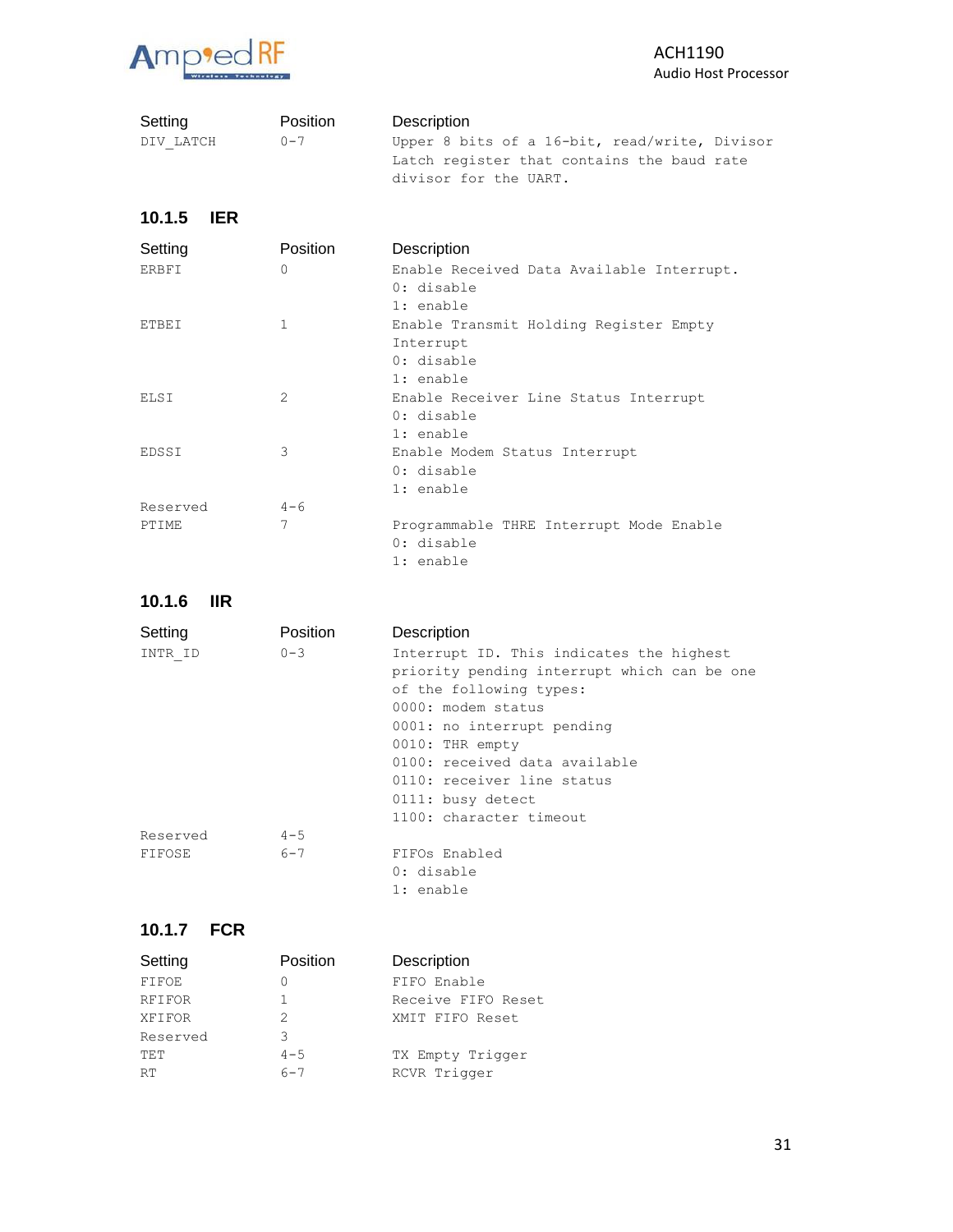

#### **10.1.8 LCR**

| Setting      | Position | Description                                     |
|--------------|----------|-------------------------------------------------|
| <b>DLS</b>   | $0 - 1$  | Data Length Select. The number of bits that may |
| be           |          |                                                 |
|              |          | selected are as follows:                        |
|              |          | $00:5 \text{ bits}$                             |
|              |          | $01:6 \text{ bits}$                             |
|              |          | $10:7 \text{ bits}$                             |
|              |          | $11:8 \text{ bits}$                             |
| STOP         | 2        | Number of Stop Bits                             |
|              |          | $0: 1$ stop bit                                 |
|              |          | 1: 1.5 stop bits when DLS is 0, else 2 stop bit |
| PEN          | 3        | Parity Enable                                   |
|              |          | 0: disabled                                     |
|              |          | 1: enabled                                      |
| EPS          | 4        | Even parity select                              |
| STICK PARITY | 5        | Stick Parity                                    |
|              |          | 0: disabled                                     |
|              |          | 1: enabled                                      |
| <b>BC</b>    | 6        | Break Control Bit. Causes a break on the        |
| receiving    |          |                                                 |
|              |          | device when set to 1                            |
| <b>DLAB</b>  | 7        | Divisor Latch Access Bit                        |

#### **10.1.9 MCR**

| Setting    | Position | Description                        |
|------------|----------|------------------------------------|
| <b>DTR</b> | $\Omega$ | Data Terminal Ready                |
| <b>RTS</b> | 1        | Request to Send                    |
| Reserved   | $2 - 3$  |                                    |
| LB         | 4        | Loop Back Bit                      |
| AFCE       | 5        | Auto Flow Control Enable           |
|            |          | 0: Auto Flow Control Mode disabled |
|            |          | 1: Auto Flow Control Mode enabled  |

#### **10.1.10 LSR**

| Setting | Position | Description                         |
|---------|----------|-------------------------------------|
| DR.     | $\Omega$ | Data Ready Bit                      |
|         |          | 0: no data ready                    |
|         |          | 1: data ready                       |
| OE      | 1        | Overrun error bit                   |
|         |          | 0: no overrun error                 |
|         |          | 1: overrun error                    |
| PE.     | 2        | Parity error bit                    |
|         |          | 0: no parity error                  |
|         |          | 1: parity error                     |
| FE      | 3        | Framing error bit                   |
|         |          | 0: no framing error                 |
|         |          | 1: framing error                    |
| BI      | 4        | Break interrupt bit                 |
| THRE    | 5        | Transmit Holding Register Empty bit |
| TEMT    | 6        | Transmitter Empty bit.              |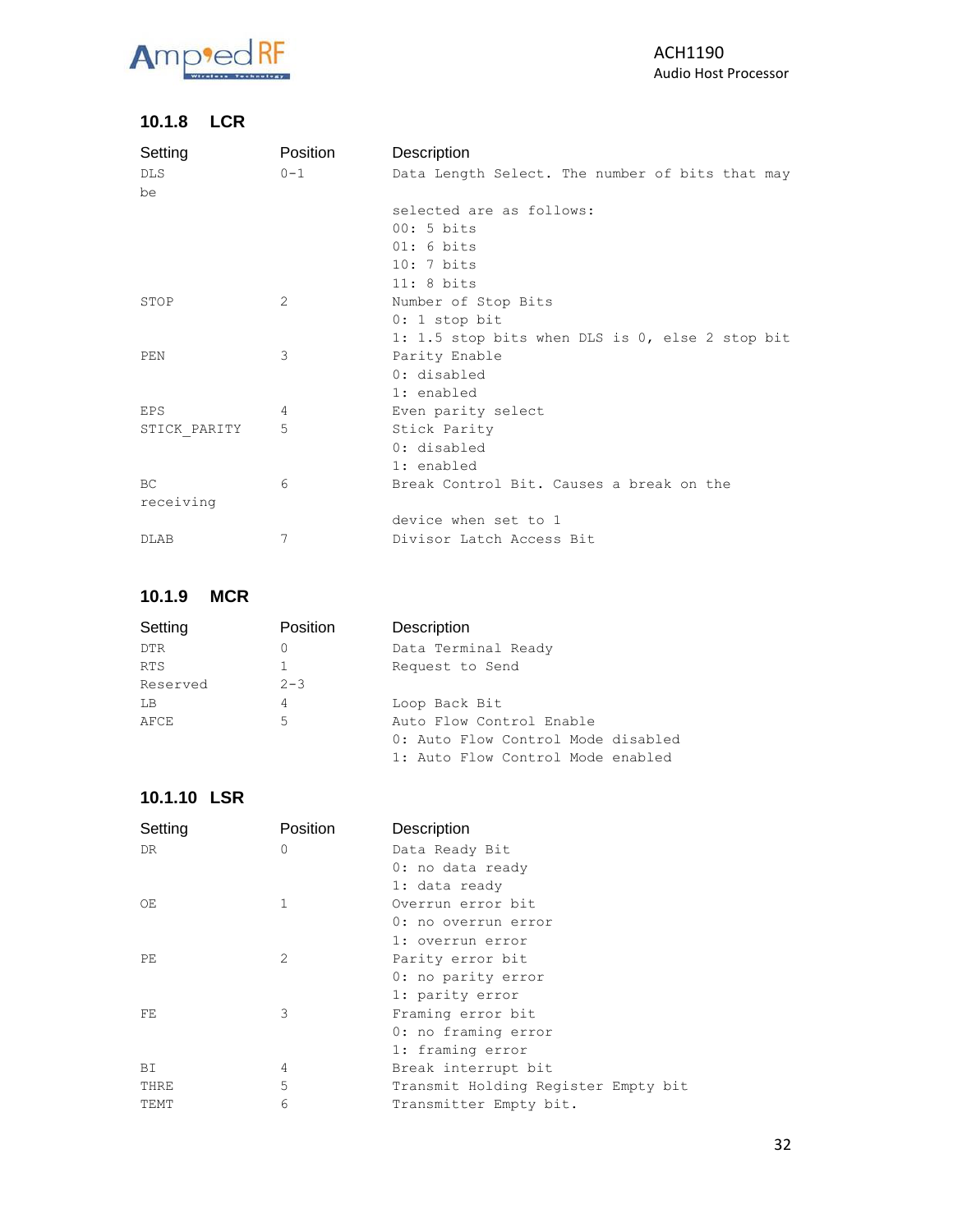

| RFF.      | $\overline{7}$ | Receive FIFO error bit                         |
|-----------|----------------|------------------------------------------------|
|           |                | 0: no error in RX FIFO                         |
|           |                | 1: error in RX FIFO                            |
| ADDR RCVD |                | Address Received bit                           |
|           |                | 0: Indicates that the character is data.       |
|           |                | 1: Indicates that the character is an address. |

#### **10.1.11 MSR**

| Setting     | Position | Description                                |
|-------------|----------|--------------------------------------------|
| <b>DTCS</b> | $\Omega$ | Delta Clear to Send                        |
|             |          | 0: no change on CTS since last read of MSR |
|             |          | 1: change on CTS since last read of MSR    |
| <b>DDSR</b> | 1        | Delta Data Set Ready.                      |
|             |          | 0: no change on DSR since last read of MSR |
|             |          | 1: change on DSR since last read of MSR    |
| TERI        | 2        | Trailing Edge of Ring Indicator.           |
|             |          | 0: no change on RI since last read of MSR  |
|             |          | 1: change on RI since last read of MSR     |
| <b>DDCD</b> | 3        | Delta Data Carrier Det                     |
|             |          | 0: no change on DCD since last read of MSR |
|             |          | 1: change on DCD since last read of MSR    |
| <b>CTS</b>  | 4        | Clear to Send                              |
|             |          | 0: CTS input is de-asserted (logic 1)      |
|             |          | 1: CTS input is asserted (logic 0)         |
| <b>DSR</b>  | 5        | Data Set Ready                             |
|             |          | 0: DSR input is de-asserted (logic 1)      |
|             |          | 1: DSR input is asserted (logic 0)         |
| RT.         | 6        | Ring Indicator                             |
|             |          | 0: RI input is de-asserted (logic 1)       |
|             |          | 1: RI input is asserted (logic 0)          |
| <b>DCD</b>  | 7        | Data Carrier Detect                        |
|             |          | 0: DCD input is de-asserted (logic 1)      |
|             |          | 1: DCD input is asserted (logic 0)         |

#### **10.1.12 FAR**

| Setting     | <b>Position</b> | Description                  |
|-------------|-----------------|------------------------------|
| FIFO ACCESS |                 | FIFO access mode.            |
|             |                 | 0: FIFO access mode disabled |
|             |                 | 1: FIFO access mode enabled  |

### **10.1.13 TFR**

| Setting    | <b>Position</b> | Description                                                                                     |
|------------|-----------------|-------------------------------------------------------------------------------------------------|
| TX FIFO RD | $0 - 7$         | Read the data at the top of the transmit FIFO.<br>Each read pops the TX FIFO and gives the next |
|            |                 | data value which was moved to the top of the<br>FIFO.                                           |

#### **10.1.14 RFW**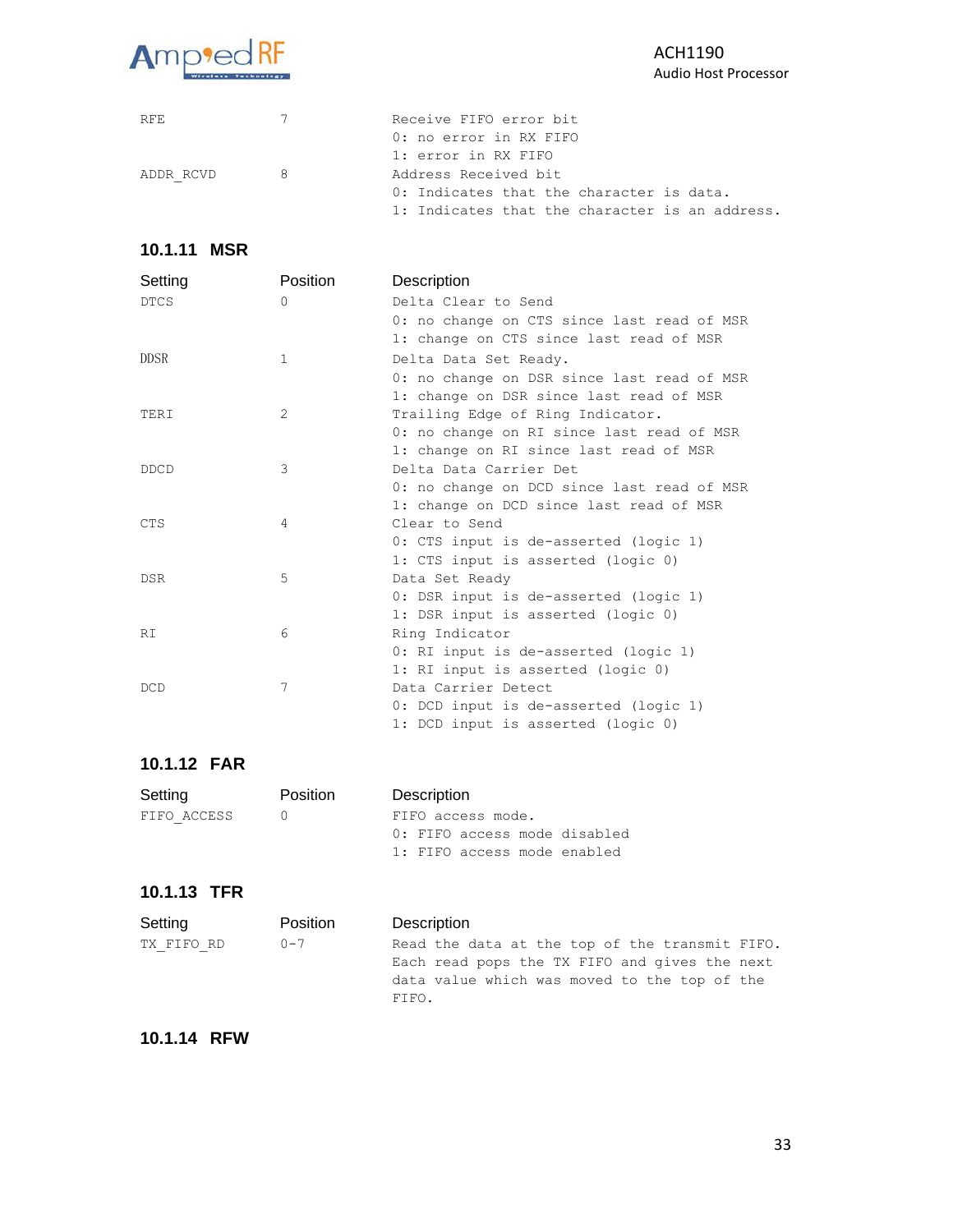#### Amp<sup>9</sup>ed RF alaxy

| Setting     | Position | Description                                  |
|-------------|----------|----------------------------------------------|
| RFWD        | $0 - 7$  | Data written to the RFWD is pushed to the RX |
|             |          | FIFO. Each write pushes new data to the next |
|             |          | write location in the RX FIFO.               |
| RFPE        |          | RX FIFO Parity Error.                        |
| <b>RFFE</b> |          | RX FIFO Framing Error.                       |

# **10.1.15 USR**

| Setting     | Position       | Description                         |
|-------------|----------------|-------------------------------------|
| BUSY        | $\Omega$       | <b>UART Busy</b>                    |
|             |                | 0: UART is idle or inactive         |
|             |                | 1: UART is busy (transferring data) |
| <b>TFNF</b> | $\mathbf{1}$   | Transmit FIFO not full.             |
|             |                | 0: Transmit FIFO is full            |
|             |                | 1: Transmit FIFO is not full        |
| TFE         | $\mathfrak{D}$ | Transmit FIFO Empty                 |
|             |                | 0: Transmit FIFO is not empty       |
|             |                | 1: Transmit FIFO is empty           |
| <b>RFNE</b> | 3              | Receive FIFO Not Empty              |
|             |                | 0: Receive FIFO is empty            |
|             |                | 1: Receive FIFO is not empty        |
| <b>RFF</b>  | 4              | Receive FIFO full.                  |
|             |                | 0: Receive FIFO not full            |
|             |                | 1: Receive FIFO full                |

# **10.1.16 TFL**

| Setting | Position | Description   |
|---------|----------|---------------|
| TXFIFO  | $0 - 8$  | TX FIFO Level |

# **10.1.17 RFL**

| Setting | Position | Description   |
|---------|----------|---------------|
| RXFIFO  | $0 - 8$  | RX FIFO Level |

#### **10.1.18 SRR**

| Setting    | Position | Description     |
|------------|----------|-----------------|
| UR         |          | UART reset      |
| <b>RFR</b> |          | RCVR FIFO Reset |
| <b>XFR</b> |          | XMIT FIFO Reset |

### **10.1.19 DLF**

| Position | Description                |
|----------|----------------------------|
| $0 - 3$  | Fractional part of divisor |
| Fraction | Fractional Value           |
| 0/16     | 0.0000                     |
| 1/16     | 0.0625                     |
| 2/16     | 0.125                      |
|          |                            |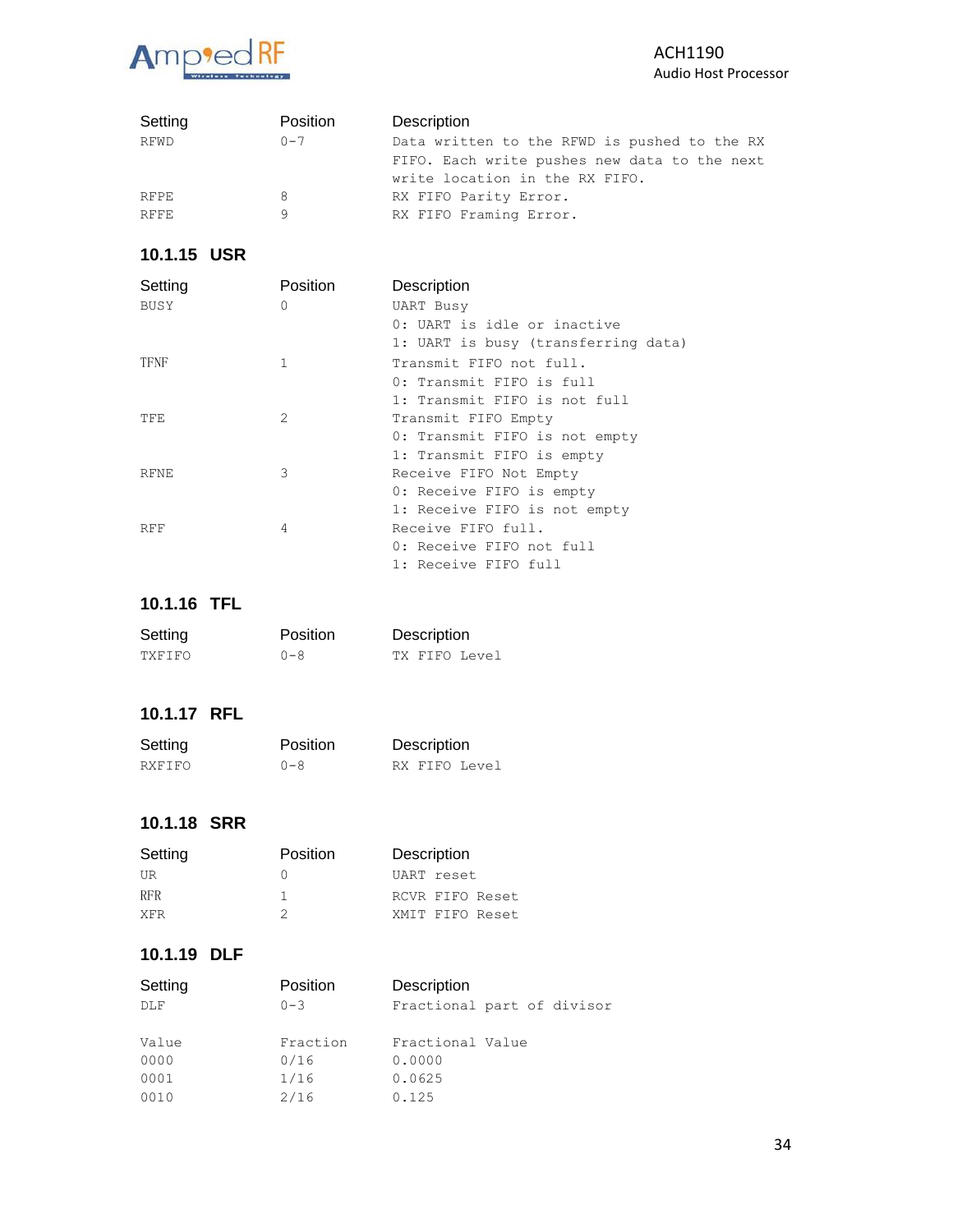# Amp<sup>i</sup>ed

ACH1190 Audio Host Processor

| 0011 | 3/16  | 0.1875 |
|------|-------|--------|
| 0100 | 4/16  | 0.25   |
| 0101 | 5/16  | 0.3125 |
| 0110 | 6/16  | 0.375  |
| 0111 | 7/16  | 0.4375 |
| 1000 | 8/16  | 0.5    |
| 1001 | 9/16  | 0.5625 |
| 1010 | 10/16 | 0.625  |
| 1011 | 11/16 | 0.6875 |
| 1100 | 12/16 | 0.75   |
| 1101 | 13/16 | 0.8125 |
| 1110 | 14/16 | 0.875  |
| 1111 | 15/16 | 0.9375 |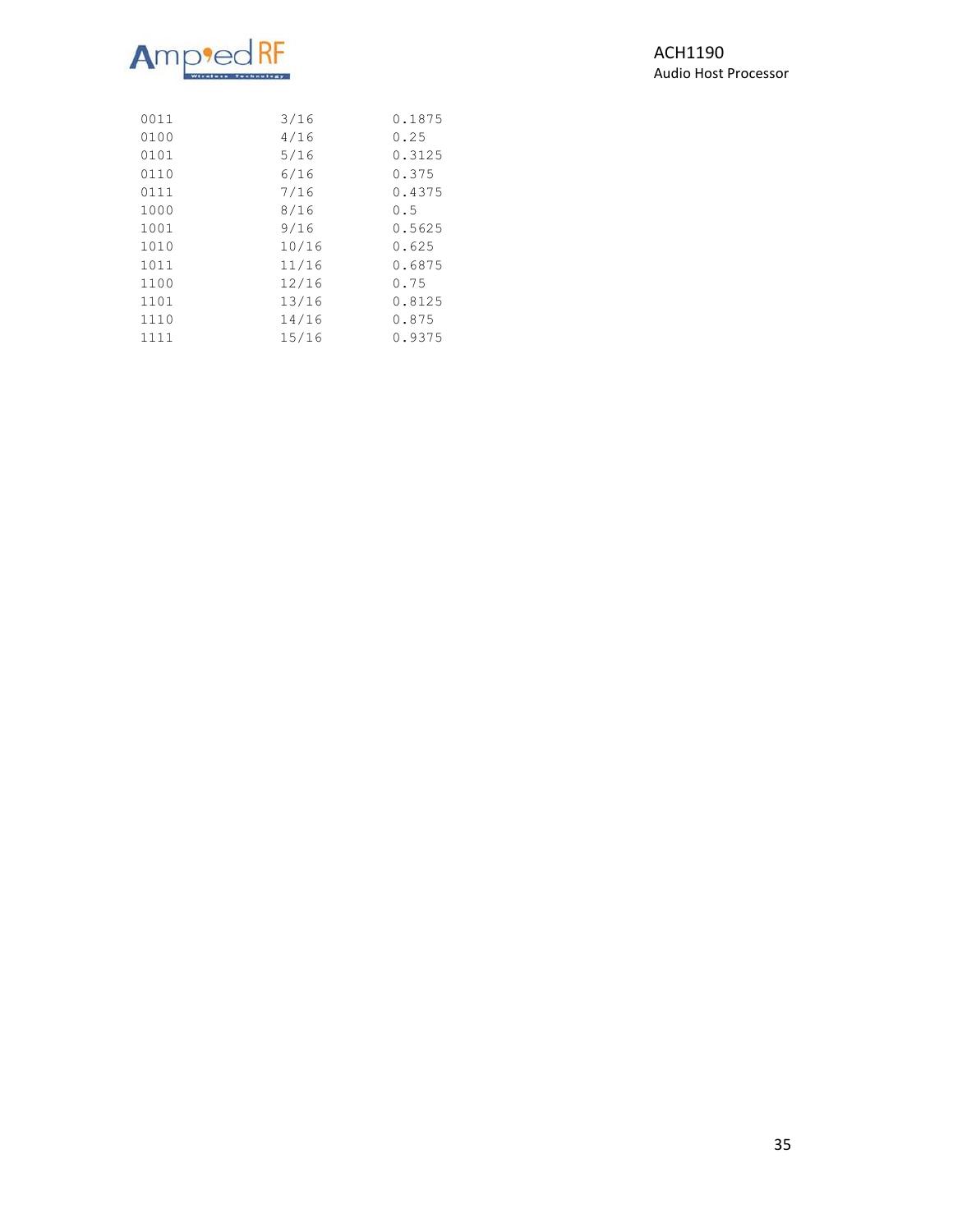

ACH1190 Audio Host Processor

# <span id="page-35-0"></span>**11. GPIO**

Up to 12 GPIO (GPIO0 ~ GPIO11) are available in the ACH. The following features are supported:

- Three ports, A to C, which are separately configurable.
- Separate data registers and data direction registers for each signal.
- **■** Independently controllable signal bits.
- Configurable interrupt mode for Port A.
- Option to generate single or multiple interrupts.

# <span id="page-35-1"></span>**11.1. GPIO Port Mapping**

The following table details the mapping of each GPIO ID number to the corresponding GPIO Port location:

| Table 2. GPIO ID to Port mapping |                      |  |  |
|----------------------------------|----------------------|--|--|
| <b>GPIO ID</b>                   | <b>Port location</b> |  |  |
| GPIO <sub>0</sub>                | PortA bit0           |  |  |
| GPIO1                            | PortA bit1           |  |  |
| GPIO <sub>2</sub>                | PortA bit2           |  |  |
| GPIO3                            | PortA bit3           |  |  |
| GPIO4                            | PortB bit0           |  |  |
| GPIO <sub>5</sub>                | PortB bit1           |  |  |
| GPIO <sub>6</sub>                | PortB bit2           |  |  |
| GPIO7                            | PortB bit3           |  |  |
| GPIO8                            | PortC bit0           |  |  |
| GPIO <sub>9</sub>                | PortC bit1           |  |  |
| GPIO <sub>10</sub>               | PortC bit2           |  |  |
| GPIO11                           | PortC bit3           |  |  |

# <span id="page-35-2"></span>**11.2. GPIO Register Definitions**

| Register       | Offset Size   |    | Description                    |
|----------------|---------------|----|--------------------------------|
| SWPORTA DR     | 0x00          | 4b | Port A data                    |
| SWPORTA DDR    | $0\times04$   | 4b | Port A data direction          |
| SWPORTA CTL    | 0x08          | 4b | Port A data source             |
| SWPORTB DR     | 0x0c          | 4b | Port B data                    |
| SWPORTB DDR    | 0x10          | 4b | Port B data direction          |
| SWPORTB CTL    | 0x14          | 4b | Port B data source             |
| SWPORTC DR     | 0x18          | 4b | Port C data                    |
| SWPORTC DDR    | 0x1c          | 4b | Port C data direction          |
| SWPORTC CTL    | 0x20          | 4b | Port C data source             |
| INT EN         | 0x30          | 4b | Port A interrupt enable        |
| INT MASK       | 0x34          | 4b | Port A interrupt mask          |
| INT LEVEL      | 0x38          | 4b | Port A interrupt level         |
| INT POLARITY   | 0x3c          | 4b | Port A interrupt polarity      |
| INT STATUS     | 0x40          | 4b | Port A interrupt status        |
| RAW INT STATUS | $0 \times 44$ | 4b | Raw interrupt status of Port A |
| DEBOUNCE       | 0x48          | 4b | Debounce enable                |

| Port A data                    |  |                           |  |  |  |  |
|--------------------------------|--|---------------------------|--|--|--|--|
|                                |  | Port A data direction     |  |  |  |  |
|                                |  | Port A data source        |  |  |  |  |
| Port B data                    |  |                           |  |  |  |  |
|                                |  | Port B data direction     |  |  |  |  |
|                                |  | Port B data source        |  |  |  |  |
| Port C data                    |  |                           |  |  |  |  |
|                                |  | Port C data direction     |  |  |  |  |
|                                |  | Port C data source        |  |  |  |  |
|                                |  | Port A interrupt enable   |  |  |  |  |
|                                |  | Port A interrupt mask     |  |  |  |  |
|                                |  | Port A interrupt level    |  |  |  |  |
|                                |  | Port A interrupt polarity |  |  |  |  |
|                                |  | Port A interrupt status   |  |  |  |  |
| Raw interrupt status of Port A |  |                           |  |  |  |  |
| Debounce enable                |  |                           |  |  |  |  |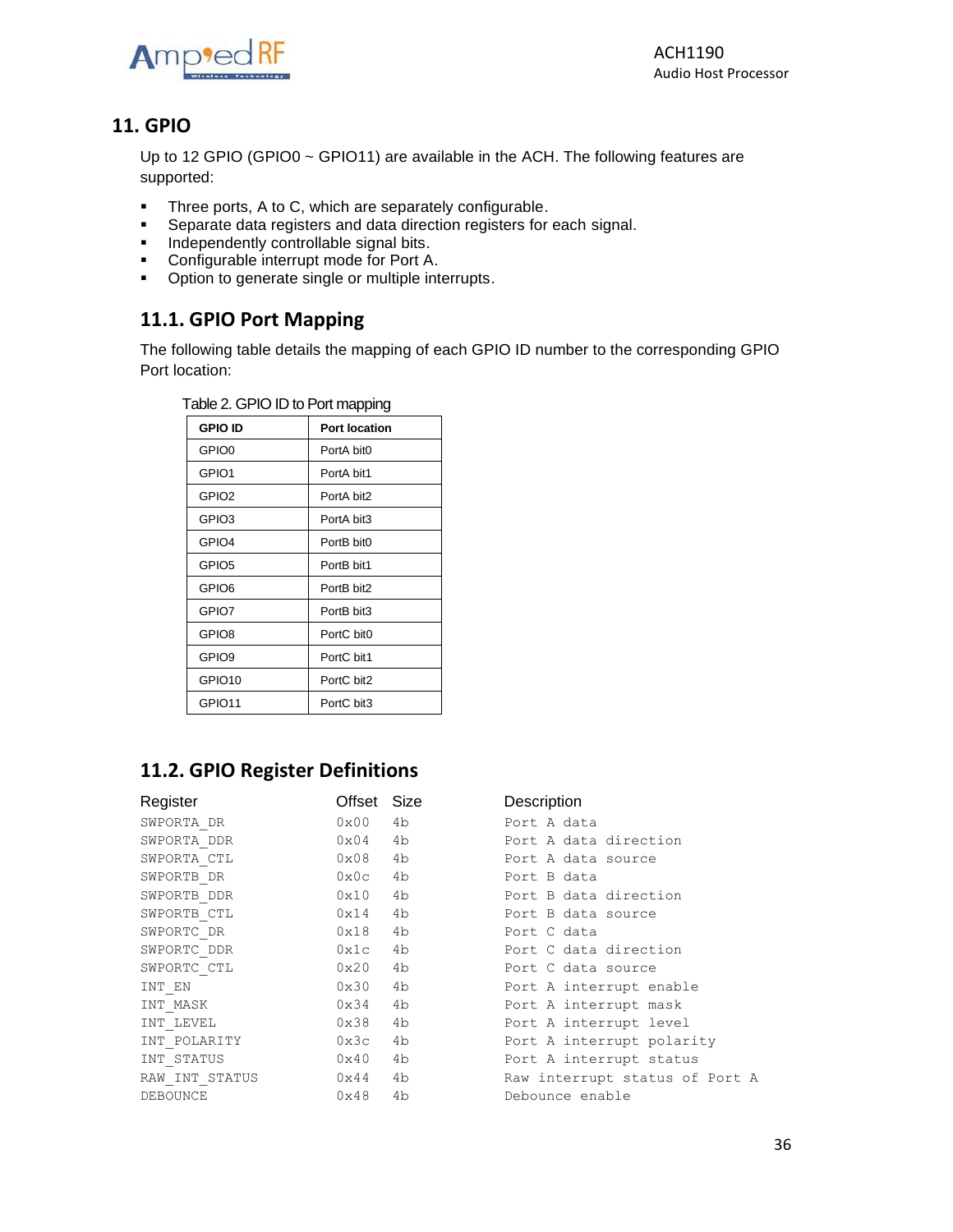

| PORTA EOI    | 0x4c          | 4b   | Port A clear interrupt          |
|--------------|---------------|------|---------------------------------|
| EXT PORTA    | 0x50          | 4b   | Port A external port            |
| EXT PORTB    | 0x54          | 4b   | Port B external port            |
| EXT PORTC    | 0x58          | 4b   | Port C external port            |
| LS SYNC      | 0x60          | - 1b | Level-sensitive synchronization |
|              |               |      | enable                          |
| INT BOTHEDGE | $0 \times 68$ | 4b   | Interrupt both edge type        |

# **11.2.1 SWPORTA\_DR**

| Position | Description |                                                                                                                                                                                         |
|----------|-------------|-----------------------------------------------------------------------------------------------------------------------------------------------------------------------------------------|
| $0 - 3$  |             |                                                                                                                                                                                         |
|          |             |                                                                                                                                                                                         |
|          |             |                                                                                                                                                                                         |
|          |             |                                                                                                                                                                                         |
|          | register.   |                                                                                                                                                                                         |
|          |             | Values written to this register are output if<br>the corresponding data direction bits for the<br>Port are set to Output mode. The value read<br>back is the last value written to this |

#### **11.2.2 SWPORTA\_DDR**

| Setting  | Position | Description                                                                                                                                    |
|----------|----------|------------------------------------------------------------------------------------------------------------------------------------------------|
| DATA DIR | $0 - 3$  | Values written to this register independently<br>control the direction of the corresponding data<br>bit in the Port.<br>$0:$ Input<br>1: Ouput |

#### **11.2.3 SWPORTA\_CTL**

| Setting     | Position | Description                                   |
|-------------|----------|-----------------------------------------------|
| DATA SOURCE | $0 - 3$  | The data and control source for a GPIO comes  |
|             |          | from either software or hardware. This bit    |
|             |          | selects between them. In HW Mode, and if      |
|             |          | PORTA SINGLE CTL = $0$ , the Default value is |
|             |          | replicated across all bits at startup.        |
|             |          | 0: SW Mode (default)                          |
|             |          | 1: HW Mode                                    |
|             |          |                                               |

#### **11.2.4 SWPORTB\_DR**

| Setting     | <b>Position</b> | Description                                   |                                               |
|-------------|-----------------|-----------------------------------------------|-----------------------------------------------|
| <b>DATA</b> | $0 - 3$         |                                               | Values written to this register are output if |
|             |                 | the corresponding data direction bits for the |                                               |
|             |                 | Port are set to Output mode. The value read   |                                               |
|             |                 | back is the last value written to this        |                                               |
|             |                 | register.                                     |                                               |
|             |                 |                                               |                                               |

#### **11.2.5 SWPORTB\_DDR**

| Setting  | Position | Description                                     |
|----------|----------|-------------------------------------------------|
| DATA DIR | $0 - 3$  | Values written to this register independently   |
|          |          | control the direction of the corresponding data |
|          |          | bit in the Port.                                |
|          |          | $0:$ Input                                      |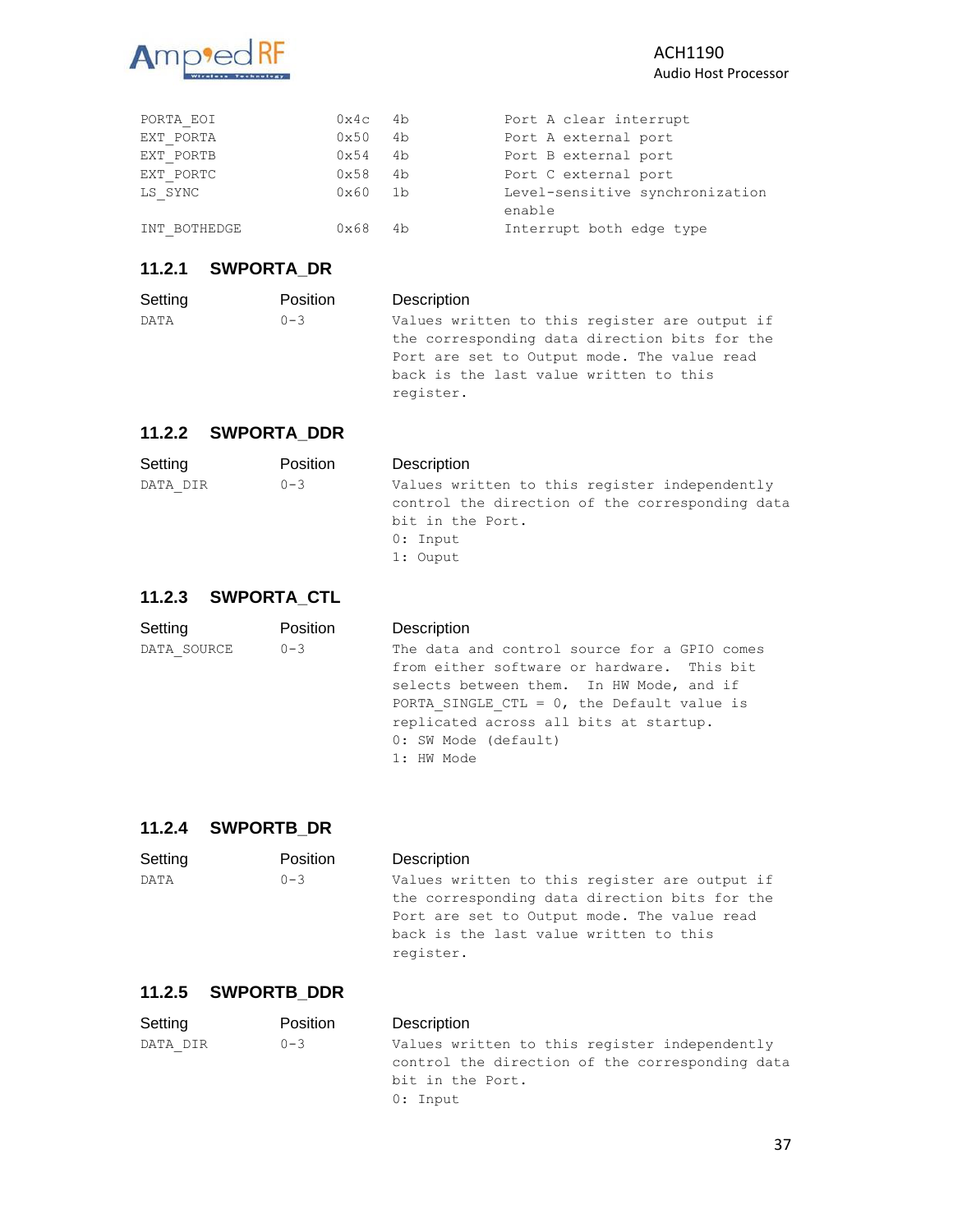

#### 1: Ouput

#### **11.2.6 SWPORTB\_CTL**

| Setting     | Position | Description                                                                                                                                                                                                                                                             |
|-------------|----------|-------------------------------------------------------------------------------------------------------------------------------------------------------------------------------------------------------------------------------------------------------------------------|
| DATA SOURCE | $0 - 3$  | The data and control source for a GPIO comes<br>from either software or hardware. This bit<br>selects between them. In HW Mode, and if<br>PORTC SINGLE CTL = $0$ , the Default value is<br>replicated across all bits at startup.<br>0: SW Mode (default)<br>1: HW Mode |
|             |          |                                                                                                                                                                                                                                                                         |

#### **11.2.7 SWPORTC\_DR**

| Setting     | Position | Description                                   |
|-------------|----------|-----------------------------------------------|
| <b>DATA</b> | $0 - 3$  | Values written to this register are output if |
|             |          | the corresponding data direction bits for the |
|             |          | Port are set to Output mode. The value read   |
|             |          | back is the last value written to this        |
|             |          | register.                                     |

#### **11.2.8 SWPORTC\_DDR**

| Setting  | Position | Description                                                                                                                                  |
|----------|----------|----------------------------------------------------------------------------------------------------------------------------------------------|
| DATA DIR | $0 - 3$  | Values written to this register independently<br>control the direction of the corresponding data<br>bit in the Port.<br>0: Input<br>1: Ouput |

# **11.2.9 SWPORTC\_CTL**

| Setting     | Position | Description                                                                                |
|-------------|----------|--------------------------------------------------------------------------------------------|
| DATA SOURCE | $0 - 3$  | The data and control source for a GPIO comes<br>from either software or hardware. This bit |
|             |          | selects between them. In HW Mode, and if                                                   |
|             |          | PORTC SINGLE CTL = $0$ , the Default value is                                              |
|             |          | replicated across all bits at startup.                                                     |
|             |          | 0: SW Mode (default)                                                                       |
|             |          | 1: HW Mode                                                                                 |

#### **11.2.10 INT\_EN**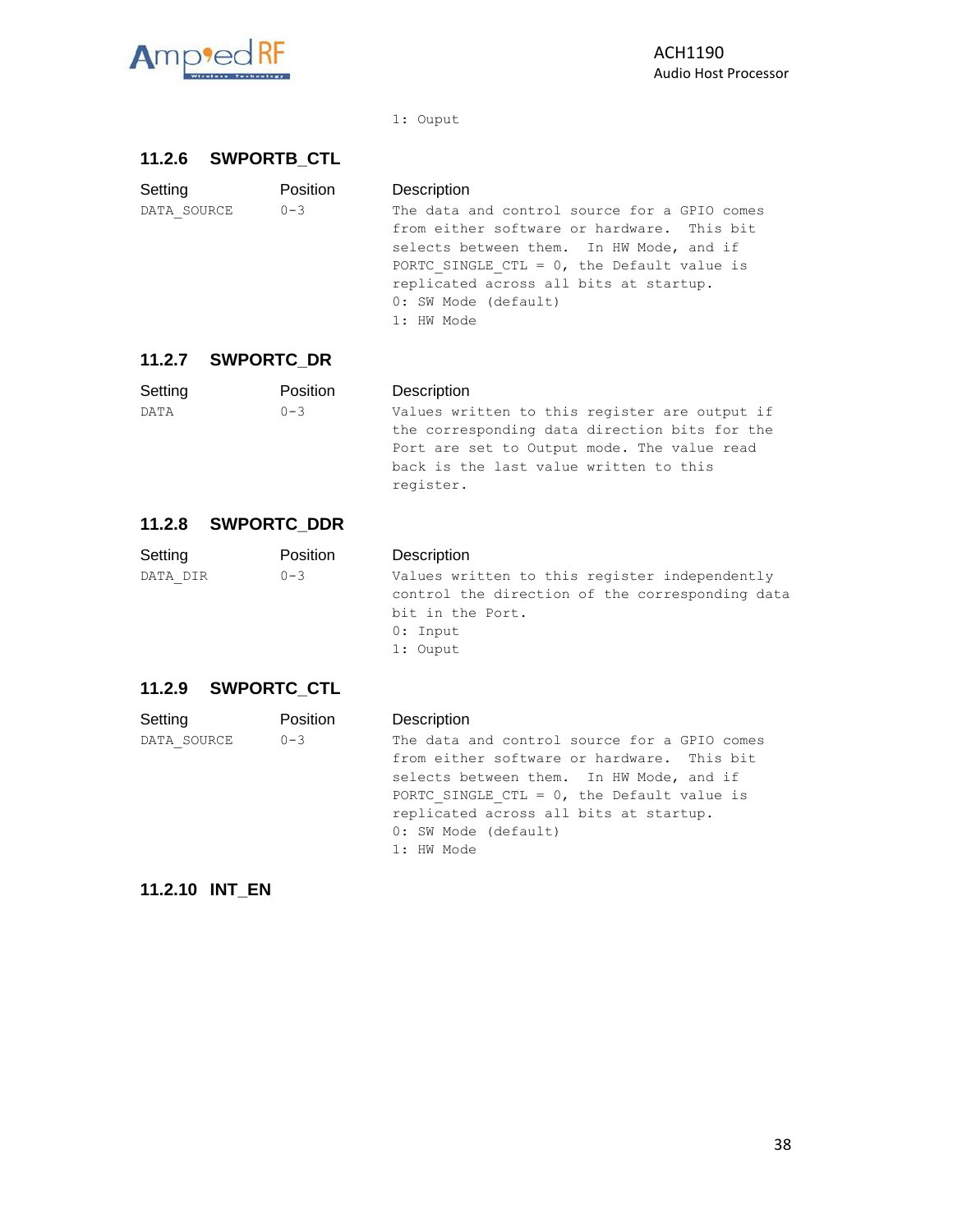

#### ACH1190 Audio Host Processor

| Setting    | Position | Description                                                                                                                                                                                                                                                                                                                                   |
|------------|----------|-----------------------------------------------------------------------------------------------------------------------------------------------------------------------------------------------------------------------------------------------------------------------------------------------------------------------------------------------|
| INT ENABLE | $0 - 3$  | Allows each bit of Port A to be configured for<br>interrupts, disabled by default. A value 1<br>configures the corresponding bit in Port A to                                                                                                                                                                                                 |
|            |          | be an interrupt, and if the PORTA DDR bit is<br>set for input. data and control source for a<br>GPIO comes from either software or hardware.<br>This bit selects between them. In HW Mode, and<br>if PORTC SINGLE CTL = $0$ , the Default value is<br>replicated across all bits at startup.<br>0: Normal GPIO (default)<br>1: Interrupt Mode |

#### **11.2.11 INT\_MASK**

| Setting    | Position | Description                                                                                                                                                                                                                                |
|------------|----------|--------------------------------------------------------------------------------------------------------------------------------------------------------------------------------------------------------------------------------------------|
| INT ENABLE | $0 - 3$  | Control whether an interrupt on Port A can<br>create an interrupt by not masking it. By<br>default, all interrupt bits are unmasked. A<br>value of 1 in a bit, masks the corresponding<br>interrupt.<br>0: Unmasked (default)<br>1: Masked |

#### **11.2.12 INT\_LEVEL**

| Setting   | Position | Description                                                                                                                                                                                   |
|-----------|----------|-----------------------------------------------------------------------------------------------------------------------------------------------------------------------------------------------|
| INT LEVEL | $0 - 3$  | Controls the type of interrupt that occurs on a<br>Port A bit. A value 0 configures the type to<br>be level-sensitive, otherwise it is edge-<br>sensitvie.<br>0: Level (default)<br>$1:$ Edge |

#### **11.2.13 INT\_POLARITY**

| Setting      | Position | Description                                    |
|--------------|----------|------------------------------------------------|
| INT POLARITY | $0 - 3$  | Controls the polarity of the edge or level for |
|              |          | an interrupt on Port A.                        |
|              |          | 0: Active-low (default)                        |
|              |          | 1: Active-high                                 |

#### **11.2.14 INT\_STATUS**

| Setting    | Position | Description |  |  |                                        |
|------------|----------|-------------|--|--|----------------------------------------|
| INT STATUS | $0 - 3$  |             |  |  | Interrupt status of Port A, post-mask. |

#### **11.2.15 RAW\_INT\_STATUS**

| Setting    | Position | Description                           |
|------------|----------|---------------------------------------|
| RAW STATUS | $0 - 3$  | Interrupt status of Port A, pre-mask. |

#### **11.2.16 INT\_DEBOUNCE**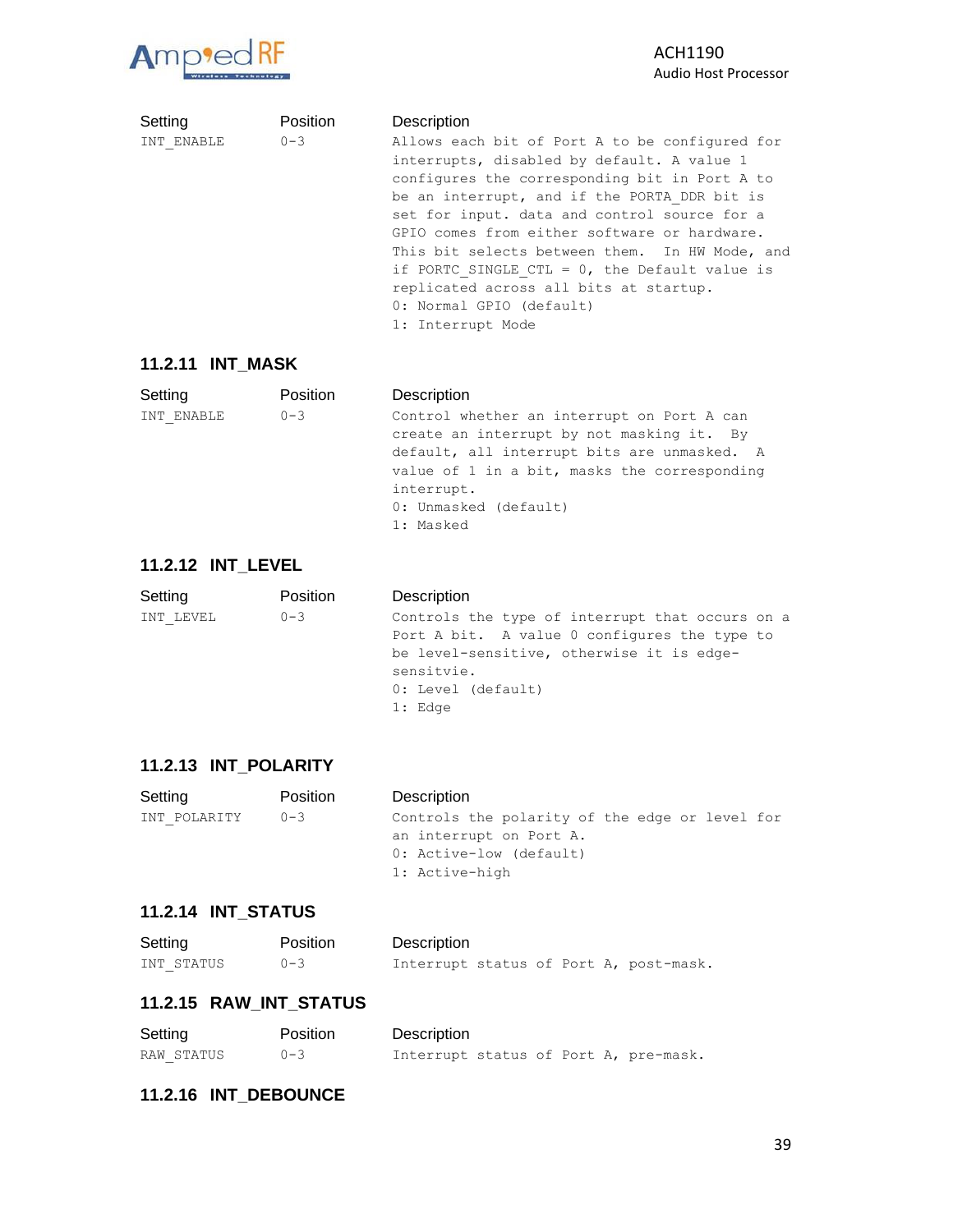

#### ACH1190 Audio Host Processor

| Setting                  | <b>Position</b> | Description                                                                                                                                                                                                                                                                          |
|--------------------------|-----------------|--------------------------------------------------------------------------------------------------------------------------------------------------------------------------------------------------------------------------------------------------------------------------------------|
| DEB EN                   | $0 - 3$         | Controls whether an external interrupt signal<br>needs to be debounced to remove spurious<br>glitches. A value 1 enables debouncing on the<br>corresponding interrupt bit. A signal must be<br>valid for two clock periods to be validated.<br>0: No debounce (default)<br>1: Enable |
| <b>11.2.17 PORTA EOI</b> |                 |                                                                                                                                                                                                                                                                                      |

#### Setting **Position** Description INT CLEAR 0-3 Clears an edge type interrupt on Port A. A value of 1 written clears the corresponding interrupt.

#### 0: No interrupt clear 1: Clear

#### **11.2.18 EXT\_PORTA**

| Setting   | <b>Position</b> | Description                                  |
|-----------|-----------------|----------------------------------------------|
| EXT PORTA | $0 - 3$         | This register always reflects the signals on |
|           |                 | the external Port.                           |

#### **11.2.19 EXT\_PORTB**

| Setting   | <b>Position</b> | Description                                  |
|-----------|-----------------|----------------------------------------------|
| EXT PORTB | $0 - 3$         | This register always reflects the signals on |
|           |                 | the external Port.                           |

#### **11.2.20 EXT\_PORTC**

| Setting   | <b>Position</b> | Description                                  |
|-----------|-----------------|----------------------------------------------|
| EXT PORTC | $0 - 3$         | This register always reflects the signals on |
|           |                 | the external Port.                           |

#### **11.2.21 INT\_BOTHEDGE**

| Setting  | Position | Description                                   |
|----------|----------|-----------------------------------------------|
| BOTHEDGE | $0 - 3$  | Control an edge type interrupt on Port A. A   |
|          |          | value of 1 enables both falling and rising    |
|          |          | edges to generate interrupts for the          |
|          |          | corresponding bit. A value 0, default, allows |
|          |          | the INT TYPE and INT POLARITY bits to control |
|          |          | the interrupt instead.                        |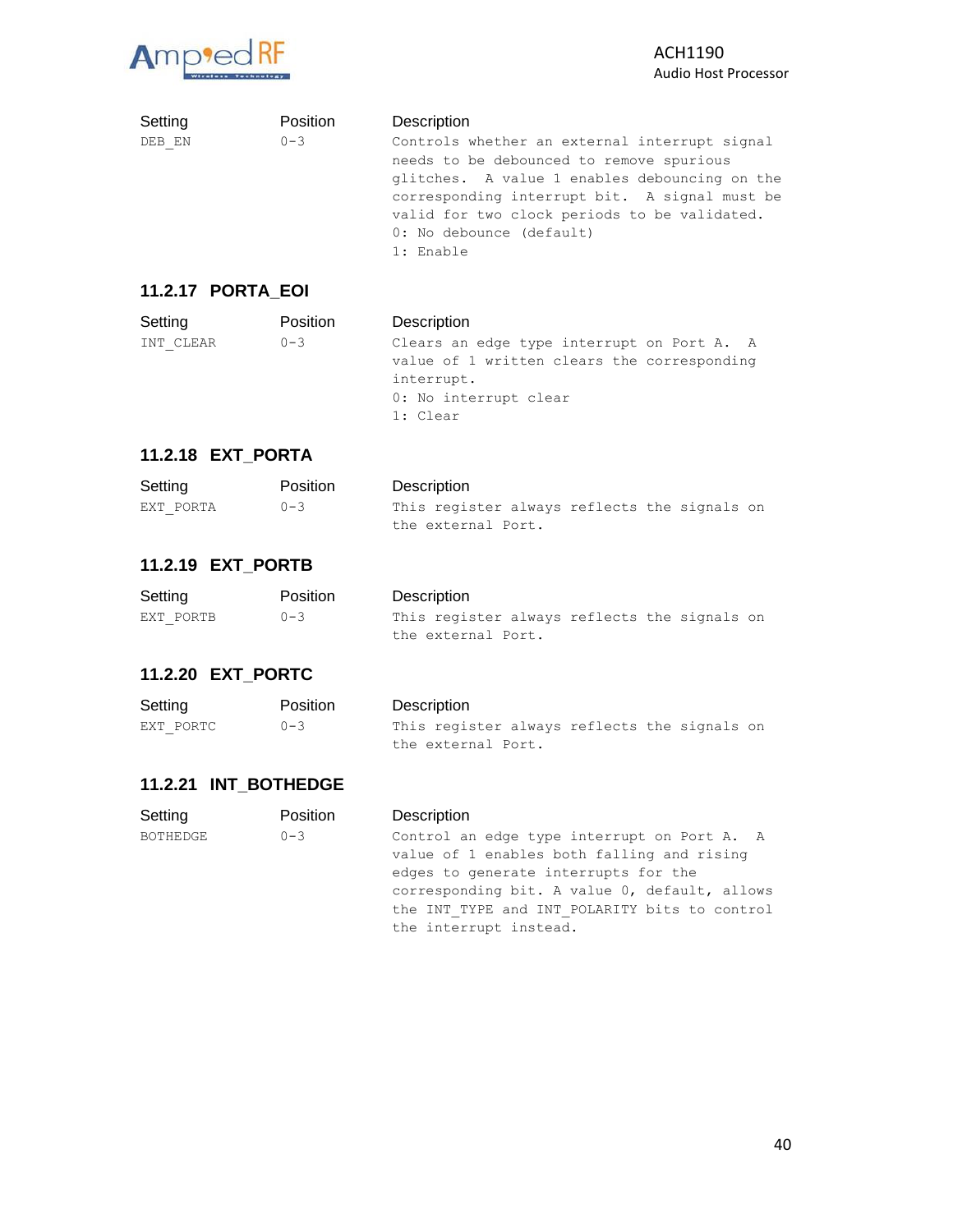

# <span id="page-40-0"></span>**12. Timer**

4 Timers (TIM0 – TIM3) are available in the ACH. The following features are supported:

- 32 bit width
- 4 interrupt vectors
- **Execution** Free-running or user defined mode

# <span id="page-40-1"></span>**12.1. Address Ranges**

| Timer | Offset range |  |                                |  |
|-------|--------------|--|--------------------------------|--|
| TIM0  |              |  | $0 \times 00$ to $0 \times 10$ |  |
| TTM1  |              |  | $0x14$ to $0x24$               |  |
| TTM2  |              |  | $0x28$ to $0x38$               |  |
| TIM3  |              |  | $ox3c$ to $0x4c$               |  |

# <span id="page-40-2"></span>**12.2. Timer N Register Definitions**

<span id="page-40-3"></span>

| Register      | Offset Size   |     | Description                                    |
|---------------|---------------|-----|------------------------------------------------|
| LOAD COUNT    | $0 \times 00$ | 32b | Value to be loaded into the TIM N. This is the |
|               |               |     | value from which counting commences. Any value |
|               |               |     | written to this register is loaded into the    |
|               |               |     | associated timer.                              |
| CURRENT VALUE | $0\times04$   | 32b | Current Value of TIM N.                        |
| CONT REG      | 0x08          | 3b  | Value to be loaded into the TIM N.             |
|               |               |     | 0: ENABLE, Timer enable bit for TIM N.         |
|               |               |     | 0: disable                                     |
|               |               |     | 1: enable                                      |
|               |               |     | 1: COUNT MODE                                  |
|               |               |     | 0: free-running mode, must set LOAD CNT        |
|               |               |     | to OxFFFFFFFF before enabling.                 |
|               |               |     | 1: user-defined mode, uses LOAD CNT            |
|               |               |     | register                                       |
|               |               |     | 2: INT MASK                                    |
|               |               |     | 0: TIM N not masked                            |
|               |               |     | 1: TIM N masked                                |
|               |               |     | 31-3: Reserved                                 |
| EOI           | 0x0C          | 1b  | End of interrupt register. Reading from this   |
|               |               |     | register returns all zeroes and clears the     |
|               |               |     | interrupt from TIM N.                          |
| INT STATUS    | 0x10          | 1b  | Contains the interrupt status for TIM N.       |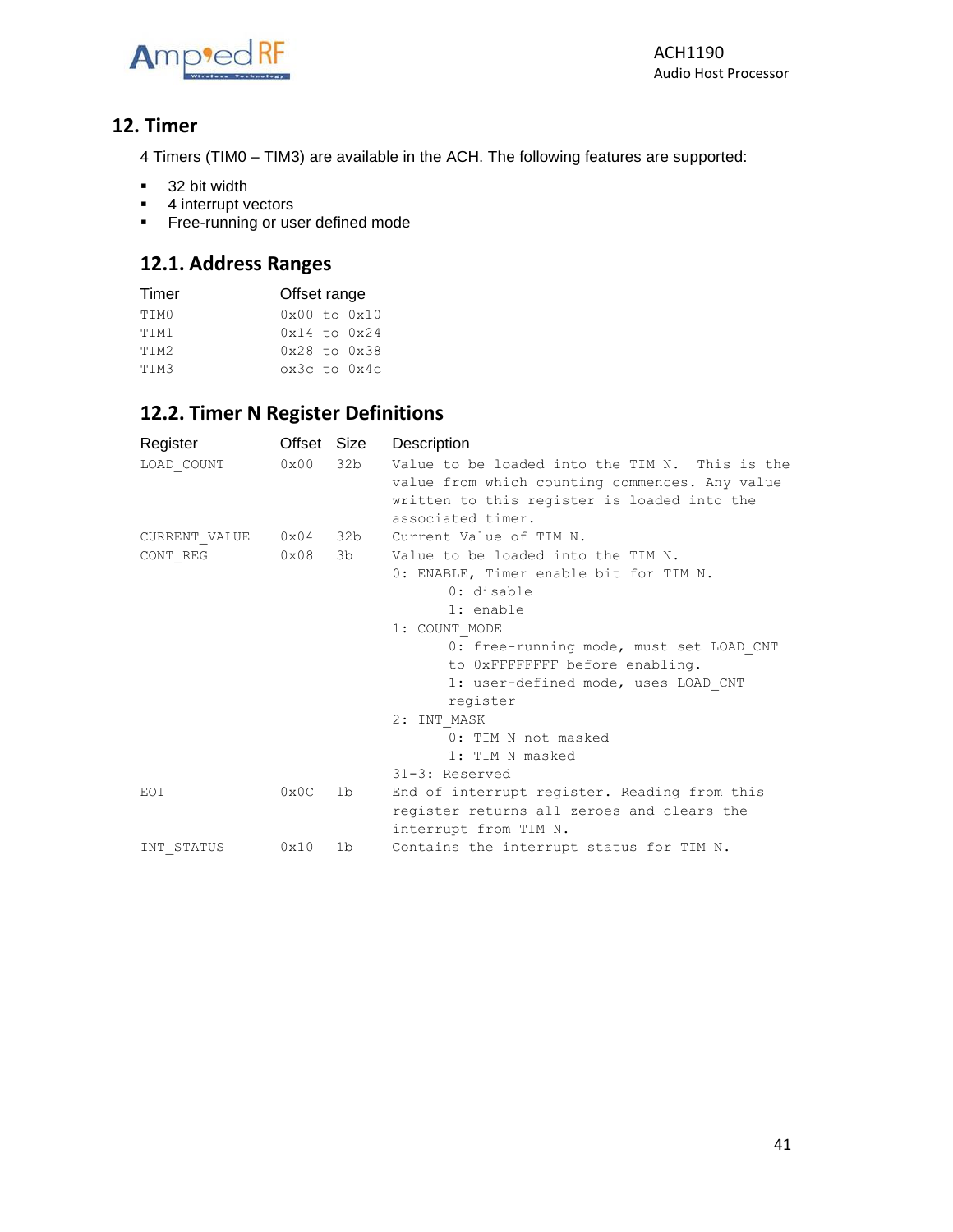

# **13.Audio CODEC**

An integrated audio CODEC is available in the ACH. Control registers are mapped to the APB bus. Audio data is sent using a dedicated I<sup>2</sup>S port. The following features are supported:

- 24-bit D/A and A/D conversion.
- 90dB Dynamic Range and -80dB THD A/D Conversion.
- 96dB Dynamic Range and -86dB THD D/A Conversion.
- 2 Stereo Single-Ended/Differential Line-in and Microphones inputs.
- **1 Stereo Single-Ended Headset Driver.**
- Built-in Microphone Bias.
- **■** Built-in References and Biasing Circuitry.
- Analogue and Digital Gain with Soft-ramp Control.
- **Input Automatic Volume Control (ALC).**
- Power-on/off Pop-Suppression.
- Supported Audio Sampling Rates from 8 to 192 kHz.
- **EXEC** standard I2S audio data interface in Master and Slave Mode Operation.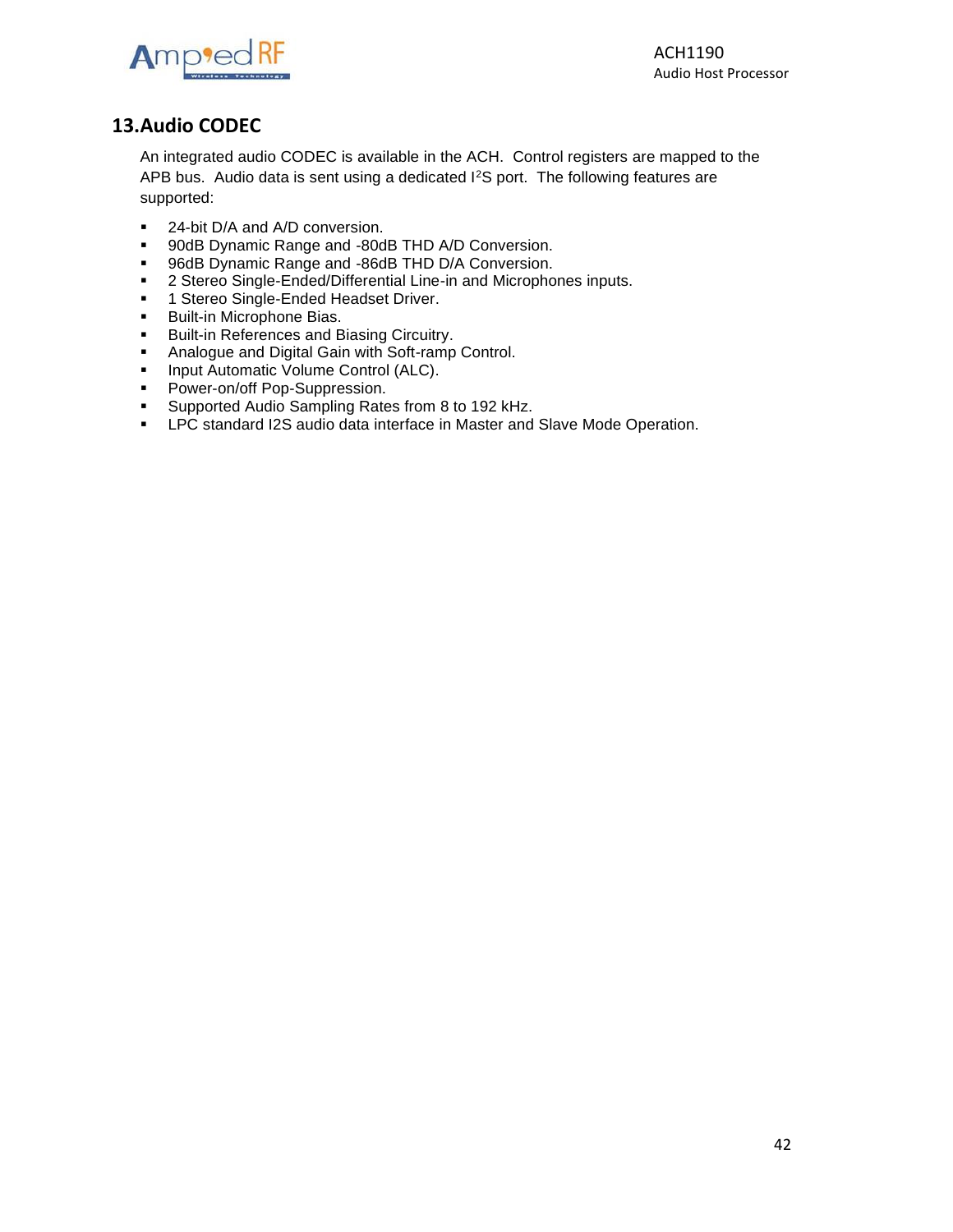

# <span id="page-42-0"></span>**14. Clock specifications**

The ACH1190 uses two clocks: a reference clock and an optional low power clock. For the reference clock, the ACH1190 can either use an external reference clock source or generate its own reference using a XTAL. The low-power clock must always be supplied from an external source.

#### Table 3. Main crystal specifications

| Symbol                  | <b>Parameter</b>                       | Min | <b>Typ</b>               | Max   | Unit       |
|-------------------------|----------------------------------------|-----|--------------------------|-------|------------|
| <b>External crystal</b> |                                        |     |                          |       |            |
| $F_{IN}$                | Clock input frequency list             |     | 26                       |       | <b>MHz</b> |
| FINTOL                  | Tolerance on input frequency (typical) | -20 | $\overline{\phantom{a}}$ | $+20$ | ppm        |

#### Table 4. Low power clock specifications

| Symbol          | <b>Parameter</b>             | Min     | Typ    | Max     | Unit |
|-----------------|------------------------------|---------|--------|---------|------|
| $F_{\text{IN}}$ | Clock input frequencies      |         | 32.768 |         | kHz  |
| <b>FINTOL</b>   | Tolerance on input frequency | $-1000$ | $\,$   | $+1000$ | ppm  |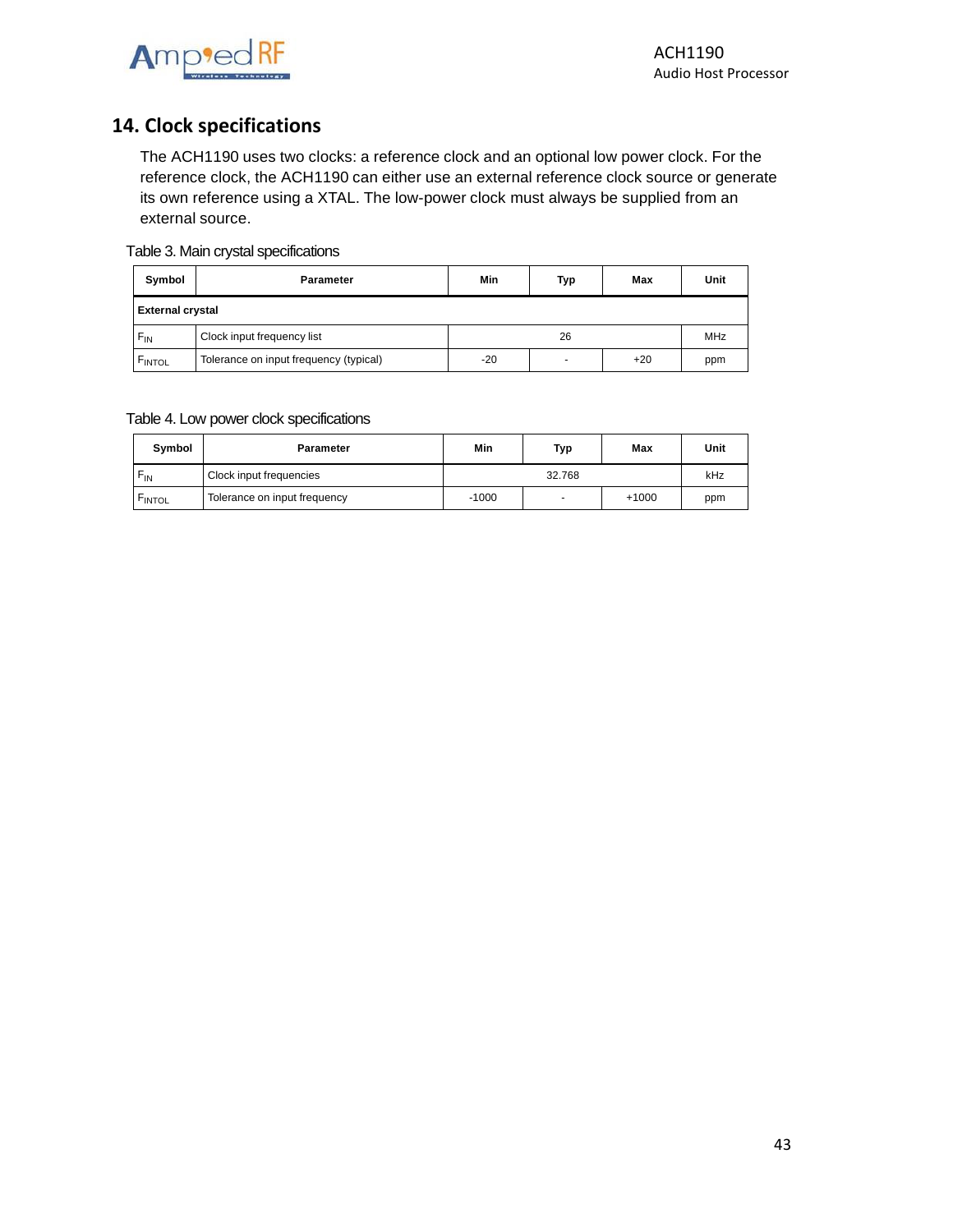

ACH1190 Audio Host Processor

#### <span id="page-43-0"></span>**15. Low power mode**

The ACH1190 may run in low power mode using the optional 32KHz clock. The steps to enter and exit low power mode are the following:

- Setup: allow at least one interrupt to run in order to wake up the CPU core.
- Set ARM core to low power state.
- Select the 32KHz clock for the system clock and disable 26MHz main clock.
- Shut off PLL, ADC, and CODEC power.
- Keep SRAM enabled.
- Enter WFI mode to go to sleep.

Next, wake up from sleep:

- Set ARM to run mode.
- Enable 26MHz main clock.
- Select 26Mhz for the system and bus clock.
- Turn on: PLLs, ADC, and CODEC.
- Select PLL0 for ARM core and bus clock after it "locks".

#### <span id="page-43-1"></span>**15.1. Register usage example**

#### **15.1.1 ARM core low power state**

SCR register: set bits 4 and 2, clear bit 1

```
Bit 4 SEVONPEND Send Event on Pending bit:
   0 = only enabled interrupts or events can wakeup the processor, disabled 
   interrupts are
   excluded
   1 = enabled events and all interrupts, including disabled interrupts, can 
   wakeup the
   processor.
   When an event or interrupt enters pending state, the event signal wakes 
   up the processor
   from WFE. If the processor is not waiting for an event, the event is 
   registered and affects the
   next WFE.
   The processor also wakes up on execution of an SE V instruction or an 
   external event.
Bit 2 SLEEPDEEP Controls whether the processor uses sleep or deep sleep as 
its low power mode:
   0 = sleep1 = deep sleep.
Bit 1 SLEEPONEXIT Indicates sleep-on-exit when returning from Handler mode 
to Thread mode:
   0 = do not sleep when returning to Thread mode.
   1 = enter sleep, or deep sleep, on return from an ISR.
   Setting this bit to 1 enables an interrupt driven application to avoid 
   returning to an empty
   main application
```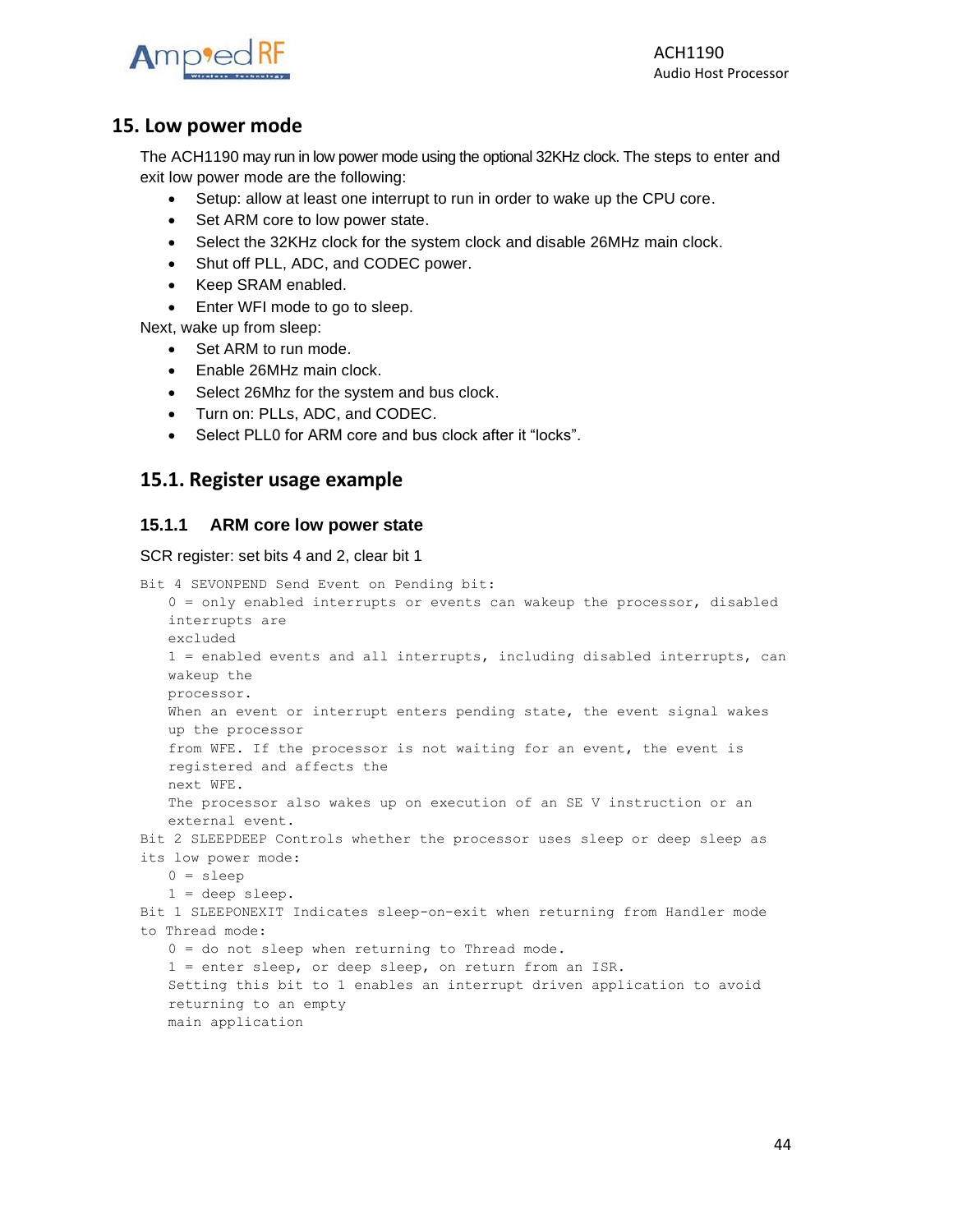

#### **15.1.2 Select 32KHz clock**

#### SYSCFG register

CFG28, offset 0x74: set bit 0, clear bit 1:3

| 0x74     | sys_cfg_reg28                                       | default value |
|----------|-----------------------------------------------------|---------------|
| $\Omega$ | Select clock for the ARM processor                  | 0             |
|          | 0, select the output of pll0                        |               |
|          | 1, select input 32k clock, OSC32 IN                 |               |
|          | To read this bit read register sys_cfg_reg39[28]    |               |
|          | 26MHz Oscillator IO is enable OSC_IN, OSC_OUT is    |               |
|          | 0, input clock is disable                           |               |
|          | To read this bit read register sys_cfg_reg39[29]    |               |
| 2:3      | 26MHz Oscillator IO Drive Current                   | b11           |
|          | To read this bit read register sys_cfg_reg39[31:30] |               |
| 31:4     | Reserved                                            |               |

#### **15.1.3 Turn off peripherals: PLLs, ADC, CODEC**

#### SYSCFG register

CFG19, offset 0x50: clear bit 24

| 0x50   | sys_cfg_reg19, pll0_reg1                          | default value |
|--------|---------------------------------------------------|---------------|
| [23:0] | frac_0, Fractional part of feedback divide        | $0x13b13b$ :  |
| 24     | pd_0, Global power down                           | 0             |
| 25     | dacpd_0, power down noise cancelling DAC          | 0             |
| 26     | dsmpd 0, power down delta sigma modulator         | 0             |
| 27     | foutpostdivpd_0, postdivide power down            | 0             |
| 28     | fout4phasepd_0, powerdown 4 phase clock generator | 0             |
| 29     | foutvcopd_0, power down vco                       | 0             |
| 30     | bypass_0, bypass PII, output will be refclock     | 0             |
| 31     | Reserved                                          | 0             |

SYSCFG register CFG22, offset 0x5C: clear bit 24

| 0x5C   | sys_cfg_reg22, pll1_reg1                           | default value |
|--------|----------------------------------------------------|---------------|
| [23:0] | frac_1, Fractional part of feedback divide         | 0x287cc5      |
| 24     | pd_1, gloabal power down                           |               |
| 25     | dacpd_1, power down noise cancelling DAC           | 0             |
| 26     | dsmpd_1, power down delta sigma modulator          | 0             |
| 27     | foutpostdivpd_1, post divide power down            | 0             |
| 28     | fout4phasepd_1, power down 4 phase clock generator | 0             |
| 29     | foutvcopd_1, power down vco                        | 0             |
| 30     | bypass_1, bypass PLL                               | $\Omega$      |
| 31     | Reserved                                           | 0             |

ADC0 and ADC1 registers (two registers) offset 0xDC: set bit 0 in each register

| 0xDC<br>confiaid<br>wdt<br>adc<br>value<br>петаш. |
|---------------------------------------------------|
|---------------------------------------------------|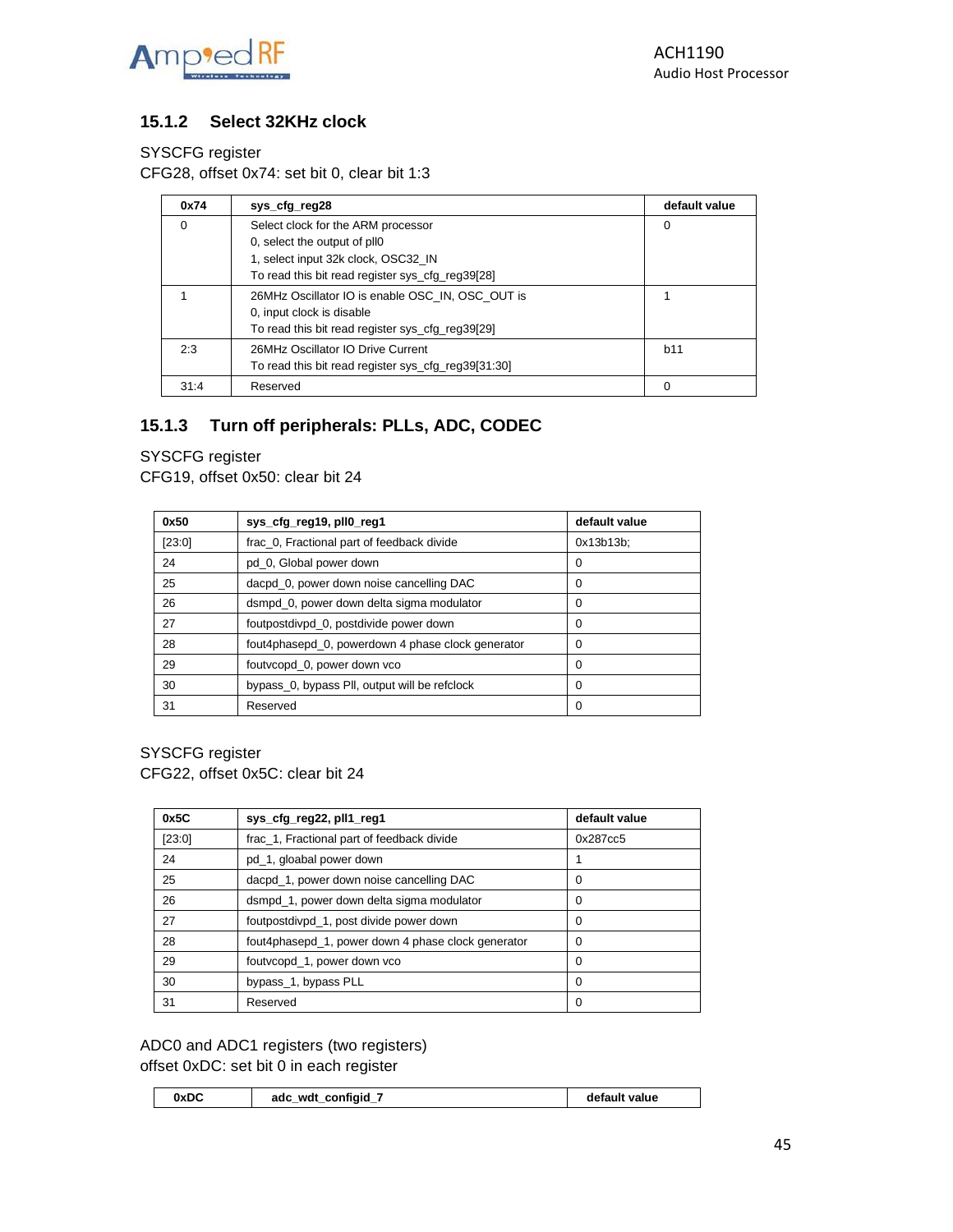

ACH1190 Audio Host Processor

0 PD 0

CODEC register (no register map provided) Using API:

codec\_reg\_write\_byte(18, 0); codec\_reg\_write\_byte(21, 0); codec\_reg\_write\_byte(22, 0);  $\overline{\text{codec} - \text{reg} - \text{write}}$  byte(24, 0); codec\_reg\_write\_byte(26, 0);

#### **15.1.4 Enable SRAM clock**

SYSCFG register

CFG39, offset 0xA0: set bits 17:24

| 0xA0           | sys_cfg_reg39, clock_enable                                      | default value |
|----------------|------------------------------------------------------------------|---------------|
| 0              | dmac ahb pclk en, Enables DMAC AHB interface clock               | 1             |
| $\mathbf{1}$   | spi0_apb0_pclk_en, Enables SPI0 APB0 interface clock             | 1             |
| 2              | spi1_apb0_pclk_en, Enables SPI1 APB0 interface clock             | $\mathbf{1}$  |
| 3              | i2s0 apb0 pclk en, I2S0 APB0 and serial interface clock          | 1             |
| $\overline{4}$ | uart0 abp0 pclk en, Enables UART0 APB0 interface clock           | 1             |
| 5              | uart1_apb0_pclk_en, Enables UART1 APB0 interface clock           | 1             |
| 6              | i2s1_apb0_pclk_en, I2S1 codec APB0 and serial interface clock    | 1             |
| $\overline{7}$ | spi2 apb0 pclk en, Enables SPI2 APB0 interface clock             | 1             |
| 8              | i2c0_apb0_pclk_en, Enables I2C0 APB0 interface clock             | 1             |
| 9              | wdt_apb1_pclk_en, Enables WDT APB1 interface clock               | 1             |
| 10             | adc0_apb1_pclk_en, Enables ADC0 APB1 interface clock             | 1             |
| 11             | adc1_apb1_pclk_en, Enables ADC1 APB1 interface clock             | 1             |
| 12             | aes_apb1_pclk_en, Enables AES APB1 interface clock               | 1             |
| 13             | uart2_apb0_pclk_en, Enables UART2 APB0 interface clock           | 1             |
| 14             | in_osc26_pll0_en, Enables input 26MHz clock to Pll0 input clock  | 1             |
| 15             | in osc26 pll1 en, Enables input 26MHz clock to Pll1 input clock  | 1             |
| 16             | codec_pclk_en, Enables CODEC APB0 interface clock                | 1             |
| 17             | SRAM clk enable address for 0 to 64k                             | 1             |
| 18             | SRAM clk enable address for 64k to 192k                          | 1             |
| 19             | SRAM clk enable address for 192k to 320k                         | 1             |
| 20             | SRAM clk enable address for 320k to 448k                         | 1             |
| 21             | SRAM clk enable address for 448k to 576k                         | 1             |
| 22             | SRAM clk enable address for 576k to 704k                         | 1             |
| 23             | SRAM clk enable address for 704k to 832k                         | 1             |
| 24             | SRAM clk enable address for 832k to 960k                         | 1             |
| 25             | gpio0_pclk_en, Enables GPIO 0 interface clock                    | 1             |
| 26             | gpio1_pclk_en, Enables GPIO 1 interface clock                    | 1             |
| 27             | gpio2_pclk_en, Enables GPIO 2 interface clock                    | 1             |
| 31:28          | When reading this register, bit from sys_cfg_reg28[3:0] assigned |               |

#### **15.1.5 Wakeup ARM core**

SCR register: clear bit 2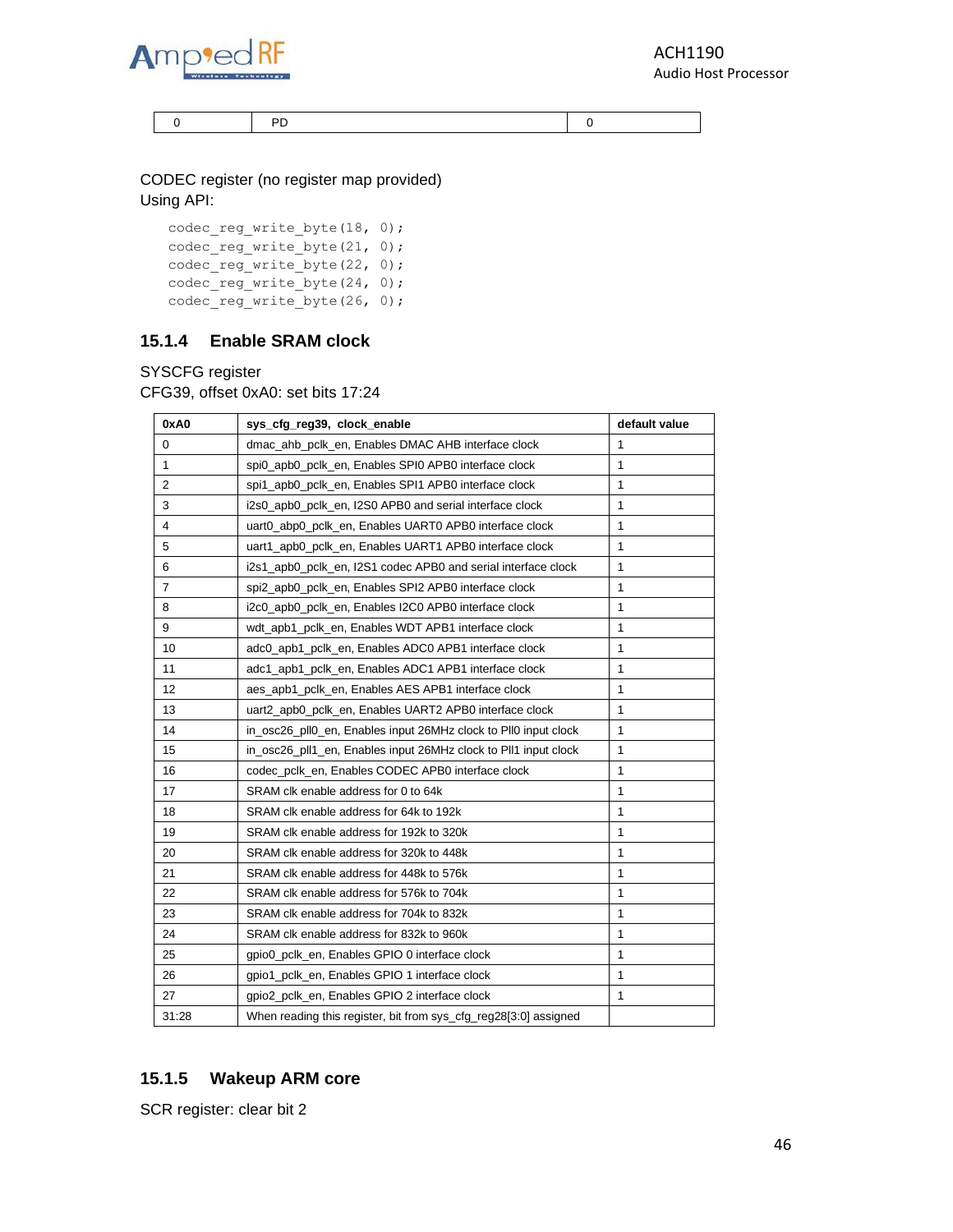

#### **15.1.6 Enable 26MHz clock**

SYSCFG register CFG28, offset 0x74: set bits 1:3

#### **15.1.7 Select 26MHz system and bus clock**

SYSCFG register CFG2, offset 0xC: clear bit 4

| 0xC  | sys_cfg_reg2, clock_control_reg0                                                                                                                                                        | default value |
|------|-----------------------------------------------------------------------------------------------------------------------------------------------------------------------------------------|---------------|
| 1:0  | Reserved                                                                                                                                                                                | 0             |
| 3:2  | Reserved                                                                                                                                                                                | 0             |
| 4    | Select ARM and AHB Bus clock<br>0, selects input in_osc_clk_26MHz<br>1, selects PLL0 output clock<br>MCO output<br>0, selects input in_osc_clk_26MHz<br>1, selects s1_pclk a APB1 clock | 0             |
| 31:5 | Reserved                                                                                                                                                                                |               |

#### **15.1.8 Turn on PLLs**

SYSCFG register CFG19, offset 0x50: set bit 24

SYSCFG register CFG22, offset 0x5C: set bit 24

#### **15.1.9 Enable clocks**

SYSCFG register CFG39, offset 0xA0: set bits 0:27

#### **15.1.10 Wait for PLL to lock ARM core**

SYSCFG register CFG32, offset 0x84: read bit 0, wait for set status

| 0x84 | sys_cfg_reg32, clock_status                                                        | default value |
|------|------------------------------------------------------------------------------------|---------------|
| 0    | boot.<br>0, Normal mode boot from ROM<br>1. Test mode, uart cmd to load bootloader | read from pin |
|      | PII0 lock                                                                          | read status   |
| ◠    | pll1 lock                                                                          | read status   |
| 31:3 | Reserved                                                                           | reserved      |

#### **15.1.11 Select PLL0 for ARM core clock**

SYSCFG register CFG28, offset 0x74: clear bit 0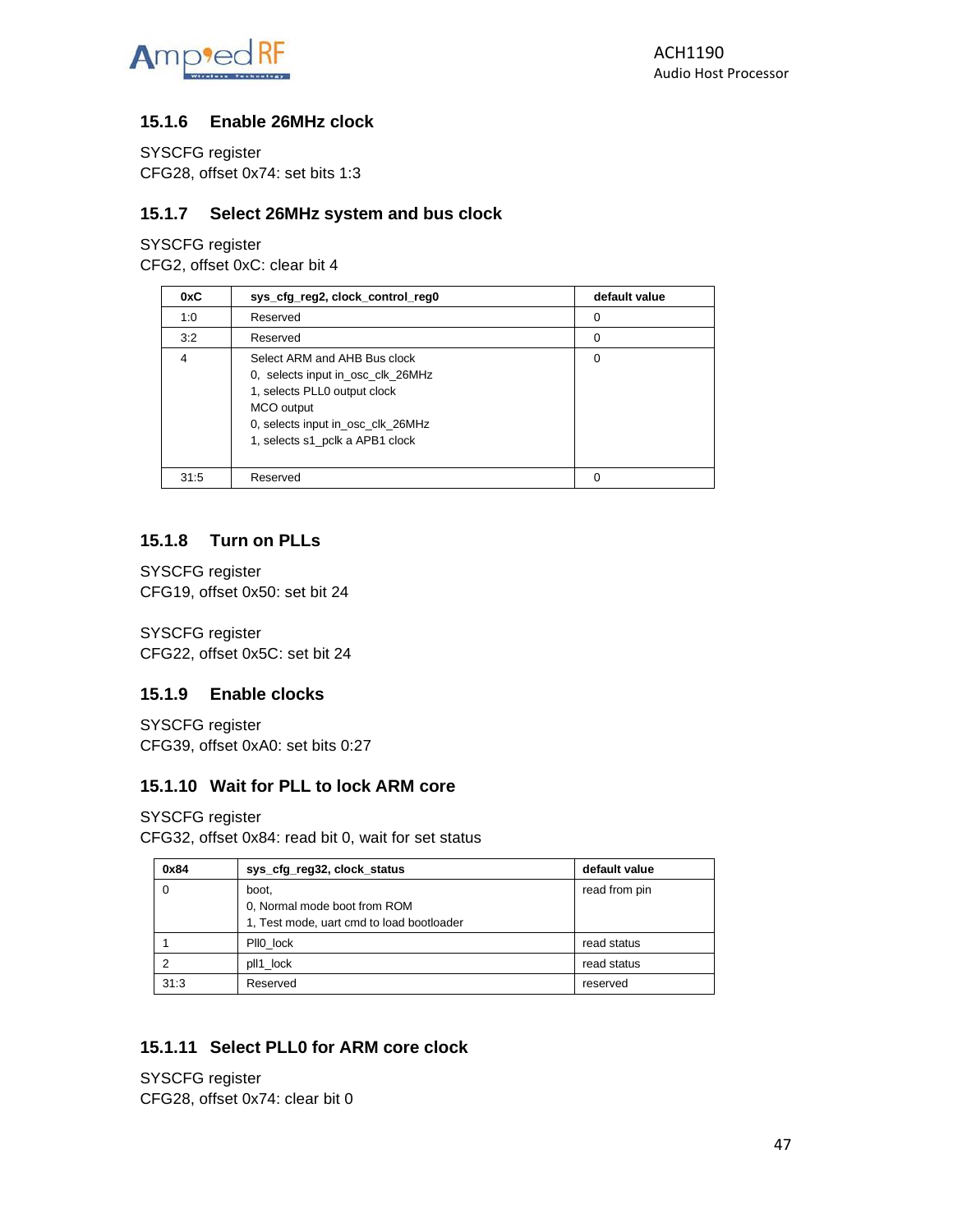

#### **15.1.12 Select PLL0 as system and bus clock**

SYSCFG register CFG2, offset 0xC: set bit 4

#### <span id="page-47-0"></span>**16.AHB bus matrix**

The 32-bit multi-AHB bus matrix interconnects all the masters (CPU and DMA) and slaves APB peripherals and ensures an efficient seamless operation even when several high-speed peripherals work simultaneously.

#### <span id="page-47-1"></span>**17. Embedded SRAM**

Up to 960K bytes of system SRAM available for code and data RAM. RAM memory is accessed (read/write) at CPU clock speed. It can be enable/disable through clock gating to reduce the power consumption.

# <span id="page-47-2"></span>**18.Electrical Characteristics**

# <span id="page-47-3"></span>**18.1. Absolute maximum ratings**

The Absolute Maximum Rating (AMR) corresponds to the maximum value that can be applied without leading to instantaneous or very short-term unrecoverable hard failure (destructive breakdown).

| Symbol                    | <b>Parameter</b>                                               | Min    | Max    | Unit   |
|---------------------------|----------------------------------------------------------------|--------|--------|--------|
| $V_{DD}$                  | Digital Supply voltages                                        | $-0.3$ | $+3.3$ | V      |
| V <sub>CCA_PLL</sub>      | Analog PLL Supply voltage                                      | $-0.3$ | $+3.6$ |        |
| $V_{CC}$ $HP$             | Supply voltage I/O                                             | $-0.3$ | $+3.6$ | v      |
| V <sub>CCA_MAIN_PLL</sub> | Supply voltage I/O                                             | $-0.3$ | $+3.6$ |        |
| $V_{in}$                  | Input voltage on any digital pin                               | $-0.3$ | $+3.3$ | $\vee$ |
| $V_{\text{ssdiff}}$       | Maximum voltage difference between different types of Vss pins | $-0.3$ | $+0.3$ | $\vee$ |
| $T_{\text{stg}}$          | Storage temperature                                            | $-65$  | $+100$ | °C     |

Table 5. Absolute maximum ratings

# <span id="page-47-4"></span>**18.2. Operating ranges**

Operating ranges define the limits for functional operation and parametric characteristics of the device. Functionality outside these limits is not guaranteed.

| Symbol                | <b>Paramet</b><br>er            | Min    | Typ    | Max    | Unit |
|-----------------------|---------------------------------|--------|--------|--------|------|
| 'amb                  | Operating ambient temperature   | $-30$  | $+25$  | $+70$  | °C   |
| $V_{DD}$              | Digital Supply Voltage          | $+1.8$ | $+2.5$ | $+3.3$ |      |
| $V_{\text{CCA\_PLL}}$ | Analog Audio PLL Supply Voltage | $+1.8$ | $+2.5$ | $+3.6$ |      |
| $V_{\text{CC\_HP}}$   | Analog Headset Supply Voltage   | $+2.5$ | $+3.3$ | $+3.6$ |      |

Table 6. Operating ranges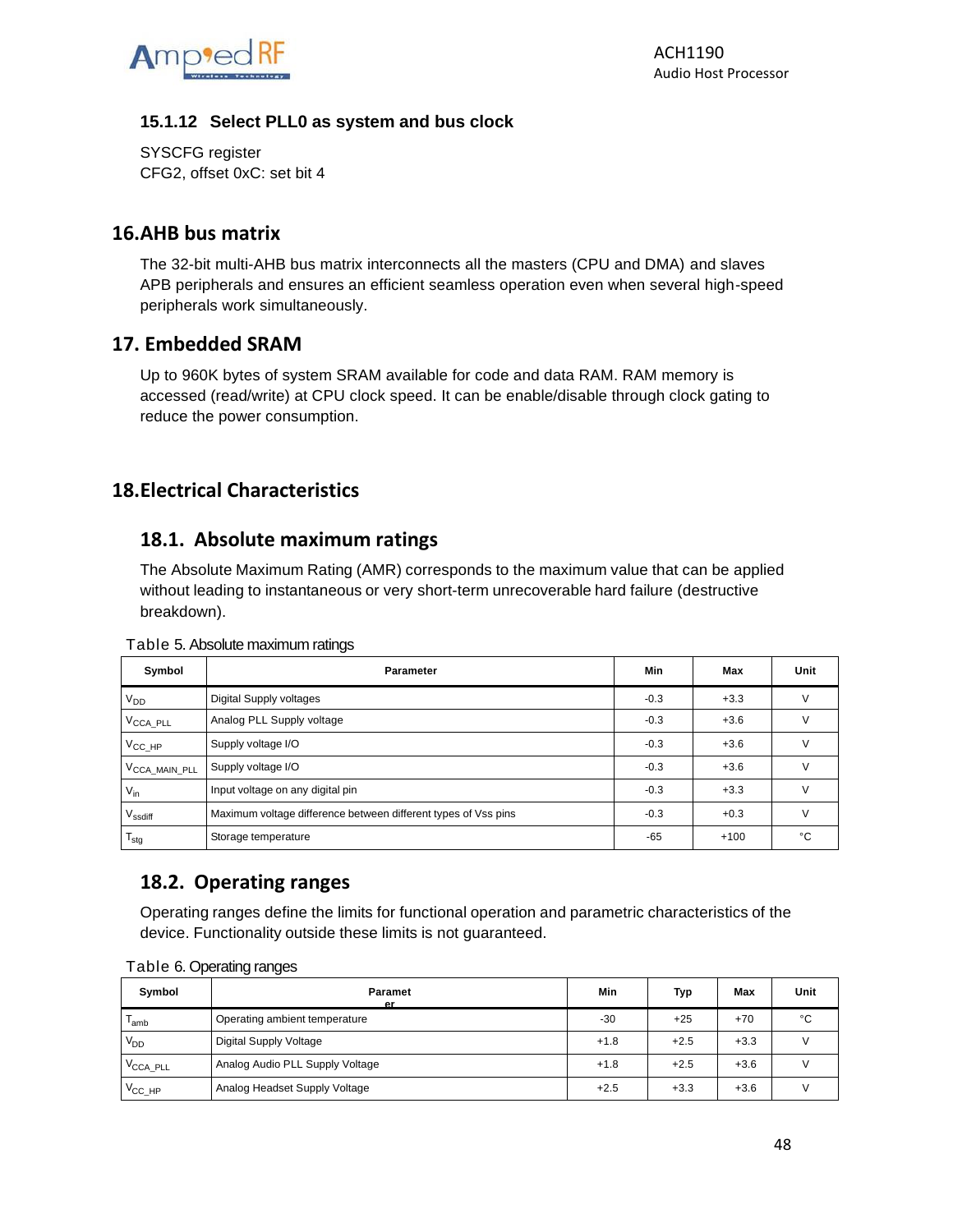

ACH1190 Audio Host Processor

| $V \cap \cap$<br><b>MAIN PLI</b><br><b>UUA</b><br>ᅩ<br><u>.</u> | DΙ<br>. Supply Voltage<br>Analog Main | <br>$\sim$ | ⊤∪.∪<br>$-$ | ⊤∪.∪<br>. . |  |
|-----------------------------------------------------------------|---------------------------------------|------------|-------------|-------------|--|
|-----------------------------------------------------------------|---------------------------------------|------------|-------------|-------------|--|

# <span id="page-48-0"></span>**18.3. Digital I/O specifications**

All I/Os, except analog I/Os or otherwise specified are standard I/Os with levels complying with the EIA/JEDEC standard JESD8-7.

#### Table 7. DC and AC input specifications

| Symbol               | <b>Parameter</b>                                                       | <b>Min</b>        | Typ | Max                | Unit      |
|----------------------|------------------------------------------------------------------------|-------------------|-----|--------------------|-----------|
| Input levels         |                                                                        |                   |     |                    |           |
| $V_{IL}$             | Low-level input voltage                                                | 0                 |     | $0.35 * VDDIO$     | V         |
| V <sub>IH</sub>      | High-level input voltage                                               | $0.65 * VDD\_IO$  |     |                    | V         |
| V <sub>hyst</sub>    | Schmitt trigger hysteresis                                             | 150               |     |                    | mV        |
| $T_r/T_f$            | Rise and fall time that can be present on inputs                       |                   |     | 25                 | ns        |
| $R_i$                | Input resistance                                                       | 1                 |     |                    | $M\Omega$ |
| $C_i$                | Input capacitance                                                      |                   |     | 5                  | pF        |
| <b>Output levels</b> |                                                                        |                   |     |                    |           |
| $V_{OL}$             | Low-level output voltage ( $@ + 100 \mu A$ )                           | 0                 |     | 0.2                | V         |
| $V_{OH}$             | High-level output voltage (@ -100 µA)                                  | $V_{DD}$ 10 - 0.2 |     | V <sub>DD</sub> IO | V         |
| $T_r/T_f$            | Rise and fall time that can be present on outputs at Cload = 20 pF max |                   |     | 10                 | ns        |

#### Table 8. Pull-up and pull-down characteristics

| Symbol   | Parameter                       | <b>Condition</b>               | Min | Typ | Max                      | Unit      |
|----------|---------------------------------|--------------------------------|-----|-----|--------------------------|-----------|
| $R_{PU}$ | Equivalent pull-up resistance   | $V_{DD~IO} = 0 V$              |     | 50  | $\overline{\phantom{0}}$ | $k\Omega$ |
| $R_{PD}$ | Equivalent pull-down resistance | $V_{DD}$ <sub>IO</sub> = 1.8 V |     | 50  | $\overline{\phantom{0}}$ | $k\Omega$ |

#### Table 9. IOL and IOH characteristics

| Symbol     | <b>Parameter</b> | <b>Condition</b>           | Min       | Typ                      | <b>Max</b> | Unit |
|------------|------------------|----------------------------|-----------|--------------------------|------------|------|
| $"$ lol    | Sink current     | $=$ Max<br>V <sub>OL</sub> | $X^{(1)}$ | $\overline{\phantom{a}}$ | -          | mA   |
| <b>POH</b> | Source current   | $V_{OH}$ = Min             | $X^{(1)}$ | $\overline{\phantom{a}}$ |            | mA   |

1. X can be 2, 4, or 8 depending on the type of the I/O (X denotes the drive strength of output stage).

*Note: If the*  $V_{DD-10}$  *supply is powered down, external activity on the IOs is not allowed.*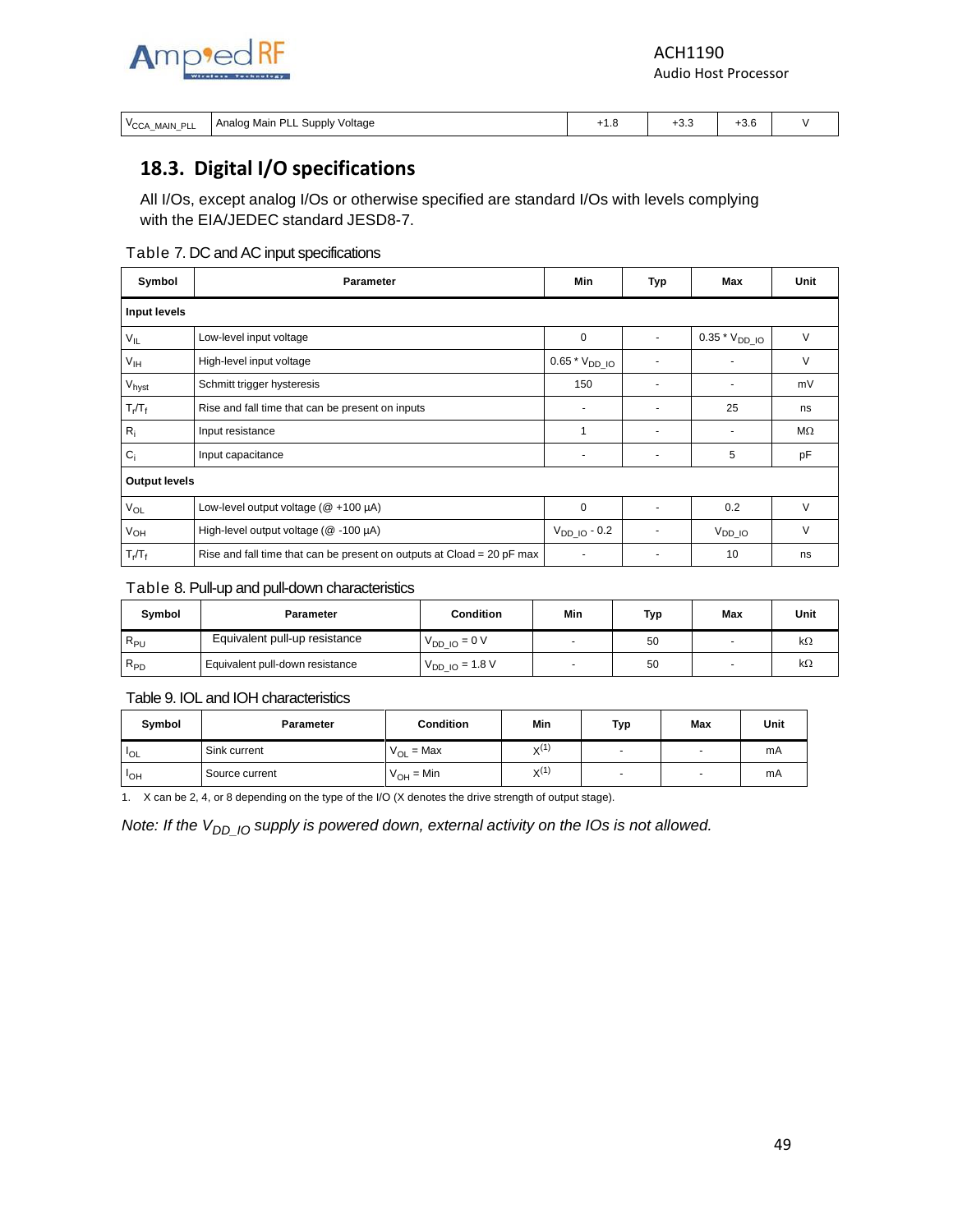



# <span id="page-49-0"></span>**18.4. Current consumption**

All I/Os, except analog I/Os or otherwise specified are standard I/Os with levels complying with the EIA/JEDEC standard JESD8-7.

|             | HCLK Run While (1)    | @1.8V No Codec | @2.5V With Codec | @3.3V With Codec | Unit |
|-------------|-----------------------|----------------|------------------|------------------|------|
| Core        | 26MHz                 | 5.5            | 6.7              | 7                | mA   |
| Current     | 100MHz                | 14.2           | 20.6             | 21               | mA   |
|             | 240MHz                | 22.1           | 32.9             | 34.6             | mA   |
|             | HCLK Run While (1)    | @1.8V          | @2.5V            |                  | mA   |
|             | 26MHz                 | 2.1            | 4.1              |                  | mA   |
| I/O current | 100MHz                | $\overline{2}$ | 3.9              |                  | mA   |
|             | 240MHz                | 2.6            | 4.7              |                  | mA   |
|             | 32Khz                 | 250            | 400              | 400              | uA   |
| Sleep       | 26Mhz (without 32Khz) | 900            | 1000             | 1000             | uA   |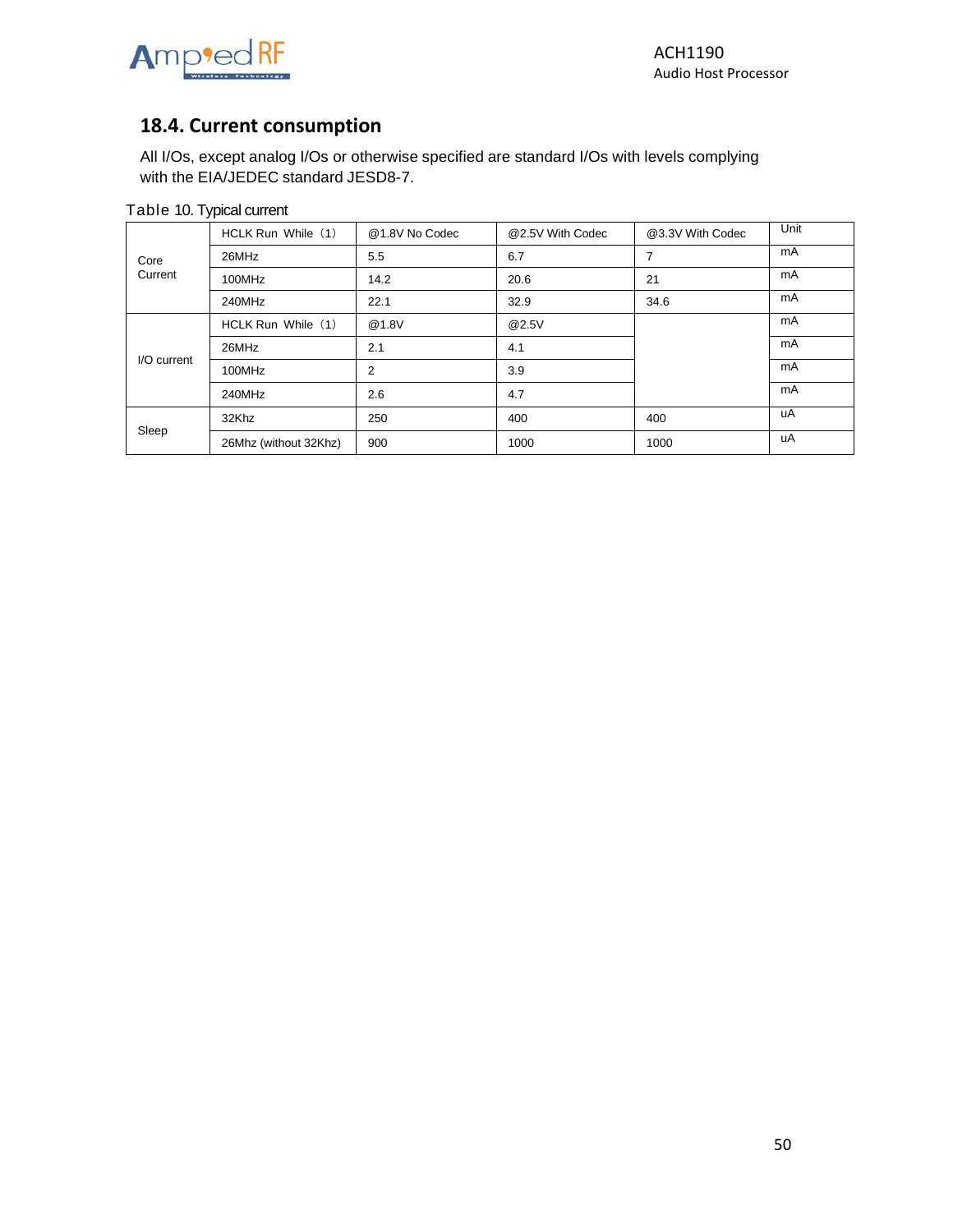

# <span id="page-50-0"></span>**19. Hardware Reference Design Circuit**

# <span id="page-50-1"></span>**19.1. Main chip circuit**

VCC\_ ACH\_ IO is the IO interface level voltage



# <span id="page-50-2"></span>**19.2. 26MHz main clock**

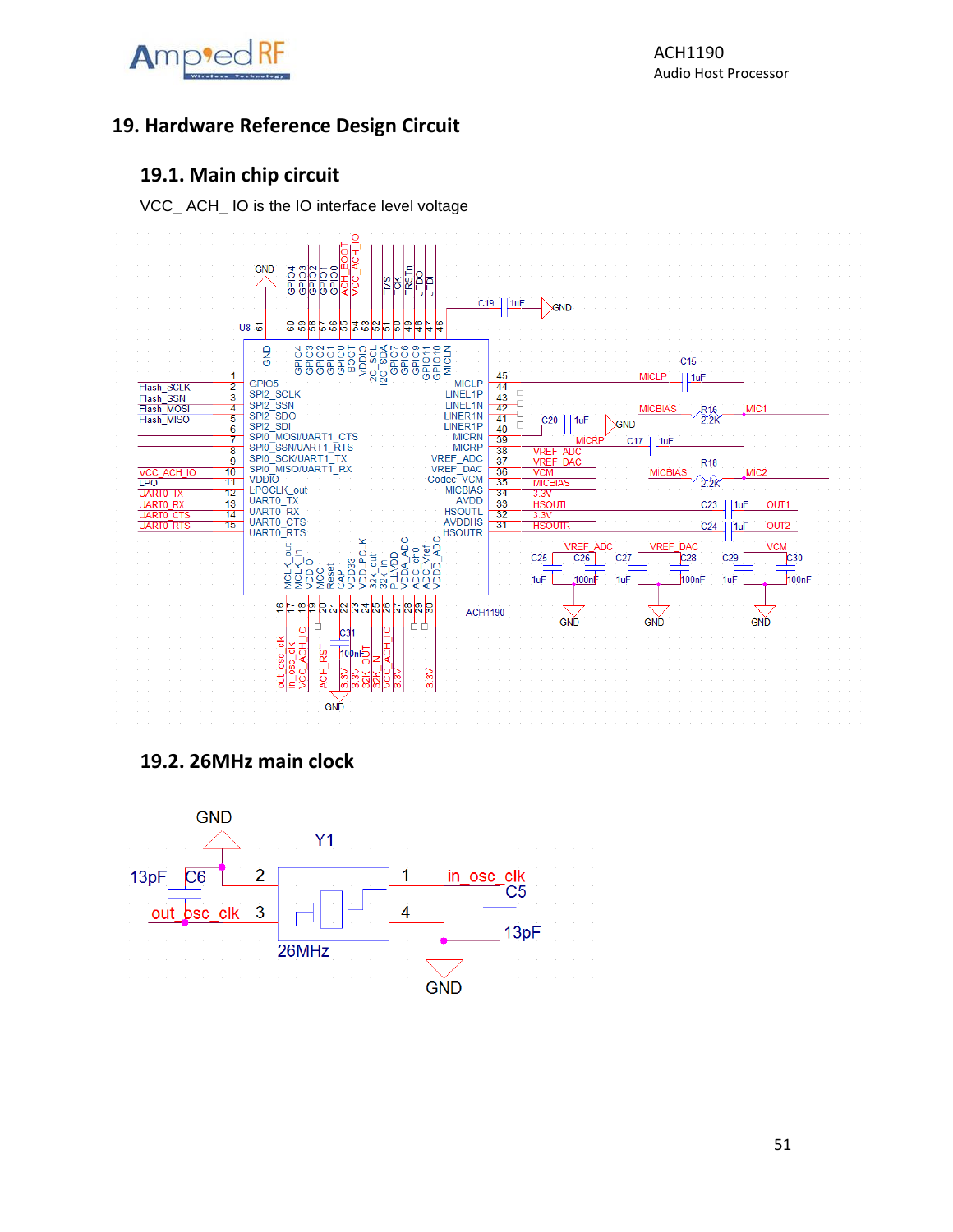

# <span id="page-51-0"></span>**19.3. 32.768KHz Low power clock (optional)**



# <span id="page-51-1"></span>**19.4. SPI2 Serial NOR Flash**

Programs and data are stored in external flash and loaded from flash after reset



# <span id="page-51-2"></span>**19.5. BOOT and Reset**

 When boot is low, startup from SPI flash When boot is high, UART0 test mode



# <span id="page-51-3"></span>**19.6. Reset**

The Reset is active when the level is low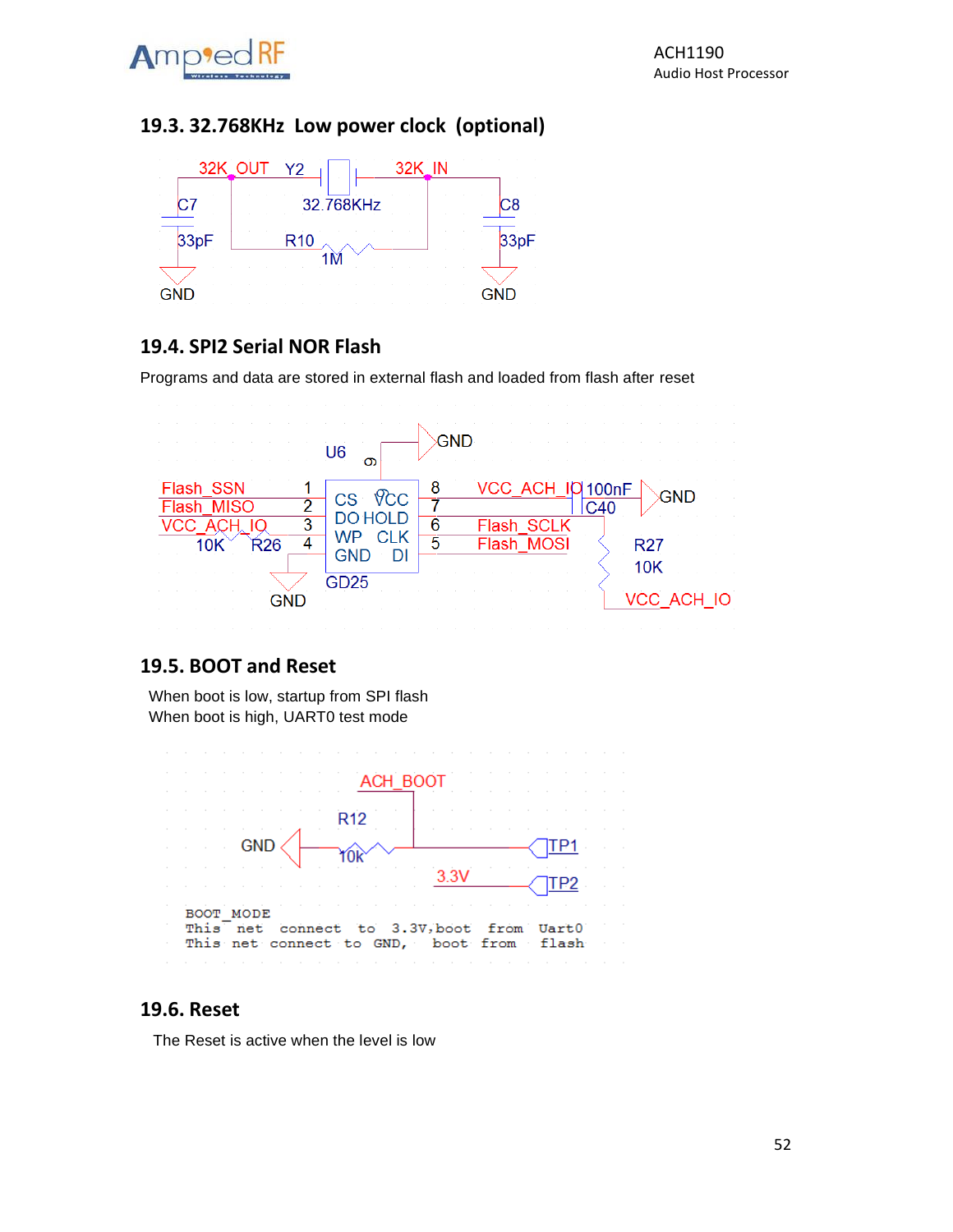



# <span id="page-52-0"></span>**19.7. Audio**

There are two audio input channels and two audio output channels. Each channel can be configured separately

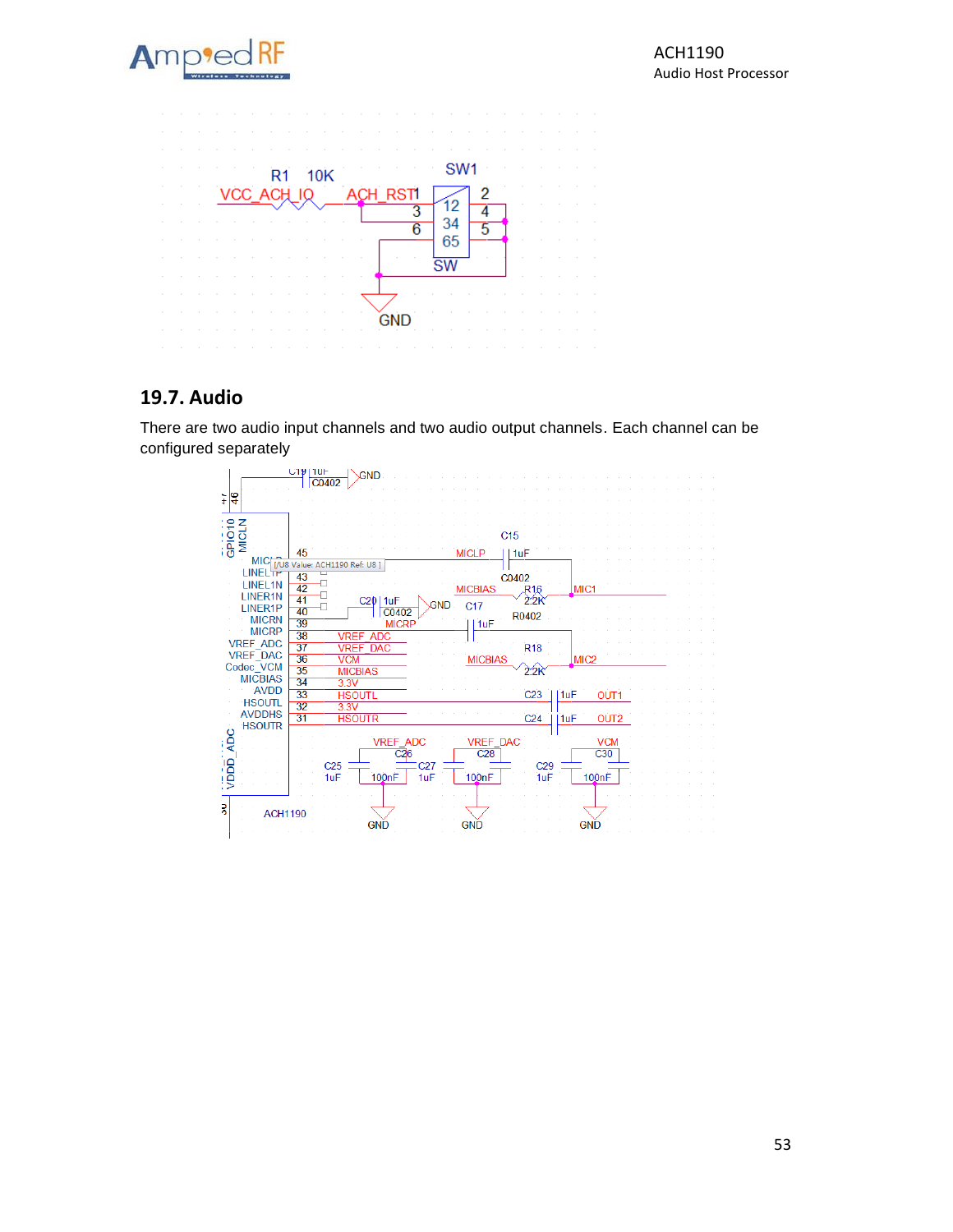

# <span id="page-53-0"></span>**20. Ordering information**

| Part number | Package type | Quantity |
|-------------|--------------|----------|
| ACH1190-Q-J | QFN60        | 260/Tray |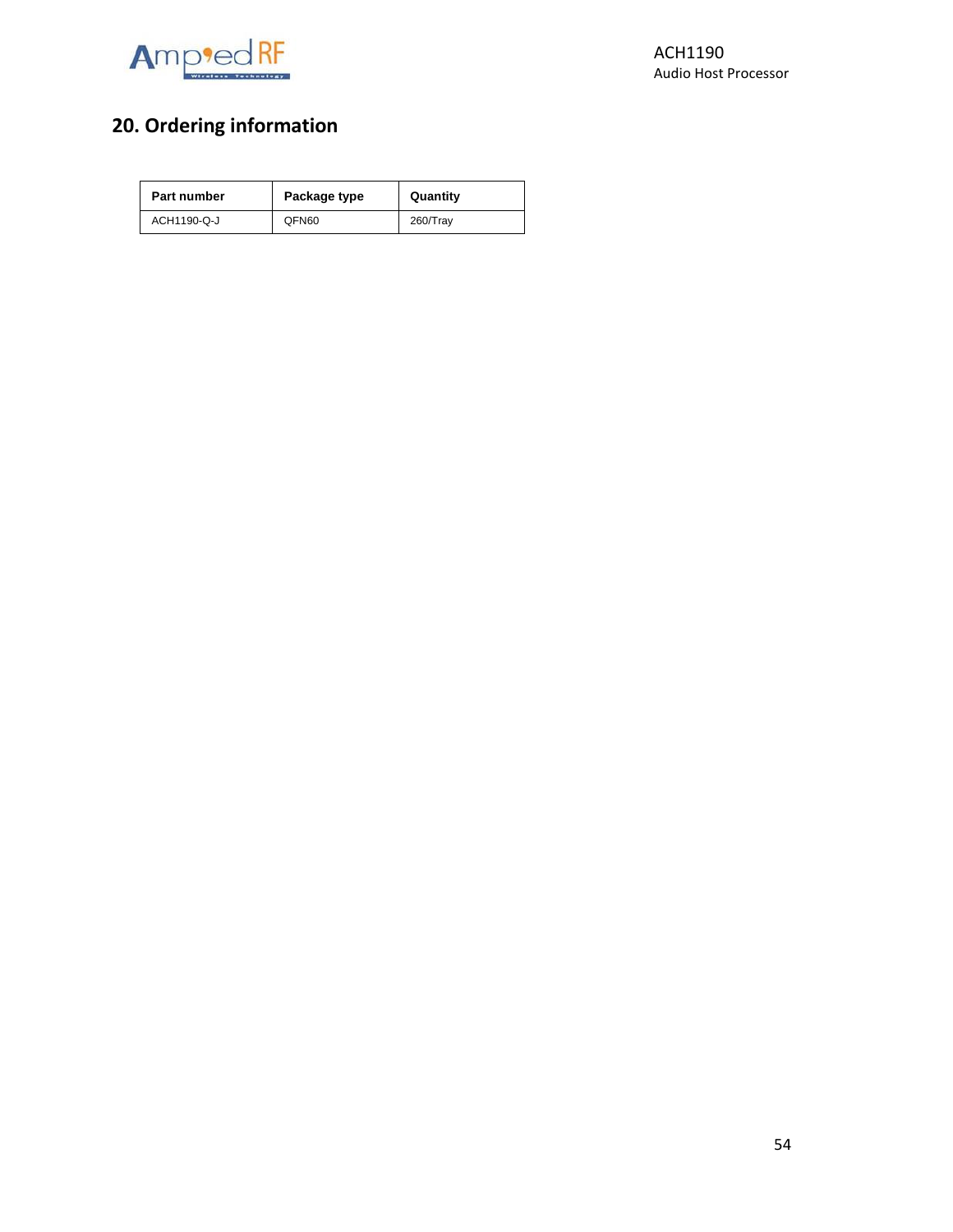

# <span id="page-54-0"></span>**21. Package mechanical data**

Figure 3. QFN60-lead, 7X7mm, 0.4mm pitch, quad flat non-leaded package outline